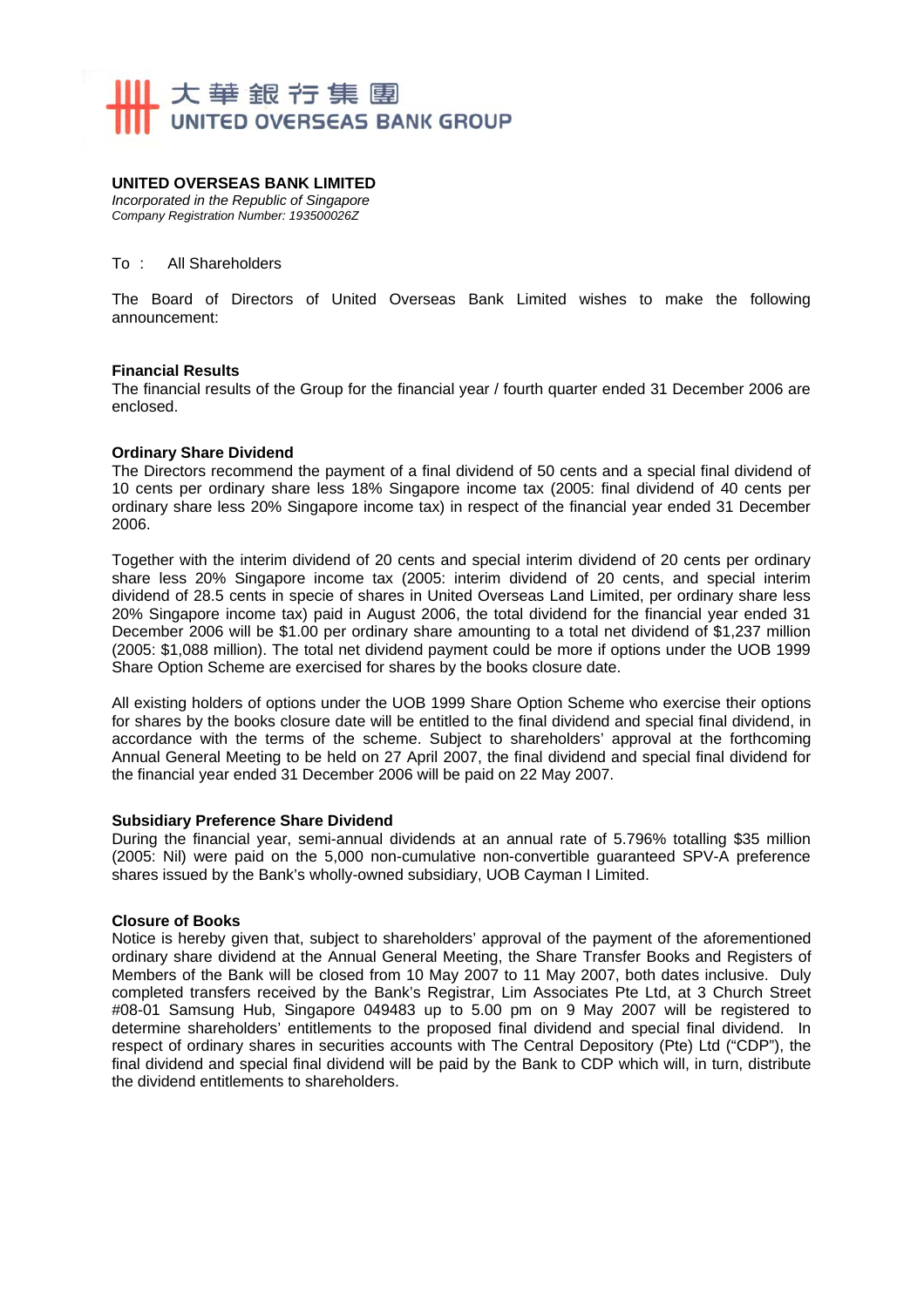## 11 大華銀行集團 UNITED OVERSEAS BANK GROUP

#### **Event Subsequent to the Balance Sheet Date**

On 25 January 2007, the Bank announced that it has entered into a Subscription Agreement with The Southern Commercial Joint Stock Bank ("Southern Bank") in Vietnam to take an initial 10% stake in Southern Bank for a total cash consideration of VND480,000,000,000 (approximately S\$46 million). The completion of the subscription is subject to satisfactory due diligence and regulatory approvals.

The Subscription Agreement also provides for the Bank to increase its shareholding in Southern Bank to the extent allowed by law. In the event that Vietnamese law allows the Bank to raise its shareholdings in Southern Bank to 20% of the enlarged issued share capital, the subscription price for the additional new shares will be VND462,275,970,000 (approximately S\$44 million).

The investment in Southern Bank is not expected to have a material impact on the earnings or net tangible assets of the Bank for the current financial year.

**BY ORDER OF THE BOARD UNITED OVERSEAS BANK LIMITED** 

Mrs Vivien Chan **Secretary** 

Dated this 28th day of February 2007

The results are also available at the Bank's website at www.uobgroup.com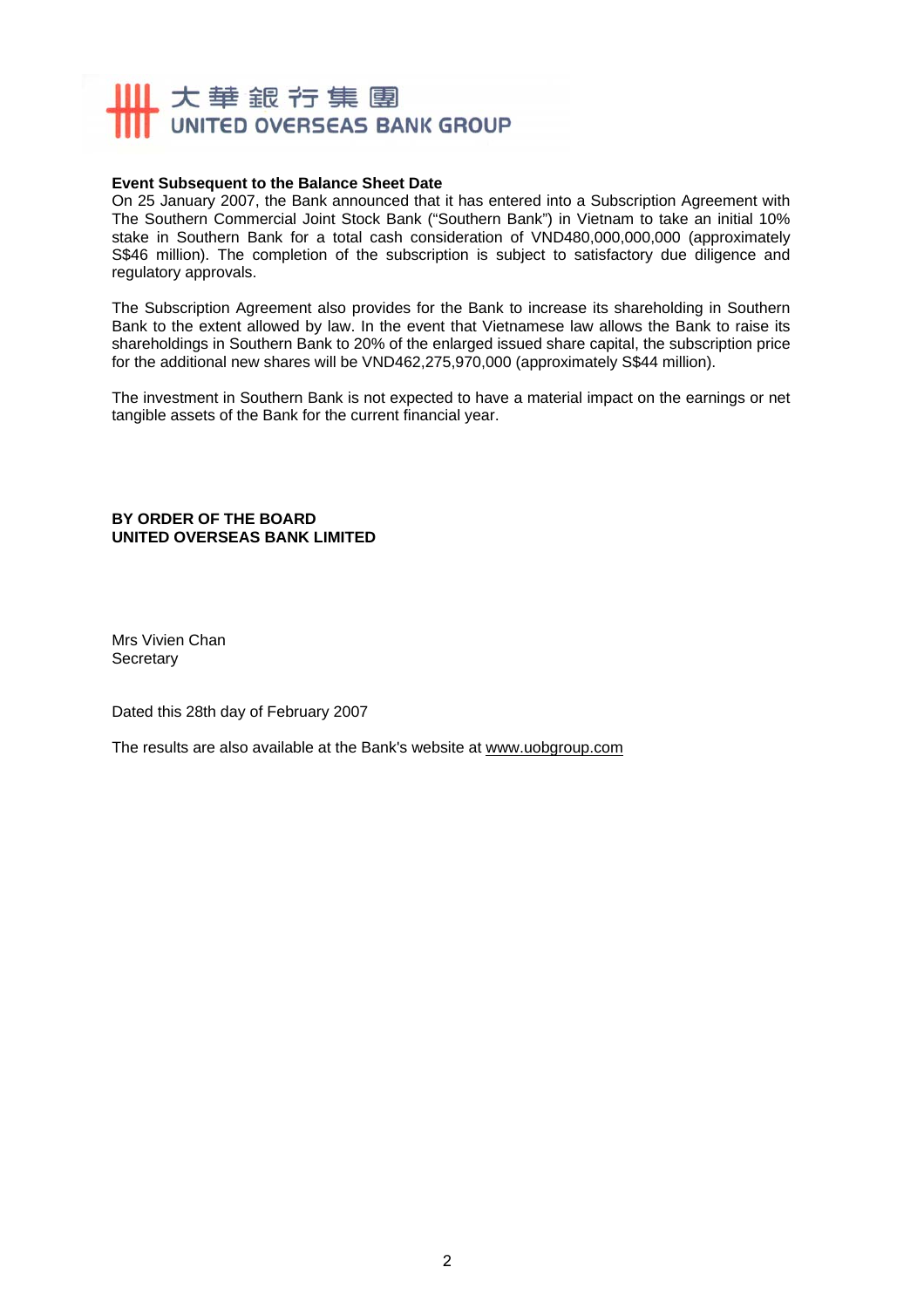

Incorporated in the Republic of Singapore Company Registration Number: 193500026Z

# GROUP FINANCIAL PERFORMANCE FOR THE FINANCIAL YEAR 2006

28 FEBRUARY 2007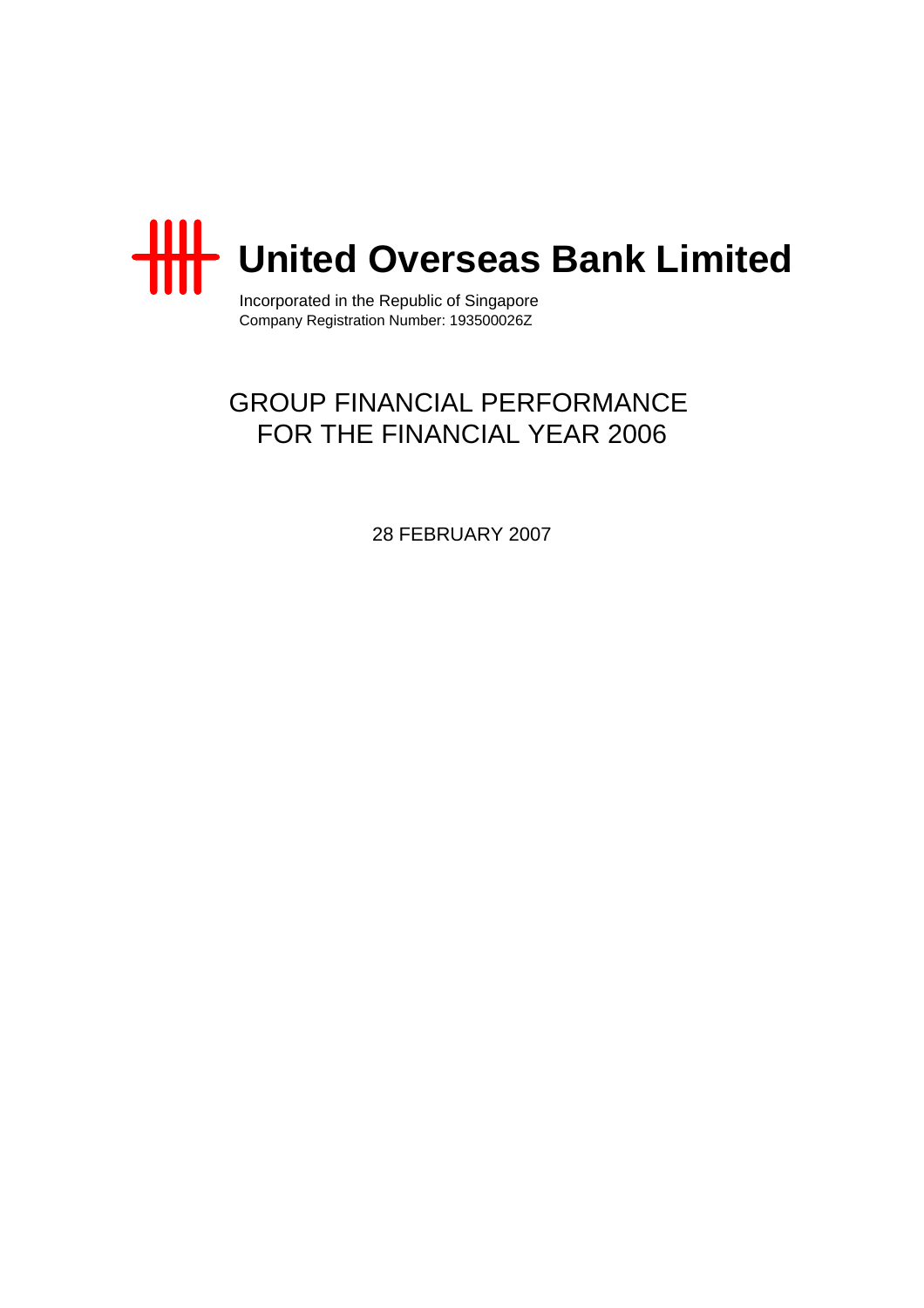| <b>Contents</b>                                | Page           |
|------------------------------------------------|----------------|
| <b>Highlights and Performance Indicators</b>   | $\overline{2}$ |
| Review of Group Performance                    | 4              |
| <b>Consolidated Profit and Loss Account</b>    | $\overline{7}$ |
| Net Interest Income                            | 9              |
| Non-Interest Income                            | 11             |
| <b>Operating Expenses</b>                      | 12             |
| <b>Other Impairment Charges</b>                | 13             |
| <b>Total Assets</b>                            | 14             |
| <b>Securities</b>                              | 14             |
| <b>Customer Loans</b>                          | 15             |
| Deposits                                       | 16             |
| Debts Issued                                   | 17             |
| Shareholders' Equity                           | 18             |
| Changes in Ordinary Shares of the Bank         | 18             |
| <b>Contingent Liabilities</b>                  | 18             |
| <b>Financial Derivatives</b>                   | 19             |
| Commitments                                    | 20             |
| Non-Performing Loans and Cumulative Impairment | 21             |
| <b>Business Segments</b>                       | 26             |
| <b>Geographical Segments</b>                   | 29             |
| <b>Capital Adequacy Ratios</b>                 | 30             |

Appendix 1 - Consolidated Profit and Loss Account

Appendix 2 - Consolidated Balance Sheet

Appendix 3 - Consolidated Statement of Changes in Equity

Appendix 4 - Consolidated Cash Flow Statement

Appendix 5 - Balance Sheet of the Bank

Appendix 6 - Statement of Changes in Equity of the Bank

Appendix 7 - Financial Risk Management

Appendix 8 - Value-at-Risk

Note:

- The financial statements are presented in Singapore dollars.
- Certain comparative figures have been restated to conform with the current period's presentation.
- Certain figures in this report may not add up to the respective totals due to rounding.
- Amounts less than \$500,000 in absolute term are shown as "0".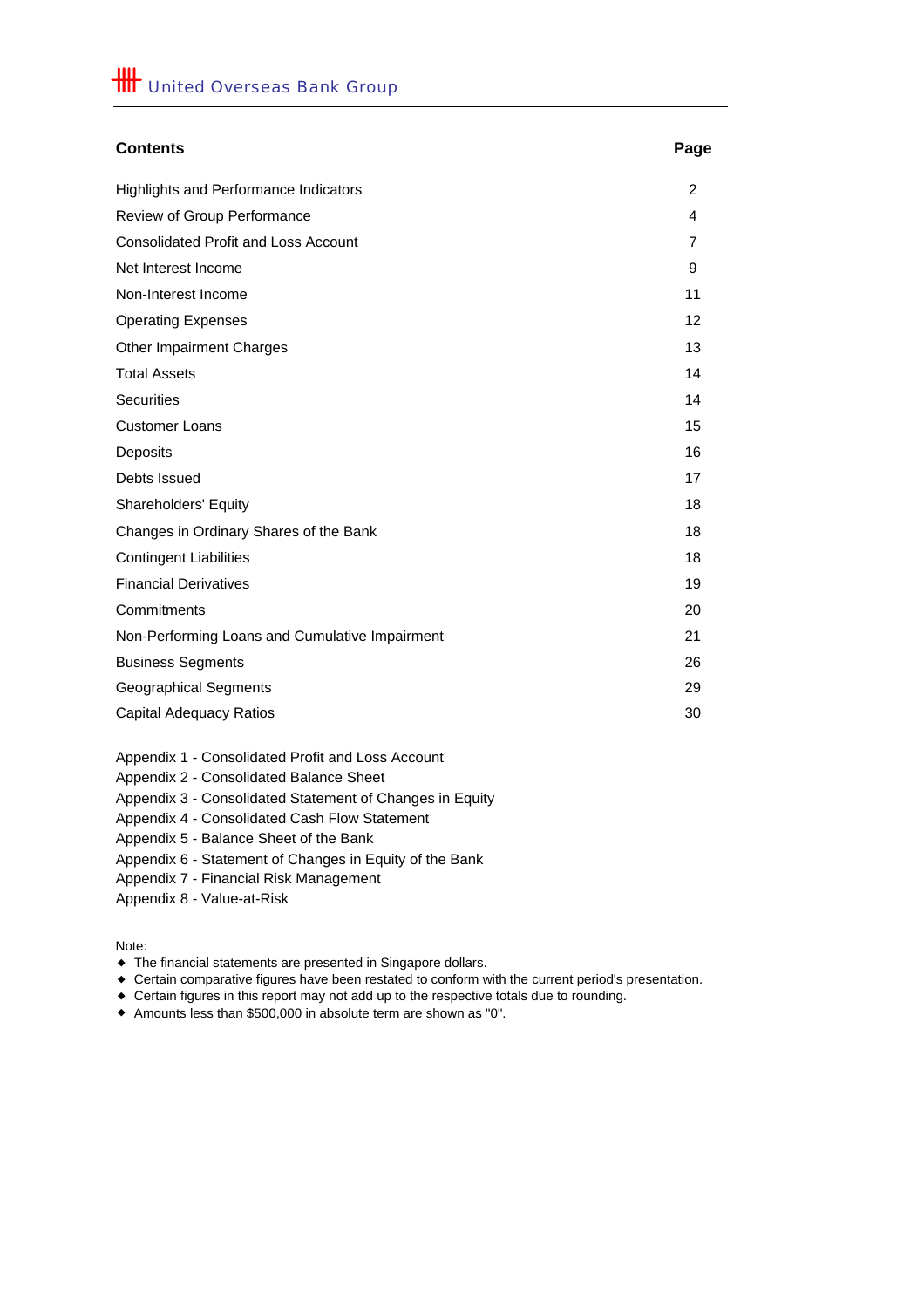#### **Highlights and Performance Indicators**

|                                                         |       |               | 2006 /                           | 4th     | 3rd           | 4th           | 4Q06 /                           |
|---------------------------------------------------------|-------|---------------|----------------------------------|---------|---------------|---------------|----------------------------------|
|                                                         | 2006  | 2005          | 2005                             | Quarter | Quarter       | Quarter       | 4Q05                             |
|                                                         |       |               | $\%$                             | 2006    | 2006          | 2005          | %                                |
| <b>Summarised Profit and Loss (\$'m)</b>                |       |               |                                  |         |               |               |                                  |
| Net interest income (NII)                               | 2,710 | 2,348         | 15.5<br>$\ddot{}$                | 702     | 684           | 614           | 14.4<br>$\ddot{}$                |
| Non-interest income (Non NII)                           | 1,514 | 1,414         | 7.1<br>$\ddot{}$                 | 517     | 337           | 414           | 24.8<br>$\ddot{}$                |
| Total income                                            | 4,224 | 3,761         | 12.3<br>$+$                      | 1,219   | 1,021         | 1,028         | 18.6<br>$+$                      |
| Less: Total expenses                                    | 1,736 | 1,424         | 21.9<br>$\ddot{}$                | 497     | 424           | 404           | 23.0<br>$\ddot{}$                |
| Operating profit before amortisation                    |       |               |                                  |         |               |               |                                  |
| and impairment charges                                  | 2,488 | 2,337         | 6.4<br>$\ddot{}$                 | 722     | 597           | 623           | 15.8<br>$\ddot{}$                |
| Less: Intangible assets                                 | 13    | 60            | 79.2<br>$\overline{\phantom{a}}$ | 3       | 3             | 2             | 47.1<br>+                        |
| Less: Other impairment charges                          | 181   | 174           | 4.1<br>$\ddot{}$                 | 64      | 26            | 74            | 12.5<br>$\overline{\phantom{a}}$ |
| Add: Share of profit of associates                      | 152   | 100           | 51.7<br>$+$                      | 50      | 31            | 23            | 116.1<br>$\ddot{}$               |
| Less: Tax and minority interests                        | 564   | 495           | 14.1<br>$\ddot{}$                | 167     | 136           | 139           | 20.3<br>+                        |
| Net profit after tax excluding one-time gain            | 1,882 | 1,709         | $+$<br>10.1                      | 537     | 463           | 432           | $\ddot{}$<br>24.3                |
| Add: One-time gain <sup>@</sup>                         | 689   |               | <b>NM</b>                        |         |               |               |                                  |
| Net profit after tax ^                                  | 2,570 | 1,709         | 50.4<br>$\ddot{}$                | 537     | 463           | 432           | 24.3<br>$\ddot{}$                |
| Key Indicators (excluding the one-time                  |       |               |                                  |         |               |               |                                  |
| gain)                                                   |       |               |                                  |         |               |               |                                  |
| Income mix (%)<br>❖                                     |       |               |                                  |         |               |               |                                  |
| - NII / Total income                                    | 64.2  | 62.4          | $+ 1.8 \%$ pt                    | 57.6    | 67.0          | 59.7          | $-2.1%$ pt                       |
| - Non NII / Total income                                | 35.8  | 37.6          | 1.8 % pt                         | 42.4    | 33.0          | 40.3          | $+ 2.1 %$ pt                     |
|                                                         | 100.0 | 100.0         |                                  | 100.0   | 100.0         | 100.0         |                                  |
|                                                         |       |               |                                  |         |               |               |                                  |
| * Profit contribution (before tax and                   |       |               |                                  |         |               |               |                                  |
| intangible assets) (%)                                  |       |               |                                  |         |               |               |                                  |
| Singapore (including ACU)                               | 67.5  | 77.6          | - 10.1 % pt                      | 65.1    | 64.1          | 80.5          | - 15.4 % pt                      |
| Overseas                                                | 32.5  | 22.4<br>100.0 | + 10.1 % pt                      | 34.9    | 35.9<br>100.0 | 19.5<br>100.0 | + 15.4 % pt                      |
|                                                         | 100.0 |               |                                  | 100.0   |               |               |                                  |
| * Return on average ordinary                            |       |               |                                  |         |               |               |                                  |
| shareholders' equity $^{\#*}$ (%)                       |       |               |                                  |         |               |               |                                  |
| - Including intangible assets                           | 12.3  | 12.4          | $-0.1%$ pt                       | 13.6    | 12.1          | 12.4          | $+ 1.2 %$ pt                     |
| - Excluding intangible assets                           | 12.4  | 12.9          | $-0.5 \%$ pt                     | 13.7    | 12.2          | 12.5          | $+ 1.2 %$ pt                     |
| Basic earnings per ordinary share $\pi$ ( $\phi$ )<br>❖ |       |               |                                  |         |               |               |                                  |
| - Including intangible assets                           | 120.1 | 111.2         | 8.0                              | 138.4   | 118.5         | 112.3         | 23.2                             |
| - Excluding intangible assets                           | 121.0 | 115.1         | $\ddot{}$<br>5.1                 | 139.2   | 119.3         | 112.9         | $\ddot{}$<br>23.3                |
|                                                         |       |               | $\ddot{}$                        |         |               |               | $\ddot{}$                        |
| * Return on average total assets * (%)                  |       |               |                                  |         |               |               |                                  |
| - Including intangible assets                           | 1.21  | 1.25          | $-0.04 \%$ pt                    | 1.34    | 1.18          | 1.21          | + 0.13 % pt                      |
| - Excluding intangible assets                           | 1.22  | 1.29          | $-0.07%$ pt                      | 1.35    | 1.19          | 1.21          | + 0.14 % pt                      |
| Net interest margin * (%)<br>❖                          | 1.99  | 1.99          |                                  | 1.99    | 1.97          | 1.96          | + 0.03 % pt                      |
| Expense / Income ratio (%)<br>۰                         | 41.1  | 37.9          | $+ 3.2 %$ pt                     | 40.8    | 41.6          | 39.3          | $+ 1.5 %$ pt                     |
| Dividend per ordinary share $(\phi)$<br>❖               |       |               |                                  |         |               |               |                                  |
| - Interim                                               | 20.0  | 20.0          |                                  |         | -             |               |                                  |
| - Special +                                             | 30.0  | 28.5          | 5.3<br>$\ddot{}$                 | 10.0    | ٠             |               | <b>NM</b>                        |
| - Final                                                 | 50.0  | 40.0          | 25.0<br>$\ddot{}$                | 50.0    | ۰             | 40.0          | 25.0<br>+                        |
|                                                         |       |               |                                  |         |               |               |                                  |

<sup>@</sup> One-time gain refers to the special dividend received from Overseas Union Enterprise Limited ("OUE") and gain from divestment of OUE and Hotel Negara Limited ("HNL"), recorded by the Group and its associates in 2Q06.

^ Net profit after tax refers to profit attributable to equity holders of the Bank.

# Calculated based on profit attributable to equity holders of the Bank net of subsidiary preference share dividend incurred for the financial period.

\* Computed on an annualised basis for quarters.

+ Special dividend in 2005 refers to the dividend in specie of shares in United Overseas Land Limited.

"NM" denotes not meaningful.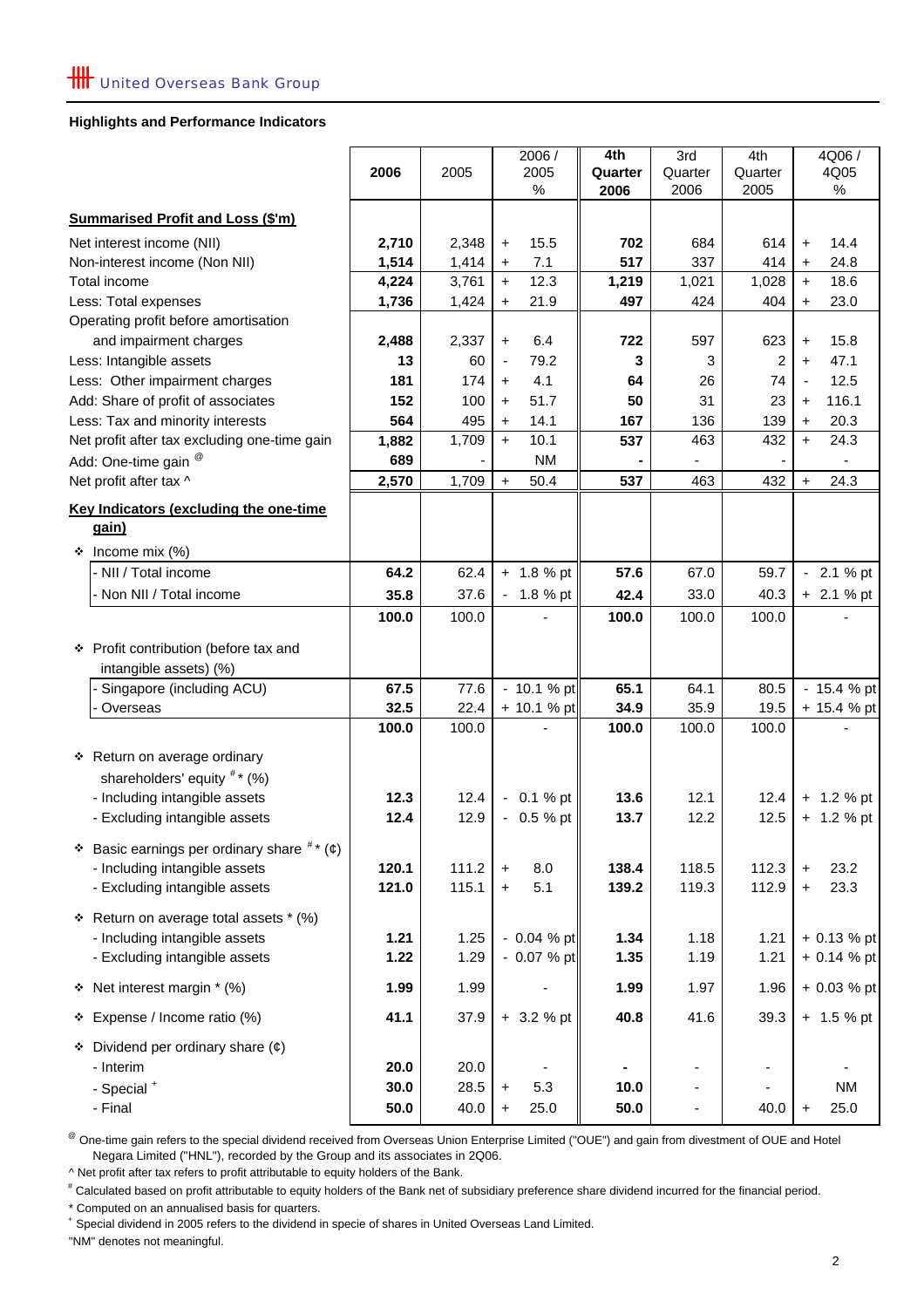## **Highlights and Performance Indicators** *(cont'd)*

|                                                                      | 31-Dec-06    | 31-Dec-05    |                          | Dec-06 /<br>$Dec-05$<br>(% ) | 30-Sep-06    |
|----------------------------------------------------------------------|--------------|--------------|--------------------------|------------------------------|--------------|
| <b>Other Indicators</b>                                              |              |              |                          |                              |              |
| ❖ Customer loans (net) (\$'m)                                        | 76,875       | 67,142       | $+$                      | 14.5                         | 73,673       |
| ❖ Customer deposits (\$'m)                                           | 95,552       | 85,503       | $+$                      | 11.8                         | 88,960       |
| ❖ Loans / Deposits ratio $^@$ (%)                                    | 80.5         | 78.5         |                          | $+ 2.0 %$ pt                 | 82.8         |
| * Non-performing loans (NPLs) (\$'m)                                 | 3,165        | 3,931        |                          | 19.5                         | 3,532        |
| Cumulative impairment (\$'m)<br>٠                                    | 2,508        | 2,714        |                          | 7.6                          | 2,562        |
| $\div$ NPL ratio ^ (%)                                               | 4.0          | 5.6          | $\overline{\phantom{0}}$ | 1.6 % pt                     | 4.6          |
| ❖ Cumulative impairment / NPLs (%)                                   | 79.2         | 69.0         |                          | + 10.2 % pt                  | 72.5         |
| Total assets (\$'m)<br>٠                                             | 161,312      | 145,073      | $\ddot{}$                | 11.2                         | 156,904      |
| Shareholders' equity * (\$'m)<br>٠                                   | 16,791       | 14,929       | $\ddot{}$                | 12.5                         | 15,890       |
| Revaluation surplus # (\$'m)<br>٠                                    | 1,486        | 1,564        | $\overline{\phantom{0}}$ | 5.0                          | 1,269        |
| Net asset value (NAV) per ordinary share $(\$)$ +<br>÷.              | 10.48        | 9.17         | $\ddot{}$                | 14.3                         | 9.89         |
| * Revalued NAV per ordinary share $(\$)$ +                           | 11.45        | 10.19        | $\ddot{}$                | 12.4                         | 10.72        |
| $*$ Net tangible asset per ordinary share (\$) $*$                   | 7.68         | 6.39         | $\ddot{}$                | 20.2                         | 7.08         |
| * Capital adequacy ratios (%)<br>- Tier 1 capital<br>- Total capital | 11.0<br>16.3 | 11.0<br>16.1 |                          | $+ 0.2 %$ pt                 | 10.8<br>16.1 |

 $^{\circledR}$  "Loans" refers to net customer loans while "Deposits" refers to customer deposits.

 $\hat{ }$  NPL ratio represents NPLs (excluding debt securities) as a percentage of gross customer loans.

\* Shareholders' equity refers to equity attributable to equity holders of the Bank.

# Refers to revaluation surplus on properties and securities not recognised in the financial statements.

+ Subsidiary preference shares were excluded from the computations.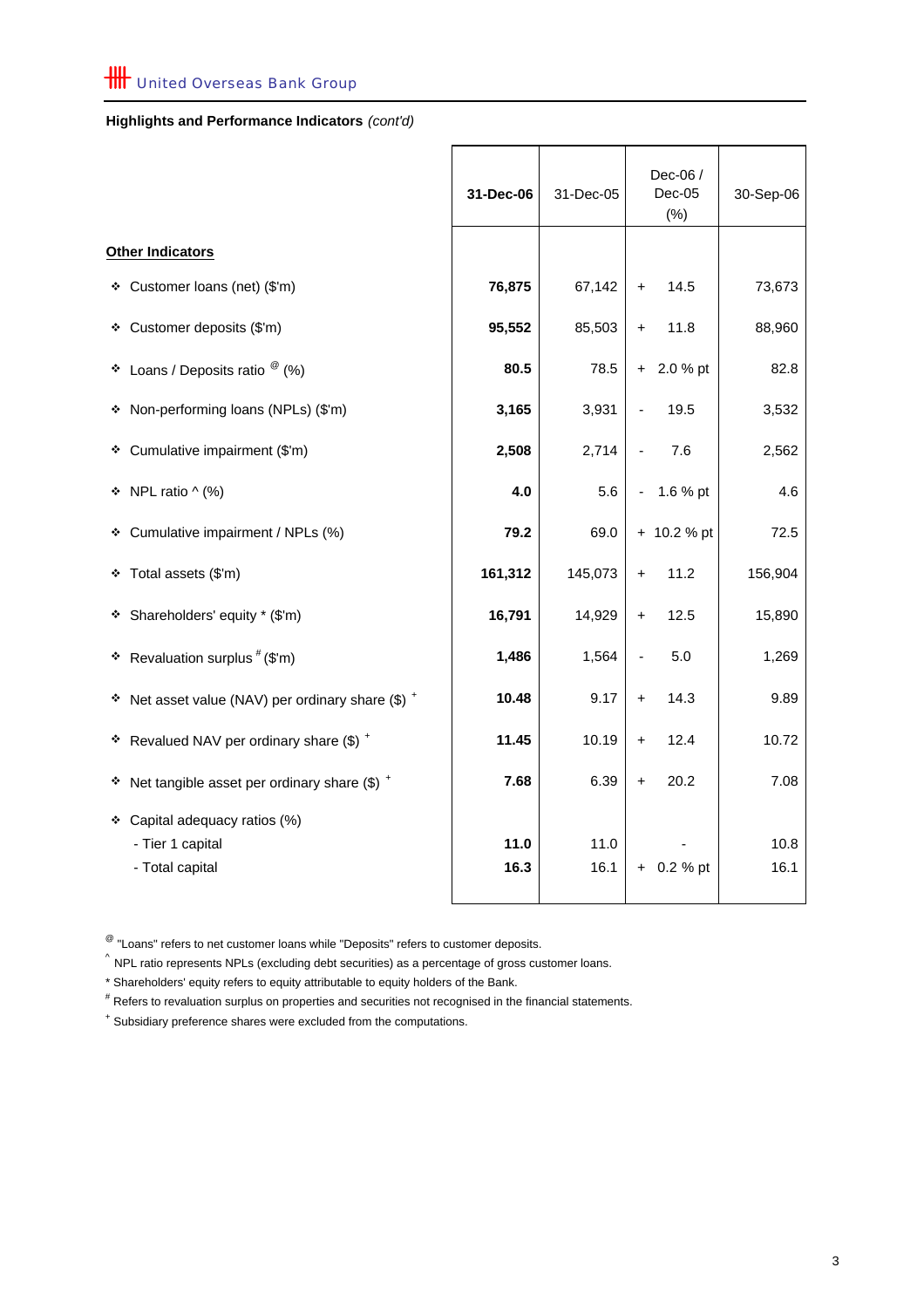## **Review of Group Performance**

The financial statements are presented in Singapore dollars and have been prepared in accordance with Singapore Financial Reporting Standards ("FRS") with modification to FRS39 Financial Instruments: Recognition and Measurement in respect of loan loss provisioning, as provided in Notice to Banks No. 612 "Credit Files, Grading and Provisioning" issued by Monetary Authority of Singapore ("MAS"). The accounting policies and computation methods adopted for the financial year ended 31 December 2006 are the same as those adopted for the financial year ended 31 December 2005.

## Results

#### **2006 versus 2005**

The Group's net profit after tax ("NPAT") of \$2,570 million in 2006 was an increase of 50.4% over that of \$1,709 million registered in 2005. The increase was largely due to a one-time gain of \$689 million, comprising special dividend received from Overseas Union Enterprise Limited ("OUE") and gain from divestment of OUE and Hotel Negara Limited ("HNL"), recorded by the Group and its associates in the second quarter of 2006. Excluding the one-time gain, the Group's NPAT would be \$1,882 million, representing an increase of 10.1% over 2005. The growth was mainly attributed to higher net interest income and higher fee and commission income, partly offset by higher operating expenses.

Total operating income increased 28.6% to \$4,837 million for 2006, primarily due to the special dividend of \$284 million received from OUE and gain of \$329 million from divestment of OUE and HNL. Excluding this one-time income of \$613 million, total income would be \$4,224 million, representing an increase of 12.3% over 2005. The increase was largely driven by higher net interest income from improved loan yield and expanded loan volume, as well as higher fee and commission income mainly from fund management and loan-related activities.

Total operating expenses increased 21.9% to \$1,736 million in 2006. Staff costs increased 26.8% to \$867 million largely due to a higher headcount. Other operating expenses rose 17.4% to \$869 million mainly on professional fees, commission and brokerage, business promotions, and IT maintenance. Expense-toincome ratio of the Group increased to 41.1% (excluding the one-time income) in 2006 as compared to 37.9% in 2005.

Other impairment charges increased 4.1% over 2005 to \$181 million in 2006. The increase resulted largely from the write-back of collective impairment in 2005 and higher impairment charges on investment securities. These were partially offset by lower impairment charges on loans.

Share of pre-tax profit of associates grew 171.6% to \$271 million mainly due to the Group's share of an exceptional gain of \$120 million from the special dividend received from OUE and gain from divestment of OUE and HNL, as recorded by its associates. Excluding the exceptional gain, share of pre-tax profit of associates would be \$152 million, an increase of 51.7% from 2005.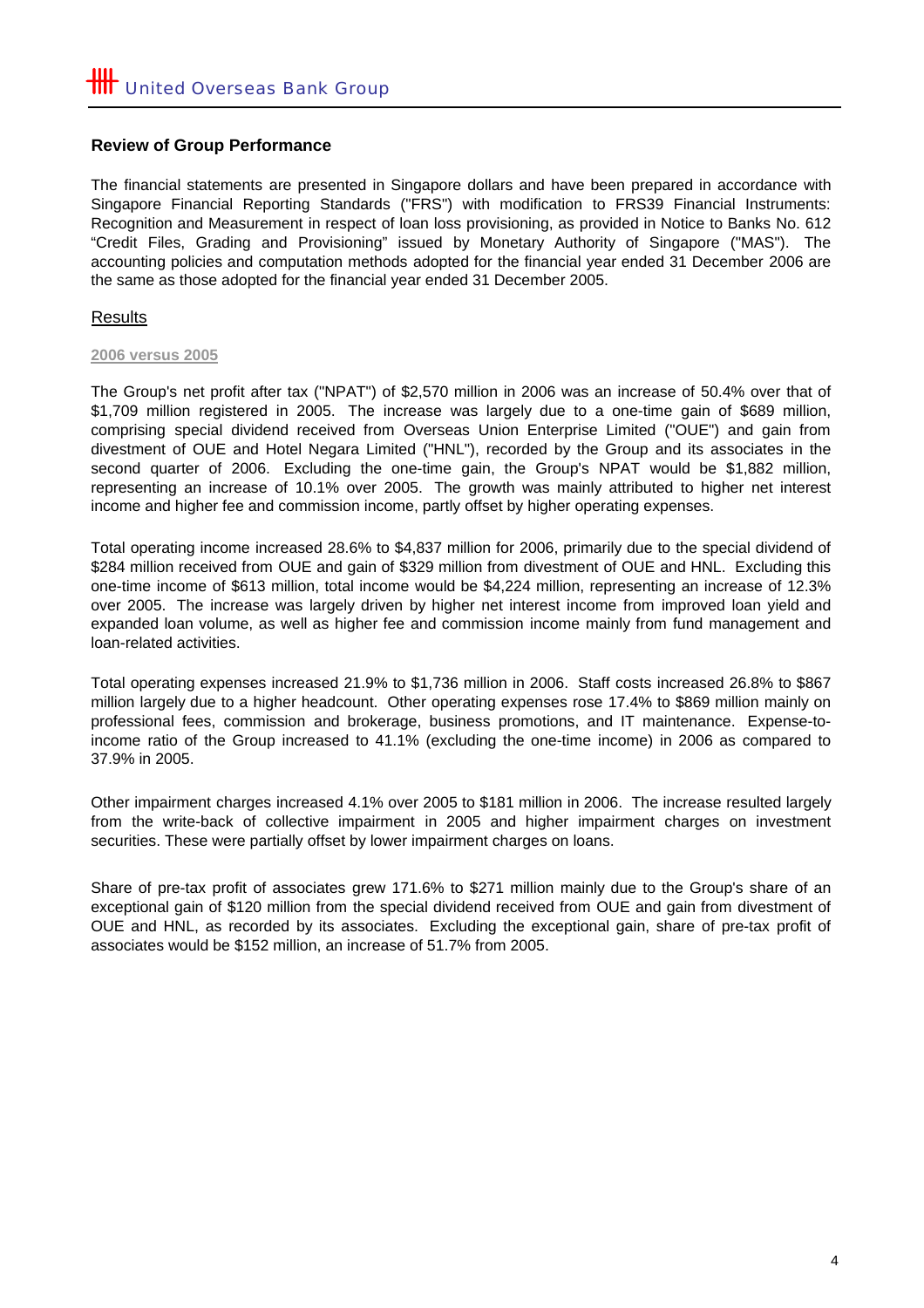## **Review of Group Performance** *(cont'd)*

#### **4th Quarter 2006 versus 3rd Quarter 2006**

NPAT in the fourth quarter of 2006 ("4Q06") increased 16.0% to \$537 million from \$463 million in the third quarter of 2006 ("3Q06"). The increase was largely due to higher non-interest income and higher contributions from associates, partially negated by higher operating expenses and higher impairment charges.

Total operating income rose 19.3% to \$1,219 million in 4Q06 from \$1,021 million in 3Q06. This was mainly contributed by net gain on trading securities, government securities and derivatives as against net loss in 3Q06, and higher fee and commission, partially offset by lower gain on investment securities.

Total operating expenses increased 17.1% to \$497 million in 4Q06. Staff costs rose 15.5% to \$245 million while other operating expenses increased 18.7% to \$251 million mainly on business promotions, commission and brokerage, and professional fees. Expense-to-income ratio improved to 40.8% in 4Q06 from 41.6% in 3Q06.

Other impairment charges increased 150.6% to \$64 million in 4Q06 from \$26 million in 3Q06, largely due to higher impairment charges on loans and investment securities.

Share of pre-tax profit of associates at \$50 million in 4Q06 was an increase of 63.2% over the \$31 million in 3Q06.

#### **4th Quarter 2006 versus 4th Quarter 2005**

NPAT of \$537 mllion in 4Q06 was 24.3% higher than the \$432 million recorded in the fourth quarter of 2005 ("4Q05"). The increase was mainly due to higher non-interest income, higher net interest income and higher share of profit of associates, partially offset by higher operating expenses.

Total operating income grew 18.6% from \$1,028 million in 4Q05. The increase was contributed by higher net interest income on higher loan yield and increased loan volume, higher net gain on trading securities, government securities and derivatives, higher fee and commission income, and gain on investment securities as opposed to loss in 4Q05.

Total operating expenses increased 23.0% from \$404 million in 4Q05. Staff costs rose 23.1% largely on increased headcount. Other operating expenses increased 22.9% mainly on commission and brokerage, professional fees and business promotions.

Other impairment charges declined 12.5% from 4Q05 due to lower impairment charges on loans, partially offset by higher impairment charges on investment securities.

Share of pre-tax profit of associates registered a growth of 116.1% from \$23 million in 4Q05, attributed mainly to higher contributions from major associates.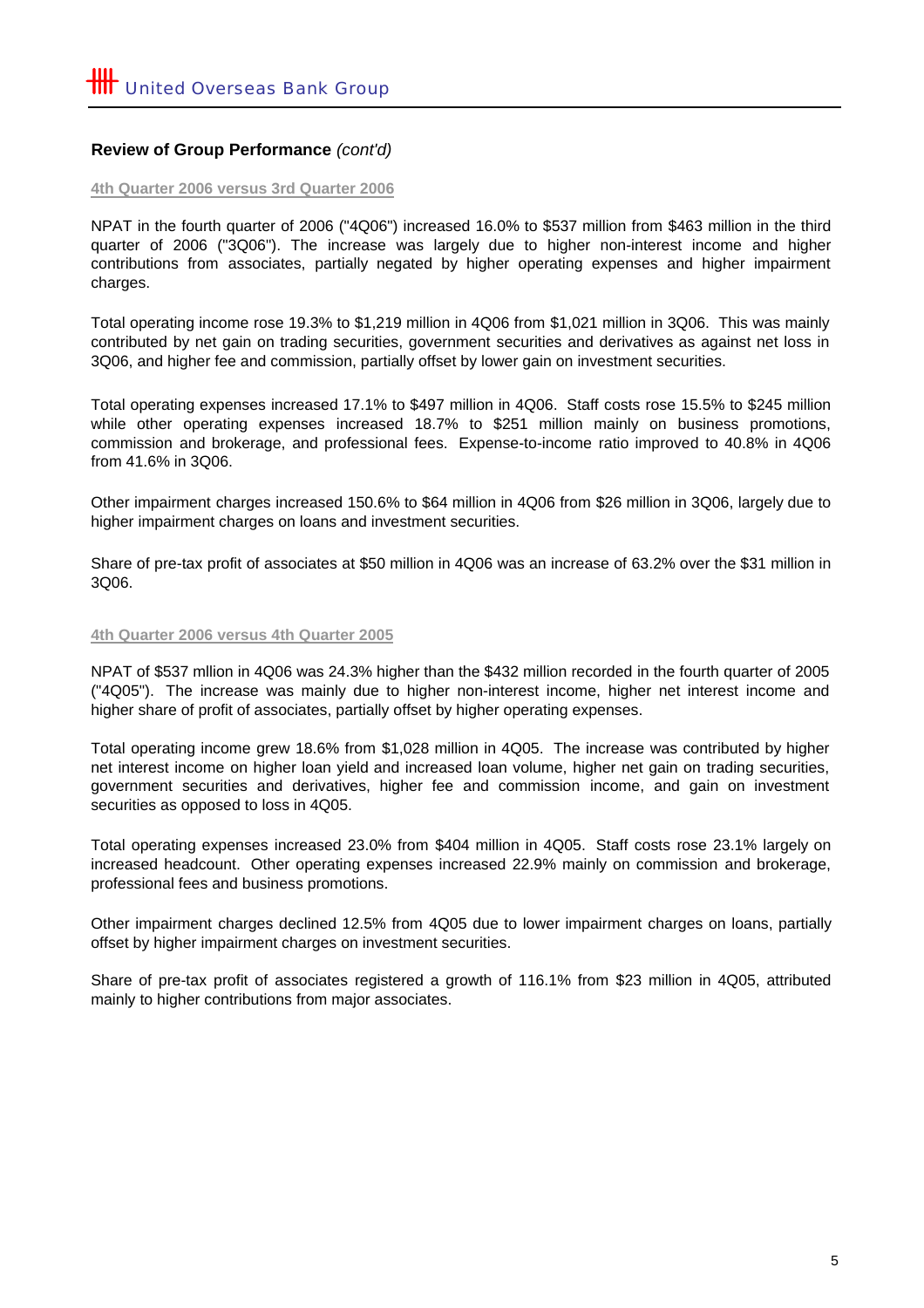## **Review of Group Performance** *(cont'd)*

### Balance Sheet

The Group's net customer loans grew 14.5% to \$76,875 million as at 31 December 2006 (31 December 2005: \$67,142 million). Group non-performing loans ("NPLs") decreased 19.5% to \$3,165 million as at 31 December 2006 (31 December 2005: \$3,931 million). Correspondingly, Group NPL ratio improved to 4.0% as at 31 December 2006 (31 December 2005: 5.6%). As at 31 December 2006, Group NPLs were 54.1% (31 December 2005: 56.7%) secured by collateral and unsecured NPLs were 172.6% (31 December 2005: 159.4%) covered by total cumulative impairment.

Group total assets increased 11.2% to \$161,312 million as at 31 December 2006 (31 December 2005: \$145,073 million). Group shareholders' equity rose 12.5% to \$16,791 million as at 31 December 2006 from \$14,929 million as at 31 December 2005. Correspondingly, the Group's net asset value per share increased to \$10.48 as at 31 December 2006 (31 December 2005: \$9.17).

The Group's total capital adequacy ratio ("CAR") of 16.3% as at 31 December 2006 (31 December 2005: 16.1%) was 6.3% points above the minimum 10% set by MAS.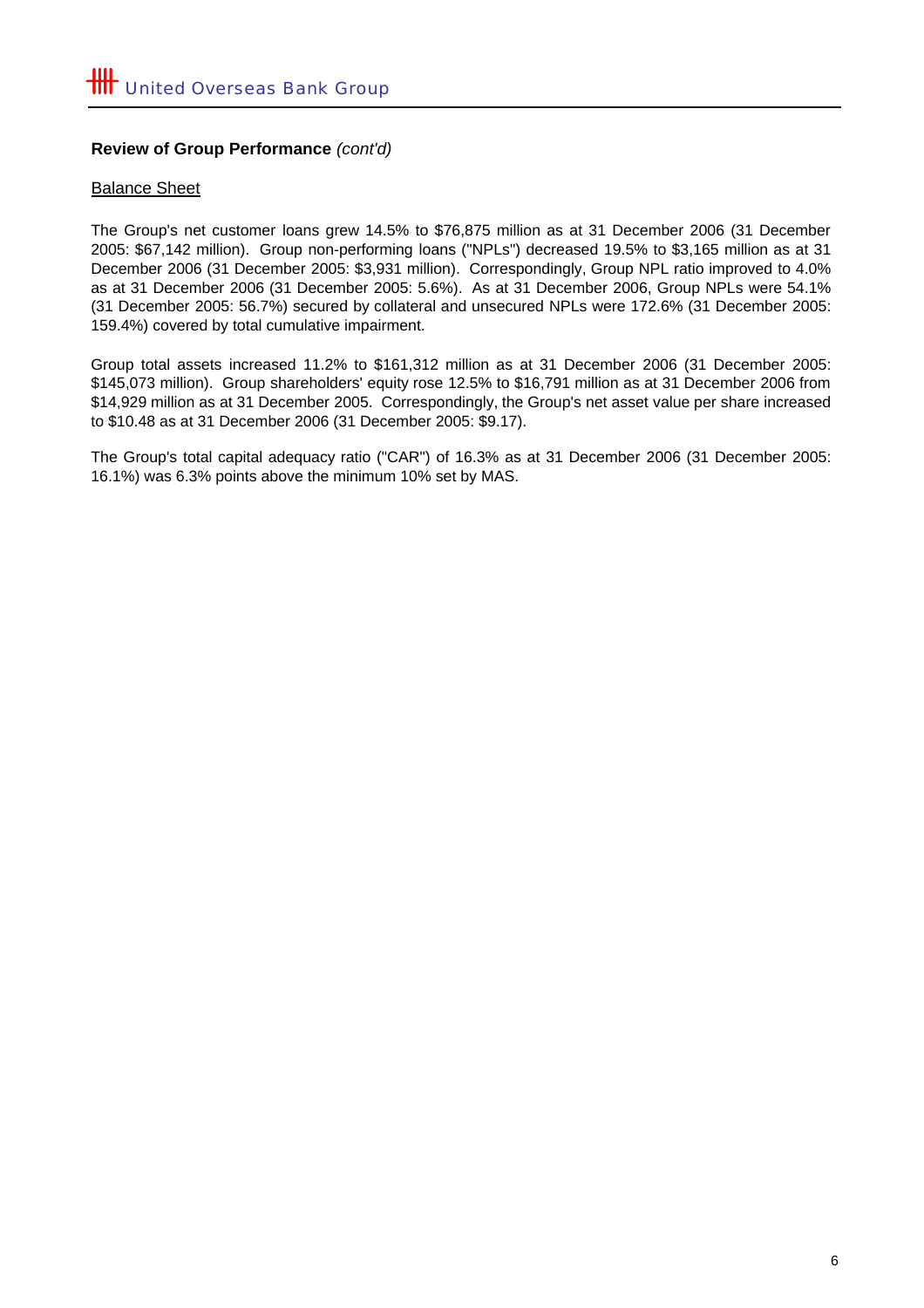#### **FOR THE FINANCIAL YEAR ENDED 31 DECEMBER 2006 CONSOLIDATED PROFIT AND LOSS ACCOUNT (AUDITED)**

|                                                               |              |              | 2006 /          |
|---------------------------------------------------------------|--------------|--------------|-----------------|
|                                                               | 2006         | 2005         | 2005            |
|                                                               | \$ million   | \$ million   | $\overline{\%}$ |
| Interest income                                               | 6,962        | 4,882        | 42.6            |
| Less: Interest expense                                        | 4,252        | 2,534        | 67.8            |
| Net interest income                                           | 2,710        | 2,348        | 15.5            |
| Dividend income                                               | 328          | 60           | 449.9           |
| Fee and commission income                                     | 1,003        | 900          | 11.4            |
| Rental income                                                 | 64           | 64           | 0.4             |
| Other operating income                                        | 732          | 391          | 87.4            |
| Total non-interest income                                     | 2,127        | 1,414        | 50.4            |
| Total operating income                                        | 4,837        | 3,761        | 28.6            |
| Less:                                                         |              |              |                 |
| Staff costs                                                   | 867          | 684          | 26.8            |
| Other operating expenses                                      | 869          | 740          | 17.4            |
| Total operating expenses                                      | 1,736        | 1,424        | 21.9            |
| Operating profit before amortisation and                      |              |              |                 |
| impairment charges                                            | 3,101        | 2,337        | 32.7            |
| Less: Intangible assets amortised / impaired                  | 13           | 60           | (79.2)          |
| Less: Other impairment charges                                | 181          | 174          | 4.1             |
| Operating profit after amortisation and<br>impairment charges | 2,908        | 2,104        | 38.2            |
| Share of profit of associates                                 | 271          | 100          | 171.6           |
| Profit before tax                                             | 3,179        | 2,204        | 44.2            |
| Less: Tax                                                     | 553          | 472          | 17.2            |
| Profit for the financial year                                 | 2,625        | 1,731        | 51.6            |
| Attributable to:                                              |              |              |                 |
| Equity holders of the Bank                                    | 2,570        | 1,709        | 50.4            |
| Minority interests                                            | 55           | 22           | 147.2           |
|                                                               | 2,625        | 1,731        | 51.6            |
| Earnings per ordinary share $(\phi)$                          |              |              |                 |
| <b>Basic</b>                                                  | 165.2        | 111.2        | 48.6            |
| <b>Diluted</b>                                                | 165.2        | 111.2        | 48.6            |
| Return on average ordinary shareholders' equity (%)           |              |              |                 |
| Including intangible assets<br>Excluding intangible assets    | 17.0<br>17.1 | 12.4<br>12.9 | 4.6 % pt        |
|                                                               |              |              | 4.2 % pt        |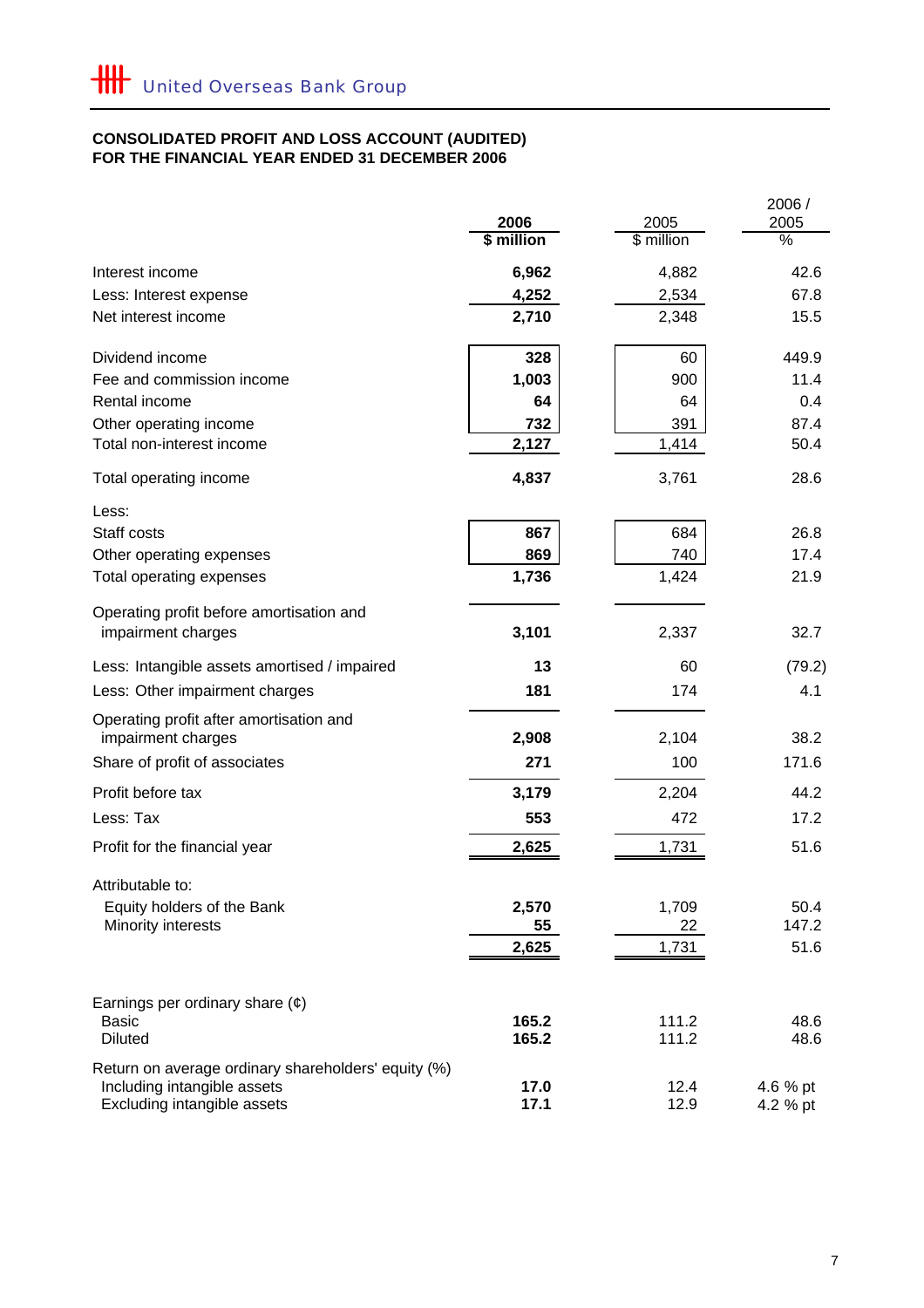## **CONSOLIDATED PROFIT AND LOSS ACCOUNT (UNAUDITED) FOR THE FOURTH QUARTER ENDED 31 DECEMBER 2006**

|                                                                   | <b>4th Quarter</b> | 3rd Quarter    | 4Q06 /        | 4th Quarter    | 4Q06 /        |
|-------------------------------------------------------------------|--------------------|----------------|---------------|----------------|---------------|
|                                                                   | 2006               | 2006           | 3Q06          | 2005           | 4Q05          |
|                                                                   | \$ million         | \$ million     | $\frac{0}{6}$ | \$ million     | $\frac{8}{6}$ |
| Interest income                                                   | 1,852              | 1,830          | 1.2           | 1,387          | 33.5          |
| Less: Interest expense                                            | 1,150              | 1,146          | 0.4           | 774            | 48.6          |
| Net interest income                                               | 702                | 684            | 2.6           | 614            | 14.4          |
| Dividend income                                                   | 10                 | $\overline{7}$ | 49.9          | 4              | 171.6         |
| Fee and commission income                                         | 332                | 221            | 50.1          | 293            | 13.0          |
| Rental income                                                     | 16                 | 17             | (5.9)         | 16             | (0.7)         |
| Other operating income                                            | 160                | 93             | 71.9          | 101            | 57.9          |
| Total non-interest income                                         | 517                | 337            | 53.4          | 414            | 24.8          |
| Total operating income                                            | 1,219              | 1,021          | 19.3          | 1,028          | 18.6          |
| Less:                                                             |                    |                |               |                |               |
| Staff costs                                                       | 245                | 213            | 15.5          | 199            | 23.1          |
| Other operating expenses                                          | 251                | 212            | 18.7          | 205            | 22.9          |
| Total operating expenses                                          | 497                | 424            | 17.1          | 404            | 23.0          |
| Operating profit before amortisation and                          |                    |                |               |                |               |
| impairment charges                                                | 722                | 597            | 20.9          | 623            | 15.8          |
| Less: Intangible assets amortised                                 | 3                  | 3              | (4.2)         | $\overline{2}$ | 47.1          |
| Less: Other impairment charges                                    | 64                 | 26             | 150.6         | 74             | (12.5)        |
| Operating profit after amortisation and                           | 654                | 568            | 15.2          | 548            | 19.4          |
| impairment charges                                                |                    |                |               |                |               |
| Share of profit of associates                                     | 50                 | 31             | 63.2          | 23             | 116.1         |
| Profit before tax                                                 | 704                | 598            | 17.7          | 571            | 23.3          |
| Less: Tax                                                         | 150                | 123            | 21.8          | 134            | 11.7          |
| Profit for the financial period                                   | 554                | 475            | 16.6          | 437            | 26.9          |
| Attributable to:                                                  |                    |                |               |                |               |
| Equity holders of the Bank                                        | 537                | 463            | 16.0          | 432            | 24.3          |
| Minority interests                                                | 18                 | 13             | 36.9          | 5              | 259.0         |
|                                                                   | 554                | 475            | 16.6          | 437            | 26.9          |
| Annualised earnings per ordinary share $(e)$                      |                    |                |               |                |               |
| <b>Basic</b>                                                      | 138.4              | 118.5          | 16.8          | 112.3          | 23.2          |
| <b>Diluted</b>                                                    | 138.4              | 118.5          | 16.8          | 112.3          | 23.2          |
| Annualised return on average ordinary<br>shareholders' equity (%) |                    |                |               |                |               |
| Including intangible assets                                       | 13.6               | 12.1           | 1.5 % pt      | 12.4           | 1.2 % pt      |
| Excluding intangible assets                                       | 13.7               | 12.2           | 1.5 % pt      | 12.5           | 1.2 % pt      |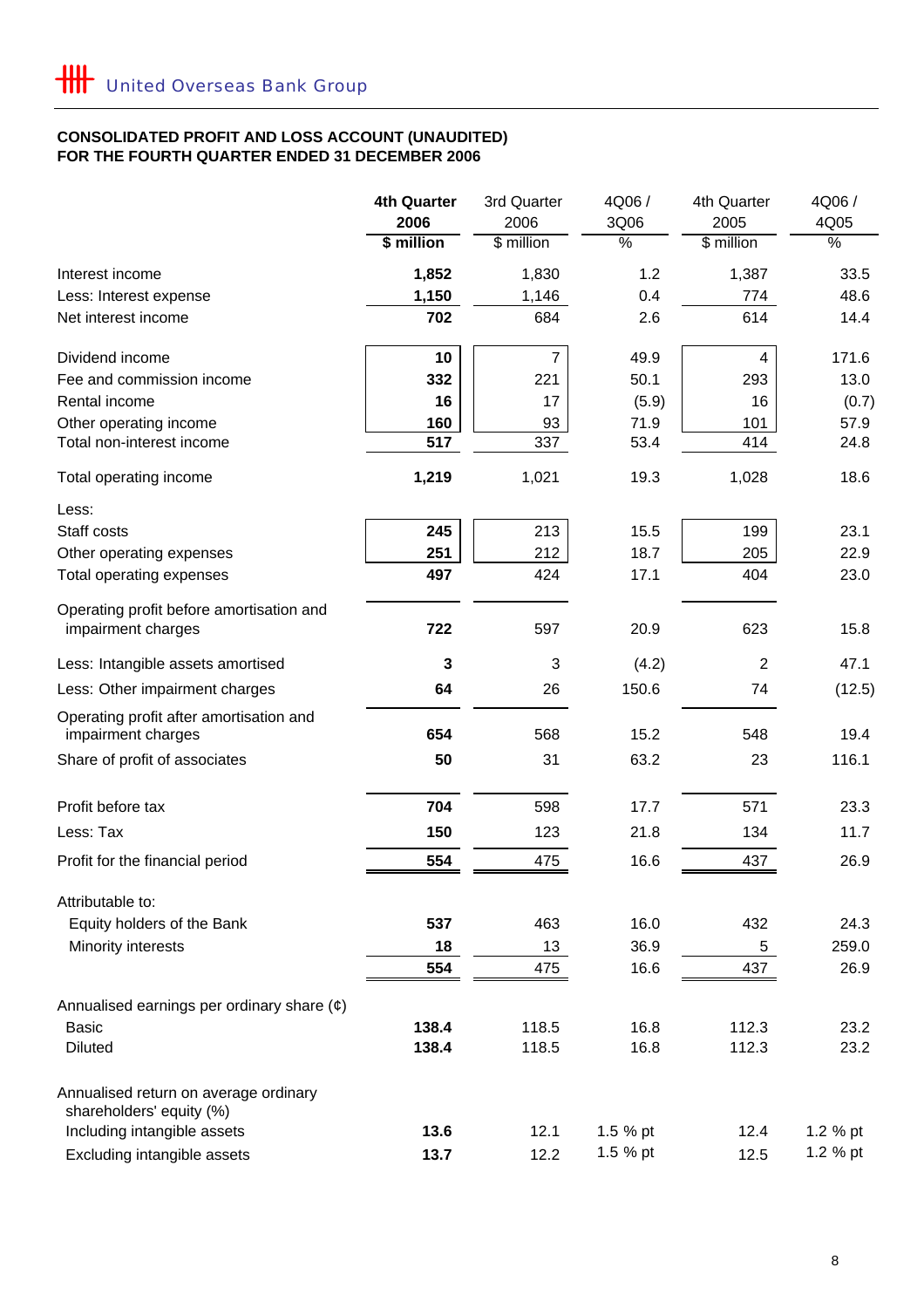#### **Net Interest Income**



Net interest income grew 15.5% over 2005 to \$2,710 million in 2006 and 14.4% over 4Q05 to \$702 million in 4Q06. The increase for both periods was largely contributed by higher loan yield and volume.

Net interest margin of 1.99% for 2006 was the same as that for 2005. Against 3Q06 and 4Q05, net interest margin of 1.99% for 4Q06 improved 2 and 3 basis points respectively.

#### Average Interest Rates and Margin

|                                                   | 2006           |                 |         | 2005           |            |         |
|---------------------------------------------------|----------------|-----------------|---------|----------------|------------|---------|
|                                                   | Average        |                 | Average | Average        |            | Average |
|                                                   | <b>Balance</b> | <b>Interest</b> | Rate    | <b>Balance</b> | Interest   | Rate    |
|                                                   | \$ million     | \$ million      | %       | \$ million     | \$ million | %       |
| Customer loans                                    | 70,191         | 4,078           | 5.81    | 64,039         | 3,123      | 4.88    |
| Inter-bank balances / balances with central banks | 42,947         | 1,894           | 4.41    | 35.601         | 1,140      | 3.20    |
| Securities                                        | 22,758         | 990             | 4.35    | 18,436         | 619        | 3.36    |
| <b>Total interest bearing assets</b>              | 135,896        | 6,962           | 5.12    | 118,076        | 4,882      | 4.13    |
| Customer deposits                                 | 90,884         | 2,331           | 2.56    | 82,542         | 1,407      | 1.70    |
| Inter-bank balances / other                       | 41,138         | 1,921           | 4.67    | 33,632         | 1,128      | 3.35    |
| <b>Total interest bearing liabilities</b>         | 132,022        | 4,252           | 3.22    | 116,174        | 2,534      | 2.18    |
| Net interest income                               |                | 2,710           |         |                | 2,348      |         |
| Net interest margin ^                             |                |                 | 1.99    |                |            | 1.99    |

^ Net interest margin represents net interest income as a percentage of total interest bearing assets.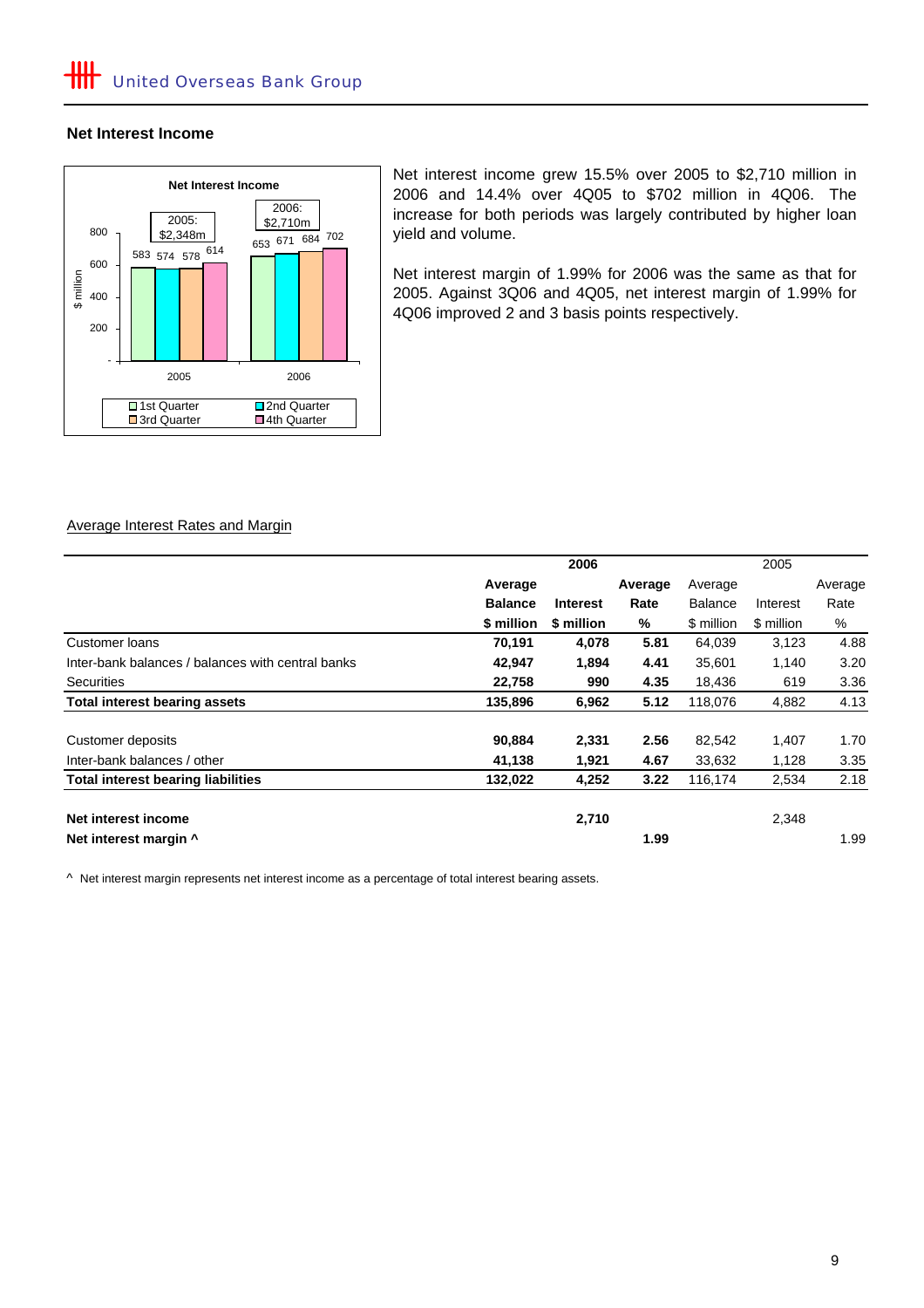## **Net Interest Income** *(cont'd)*

## Average Interest Rates and Margin (cont'd)

|                                           | 4th Quarter 2006 |                           |      |                | 3rd Quarter 2006   |      | 4th Quarter 2005           |            |      |
|-------------------------------------------|------------------|---------------------------|------|----------------|--------------------|------|----------------------------|------------|------|
|                                           | Average          | <b>Annualised Average</b> |      | Average        | Annualised Average |      | Average Annualised Average |            |      |
|                                           | <b>Balance</b>   | <b>Interest</b>           | Rate | <b>Balance</b> | Interest           | Rate | <b>Balance</b>             | Interest   | Rate |
|                                           | \$ million       | \$ million                | %    | \$ million     | \$ million         | %    | \$ million                 | \$ million | %    |
| Customer loans<br>Inter-bank balances /   | 74,895           | 4,423                     | 5.91 | 70,774         | 4,248              | 6.00 | 65,799                     | 3,418      | 5.19 |
| balances with central banks               | 38,887           | 1,777                     | 4.57 | 43,022         | 1,934              | 4.50 | 39,338                     | 1,404      | 3.57 |
| <b>Securities</b>                         | 25,982           | 1,147                     | 4.42 | 23,696         | 1,077              | 4.54 | 18,998                     | 682        | 3.59 |
| Total interest bearing assets             | 139,764          | 7,347                     | 5.26 | 137,492        | 7,259              | 5.28 | 124,135                    | 5,504      | 4.43 |
| Customer deposits                         | 93,712           | 2,490                     | 2.66 | 91,027         | 2,493              | 2.74 | 87,036                     | 1,694      | 1.95 |
| Inter-bank balances / other               | 42,018           | 2,072                     | 4.93 | 42,250         | 2,052              | 4.86 | 35,538                     | 1,376      | 3.87 |
| <b>Total interest bearing liabilities</b> | 135,730          | 4,562                     | 3.36 | 133,277        | 4,545              | 3.41 | 122,574                    | 3,070      | 2.50 |
| Net interest income                       |                  | 2,784                     |      |                | 2,714              |      |                            | 2,434      |      |
| Net interest margin ^                     |                  |                           | 1.99 |                |                    | 1.97 |                            |            | 1.96 |

^ Net interest margin represents annualised net interest income as a percentage of total interest bearing assets.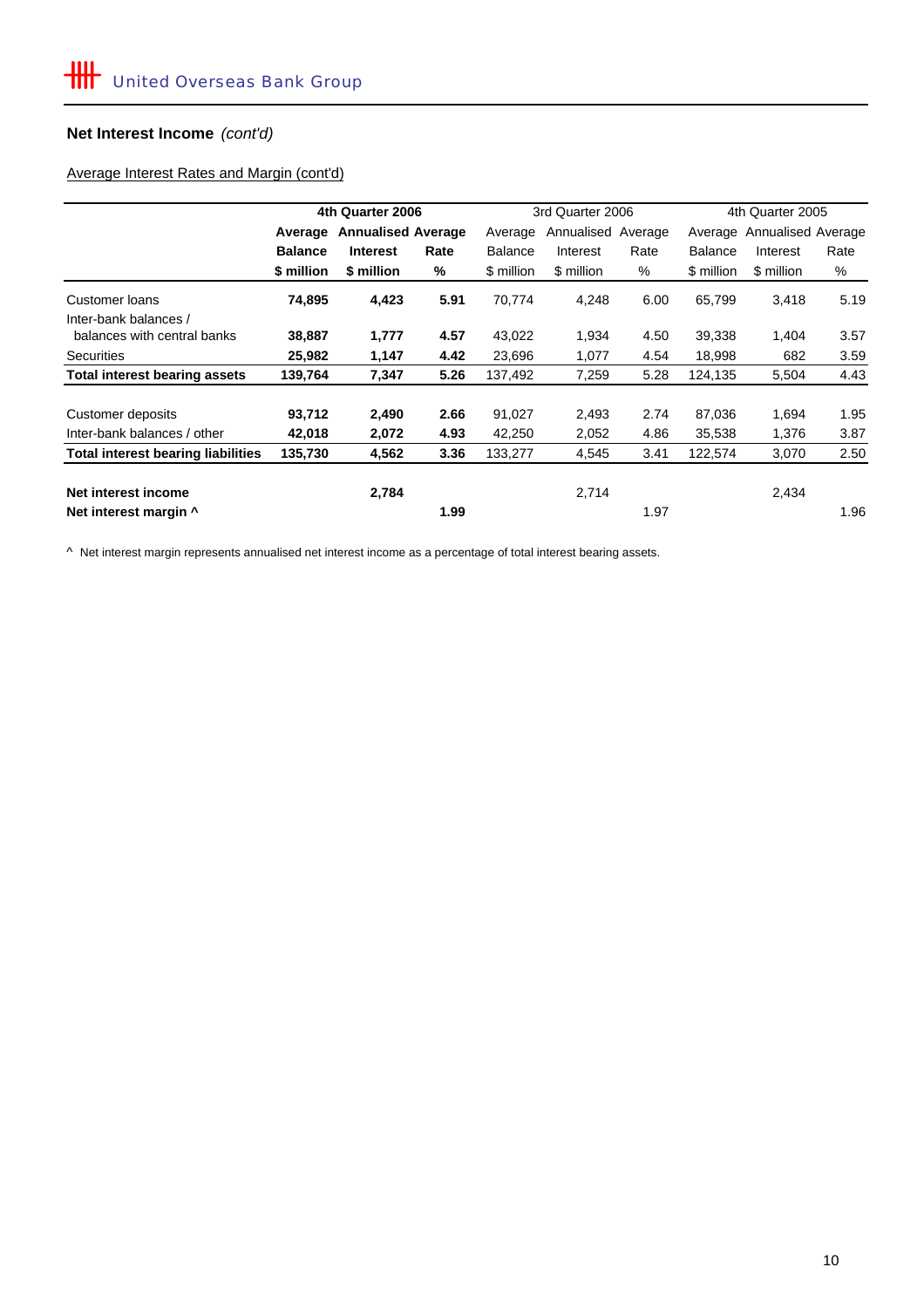## **Non-Interest Income**



Non-interest income rose 50.4% over 2005 to \$2,127 million in 2006, mainly contributed by the one-time income of \$613 million (comprising special dividend received from OUE of \$284 million and gain on divestment of OUE and HNL of \$329 million). Excluding the one-time income, non-interest income grew by 7.1% over 2005. The increase was largely contributed by higher fee and commission income mainly from fund management and loan-related activities.

Against 3Q06, non-interest income increased 53.4% to \$517 million in 4Q06, mainly due to net gain on trading securities, government securities and derivatives as opposed to loss in 3Q06, and higher fee and commission income, partially offset by lower gain on investment securities.

Compared to 4Q05, non-interest income improved 24.8% in 4Q06, mainly due to higher net gain on trading securities, government securities and derivatives, higher fee and commission income, and gain on investment securities as opposed to loss in 4Q05.

**4th Quarter** 3rd Quarter 4th Quarter

## Composition of Non-Interest Income

|                                                        | 2006       | 2005       | 2006       | 2006       | 2005           |
|--------------------------------------------------------|------------|------------|------------|------------|----------------|
|                                                        | \$ million | \$ million | \$ million | \$ million | $$$ million    |
| Fee and commission income                              |            |            |            |            |                |
| Credit card                                            | 138        | 121        | 40         | 35         | 35             |
| Fund management                                        | 210        | 151        | 79         | 39         | 35             |
| Futures broking                                        | 30         | 21         | 7          | 6          | 6              |
| Investment-related                                     | 205        | 251        | 78         | 41         | 127            |
| Loan-related                                           | 163        | 126        | 56         | 37         | 31             |
| Service charges                                        | 68         | 62         | 19         | 16         | 19             |
| Trade-related                                          | 164        | 145        | 45         | 39         | 40             |
| Other                                                  | 24         | 22         | 7          | 6          | 1              |
|                                                        | 1,003      | 900        | 332        | 221        | 293            |
| Dividend and rental income                             | 392        | 123        | 25         | 23         | 19             |
| Other operating income<br>Net gain / (loss) from:      |            |            |            |            |                |
| - Foreign exchange<br>- Trading securities, government | 153        | 130        | 40         | 33         | 49             |
| securities and derivatives                             | 75         | 45         | 65         | (127)      | 6              |
| - Investment securities                                | 54         | 54         | 28         | 171        | (9)            |
|                                                        | 281        | 228        | 133        | 76         | 46             |
| - Disposal of assets held for sale                     | 332        | 23         |            |            | 8              |
| - Disposal of fixed and other assets                   | 26         | 19         | 3          | 10         | $\overline{7}$ |
| Other income                                           | 92         | 121        | 24         | 7          | 40             |
|                                                        | 732        | 391        | 160        | 93         | 101            |
| Total non-interest income                              | 2,127      | 1,414      | 517        | 337        | 414            |
| Fee and commission income / Total income (%)           | $23.7*$    | 23.9       | 27.2       | 21.6       | 28.6           |
| Non-interest income / Total income (%)                 | $35.8*$    | 37.6       | 42.4       | 33.0       | 40.3           |
|                                                        |            |            |            |            |                |

\* Excluding the one-time income.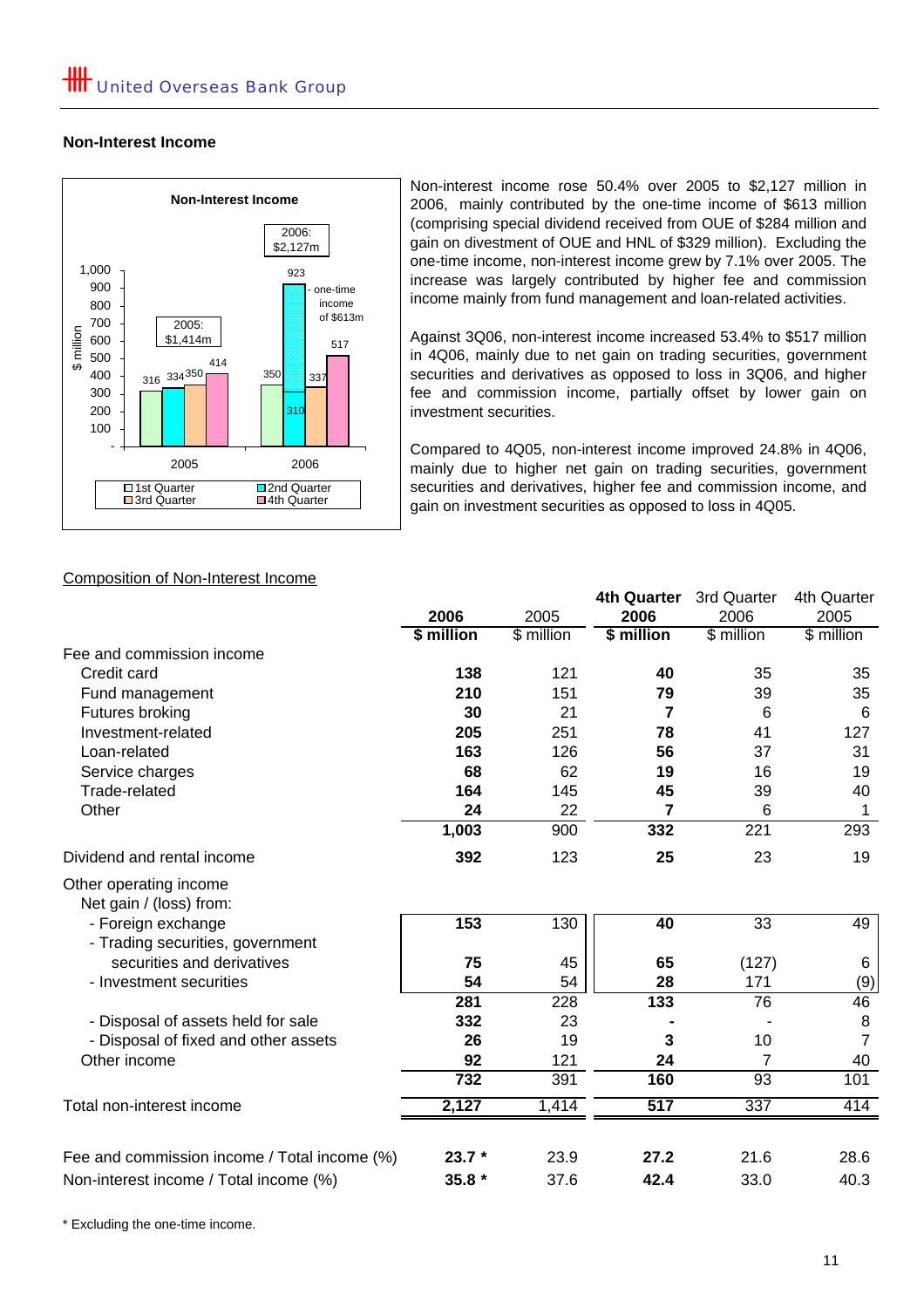## **Operating Expenses**

Total operating expenses increased 21.9% to \$1,736 million in 2006. Expense-to-income ratio of the Group increased to 41.1% (excluding the one-time income) in 2006 as compared to 37.9% in 2005.

Against 3Q06 and 4Q05, total operating expenses increased 17.1% and 23.0% respectively to \$497 million in 4Q06. Expense-to-income ratio was 40.8% in 4Q06 compared to 41.6% in 3Q06 and 39.3% in 4Q05.

|                                                       | 2006       | 2005       | <b>4th Quarter</b><br>2006 | 3rd Quarter<br>2006 | 4th Quarter<br>2005 |
|-------------------------------------------------------|------------|------------|----------------------------|---------------------|---------------------|
|                                                       | \$ million | \$ million | \$ million                 | \$ million          | \$ million          |
| Staff costs<br>Other operating expenses               | 867<br>869 | 684<br>740 | 245<br>251                 | 213<br>212          | 199<br>205          |
| Total operating expenses ^                            | 1,736      | 1,424      | 497                        | 424                 | 404                 |
| Expense / Income ratio (%)                            | $41.1 *$   | 37.9       | 40.8                       | 41.6                | 39.3                |
| Total operating expenses included:                    |            |            |                            |                     |                     |
| IT-related expenses                                   | 244        | 222        | 70                         | 59                  | 60                  |
| IT-related expenses /<br>Total operating expenses (%) | 14.1       | 15.6       | 14.0                       | 14.0                | 14.8                |

^ Total operating expenses included auditors' remuneration of \$3 million (2005: \$3 million).

\* Excluding the one-time income.

## **Staff Costs**

Staff costs increased 26.8% to \$867 million for 2006 compared to \$684 million for 2005, largely on wages and salaries due to a higher headcount.

|                                                       | 2006<br>\$ million | 2005<br>\$ million |
|-------------------------------------------------------|--------------------|--------------------|
|                                                       |                    |                    |
| Wages and salaries                                    | 738                | 580                |
| Employer's contribution to defined contribution plans | 55                 | 48                 |
| Share option expense                                  | $\blacksquare$     | 2                  |
| Other staff-related costs                             | 74                 | 53                 |
| Total staff costs                                     | 867                | 684                |
| Manpower (number)                                     | 20,102             | 18,816             |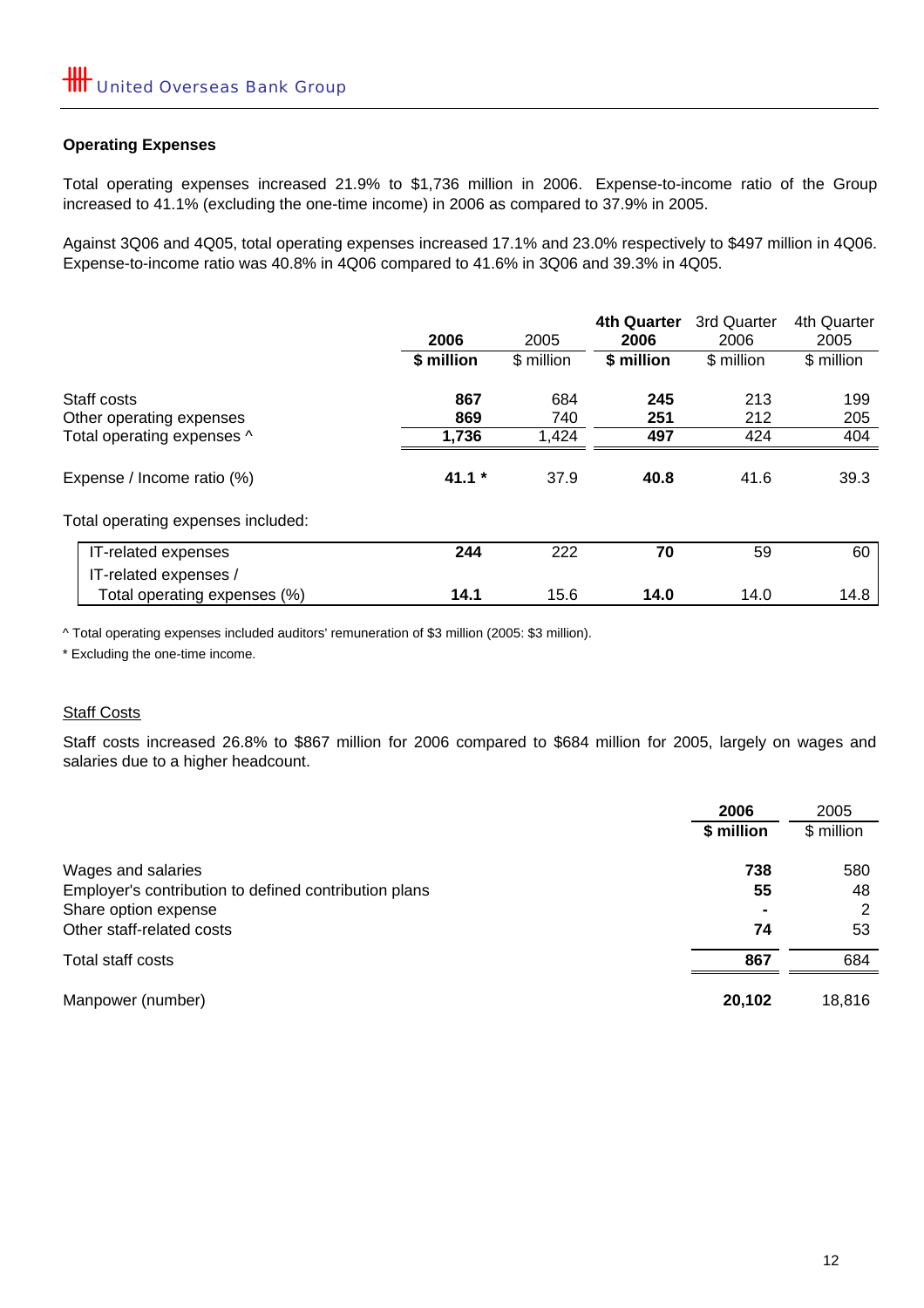## **Operating Expenses** *(cont'd)*

## **Other Operating Expenses**

Other operating expenses increased 17.4% to \$869 million in 2006 mainly on professional fees, commission and brokerage, business promotions and IT maintenance.

Other operating expenses increased 18.7% and 22.9% over 3Q06 and 4Q05 respectively to \$251 million in 4Q06, mainly on commission and brokerage, professional fees and business promotion.

|                                          | 2006       | 2005       | 4th Quarter<br>2006 | 3rd Quarter<br>2006 | 4th Quarter<br>2005 |
|------------------------------------------|------------|------------|---------------------|---------------------|---------------------|
|                                          | \$ million | \$ million | \$ million          | \$ million          | \$ million          |
| Depreciation of fixed assets             | 142        | 140        | 36                  | 35                  | 35                  |
| Rental of premises and equipment         | 47         | 46         | 13                  | 12                  | 11                  |
| Maintenance of premises and other assets | 80         | 65         | 26                  | 19                  | 19                  |
| Other expenses                           | 600        | 489        | 177                 | 146                 | 139                 |
| Total other operating expenses           | 869        | 740        | 251                 | 212                 | 205                 |

## **Other Impairment Charges**

Other impairment charges increased 4.1% over 2005 to \$181 million in 2006. The increase was mainly attributed to the write-back of collective impairment a year ago and higher impairment charges on investment securities, partially offset by lower impairment charges on loans.

Against 3Q06, other impairment charges increased 150.6% to \$64 million in 4Q06, largely due to higher impairment charges on loans and investment securities. Compared to 4Q05, other impairment charges in 4Q06 declined 12.5% as a result of lower impairment charges on loans, partly offset by higher impairment charges on investment securities.

|                                          |            |            | <b>4th Quarter</b> | 3rd Quarter | 4th Quarter |
|------------------------------------------|------------|------------|--------------------|-------------|-------------|
|                                          | 2006       | 2005       | 2006               | 2006        | 2005        |
|                                          | \$ million | \$ million | \$ million         | $$$ million | \$ million  |
| Individual impairment on loans           |            |            |                    |             |             |
| Singapore                                | 78         | 99         | (16)               | 13          | 48          |
| Regional countries ^                     | 54         | 119        | 58                 | 5           | 23          |
| Greater China ^^                         | 5          | (5)        | (2)                | (2)         | (0)         |
| Other                                    | 5          | 2          | 0                  | (0)         | (1)         |
|                                          | 142        | 215        | 41                 | 16          | 70          |
| Other individual impairment / provisions | 38         | 15         | 24                 | 10          | 4           |
| Collective impairment                    |            | (56)       |                    |             |             |
| Total other impairment charges           | 181        | 174        | 64                 | 26          | 74          |

^ Regional countries comprise Malaysia, Indonesia, the Philippines and Thailand.

^^ Greater China comprises China, Hong Kong S.A.R. and Taiwan.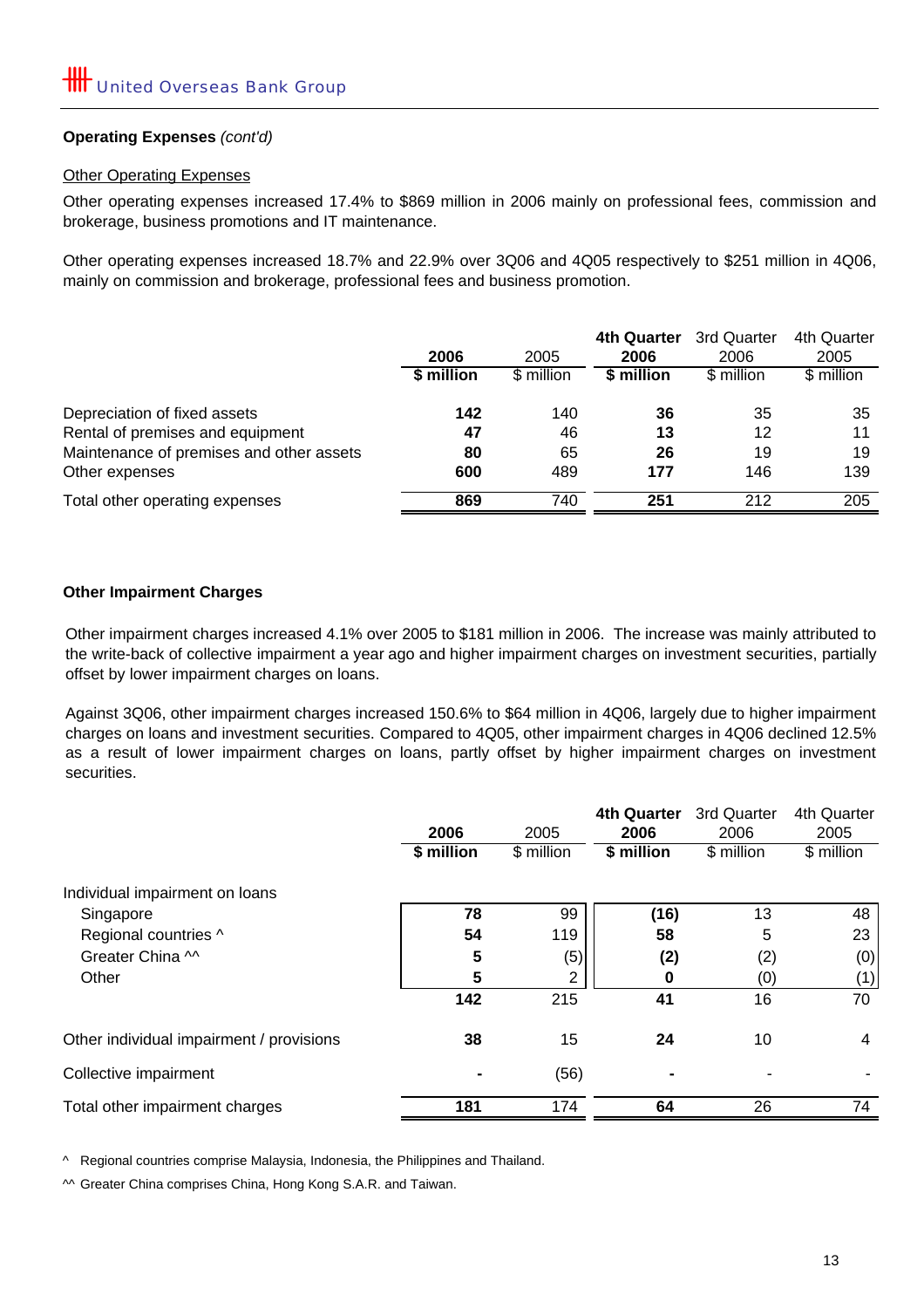#### **Total Assets**

Total assets as at 31 December 2006 were \$161,312 million, representing a growth of 11.2% over the \$145,073 million as at 31 December 2005. The increase was attributed mainly to higher customer loans and securities, partially offset by decrease in placements with banks and agents.

|                                                  | 31-Dec-06  |       | 31-Dec-05  |       |
|--------------------------------------------------|------------|-------|------------|-------|
| Assets Mix                                       | \$ million | %     | \$ million | %     |
| Cash, balances and placements with central banks | 16.301     | 10.1  | 11.925     | 8.2   |
| Securities *                                     | 28,081     | 17.4  | 20.332     | 14.0  |
| Placements and balances with banks and agents    | 24,531     | 15.2  | 31.346     | 21.6  |
| Customer loans                                   | 76,875     | 47.6  | 67.142     | 46.3  |
| Intangible assets                                | 4.293      | 2.7   | 4.270      | 3.0   |
| Other                                            | 11,230     | 7.0   | 10,058     | 6.9   |
| Total assets                                     | 161,312    | 100.0 | 145.073    | 100.0 |

#### **Securities \***

Total securities as at 31 December 2006 amounted to \$28,081 million, representing an increase of 38.1% over the \$20,332 million as at 31 December 2005. The growth was mainly due to increased holdings in non-trading securities from financial institutions.

| <b>Total Securities</b>  | 31-Dec-06<br>\$ million | 31-Dec-05<br>\$ million |
|--------------------------|-------------------------|-------------------------|
| Trading                  | 1.499                   | 1,592                   |
| Non-trading              | 26,848                  | 18,956                  |
| Provision for impairment | (267)                   | (216)                   |
|                          | 26,581                  | 18,740                  |
| Total securities (net)   | 28,081                  | 20,332                  |

|                                                | 31-Dec-06  |       | 31-Dec-05  |       |
|------------------------------------------------|------------|-------|------------|-------|
| Non-trading Securities Analysed by Issuer Type | \$ million | %     | \$ million | %     |
| Government                                     | 8.975      | 33.4  | 8.618      | 45.5  |
| Public sector                                  | 267        | 1.0   | 49         | 0.2   |
| <b>Bank</b>                                    | 10.078     | 37.6  | 5.327      | 28.1  |
| Corporate                                      | 6,717      | 25.0  | 4,620      | 24.4  |
| Other                                          | 812        | 3.0   | 343        | 1.8   |
| Non-trading securities (gross)                 | 26,848     | 100.0 | 18.956     | 100.0 |

|                                             | 31-Dec-06  | 31-Dec-05 |            |       |
|---------------------------------------------|------------|-----------|------------|-------|
| Non-trading Securities Analysed by Industry | \$ million | %         | \$ million | %     |
| Transport, storage and communication        | 1.029      | 3.8       | 561        | 3.0   |
| Building and construction                   | 986        | 3.7       | 760        | 4.0   |
| Manufacturing                               | 1.019      | 3.8       | 431        | 2.3   |
| <b>Financial institutions</b>               | 12.430     | 46.3      | 6.795      | 35.8  |
| General commerce                            | 182        | 0.7       | 173        | 0.9   |
| Government                                  | 8.975      | 33.4      | 8,618      | 45.5  |
| Other                                       | 2,229      | 8.3       | 1,619      | 8.5   |
| Non-trading securities (gross)              | 26,848     | 100.0     | 18,956     | 100.0 |

\* Comprising government, trading and investment securities.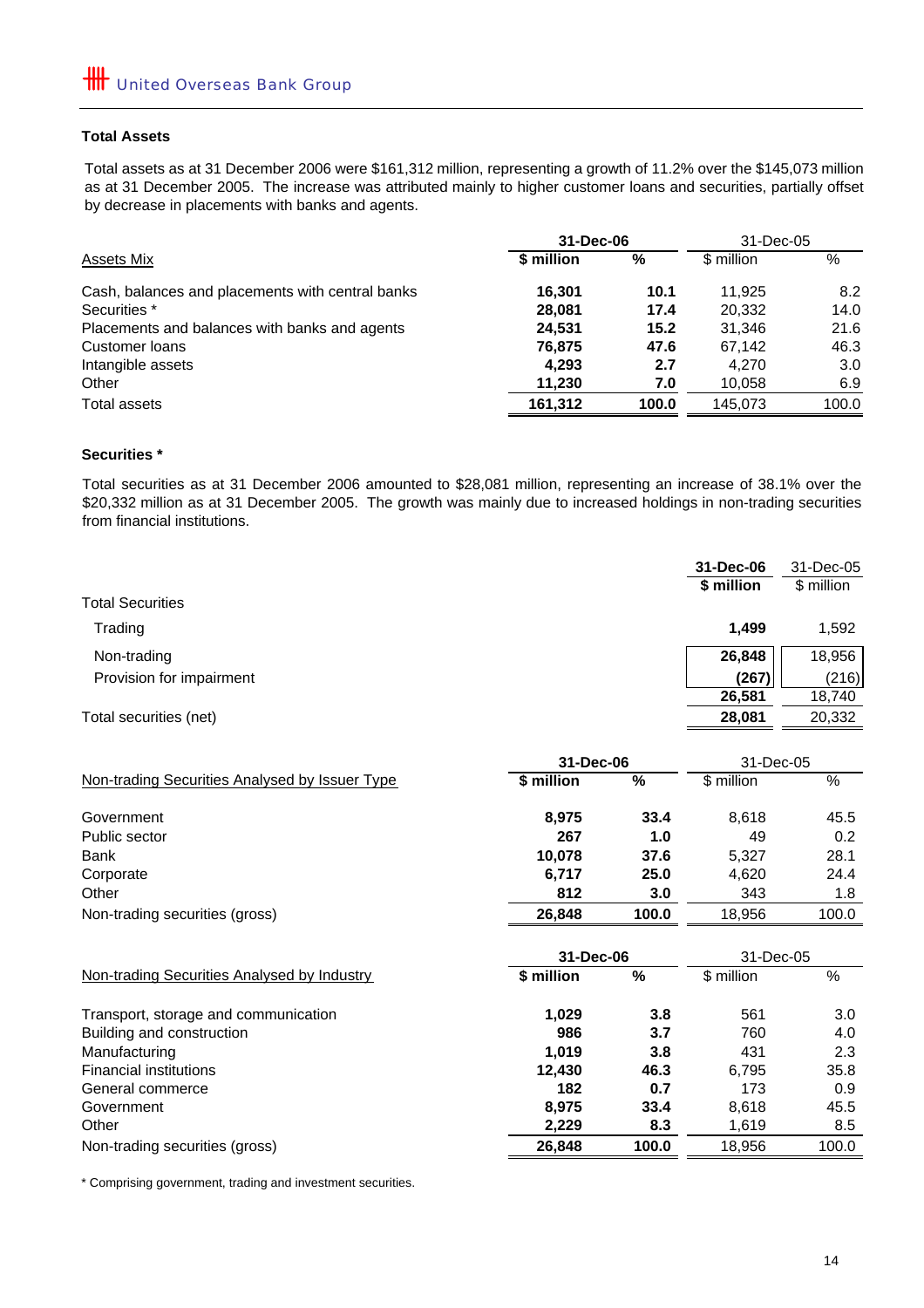#### **Customer Loans**

Net customer loans grew 14.5% over 31 December 2005 to \$76,875 million as at 31 December 2006, contributed largely by higher term loans and housing loans.

The increase in gross loans was seen across all industries, particularly from non-bank financial institutions and housing loans, which grew 23.6% and 13.6% respectively over 2005.

|                                          | 31-Dec-06  | 31-Dec-05 |            |       |
|------------------------------------------|------------|-----------|------------|-------|
| Customer Loans Analysed by Product Group | \$ million | %         | \$ million | %     |
| Housing loans                            | 18,898     | 23.8      | 16.632     | 23.8  |
| Term loans                               | 46.073     | 58.1      | 39,658     | 56.8  |
| Trade financing                          | 5,658      | 7.1       | 4,808      | 6.9   |
| Overdrafts                               | 8,752      | 11.0      | 8.747      | 12.5  |
| Total gross customer loans               | 79.380     | 100.0     | 69.846     | 100.0 |
| Individual impairment                    | (1, 235)   |           | (1, 433)   |       |
| Collective impairment                    | (1,271)    |           | (1,270)    |       |
| Total net customer loans                 | 76,875     |           | 67.142     |       |

|                                           | 31-Dec-06  |       | 31-Dec-05  |       |
|-------------------------------------------|------------|-------|------------|-------|
| Gross Customer Loans Analysed by Industry | \$ million | %     | \$ million | %     |
| Transport, storage and communication      | 4.024      | 5.1   | 2.447      | 3.5   |
| Building and construction                 | 7.894      | 9.9   | 7.645      | 10.9  |
| Manufacturing                             | 8.860      | 11.1  | 7.870      | 11.3  |
| Non-bank financial institutions           | 12.912     | 16.3  | 10.445     | 15.0  |
| General commerce                          | 11.735     | 14.8  | 11.483     | 16.4  |
| Professionals and private individuals     | 10.296     | 13.0  | 10.209     | 14.6  |
| Housing loans                             | 18,898     | 23.8  | 16,632     | 23.8  |
| Other                                     | 4,761      | 6.0   | 3,114      | 4.5   |
| Total gross customer loans                | 79.380     | 100.0 | 69.846     | 100.0 |

| Gross Customer Loans Analysed by         | 31-Dec-06  |       | 31-Dec-05  |                  |
|------------------------------------------|------------|-------|------------|------------------|
| Currency and Fixed / Variable Rates      | \$ million | %     | \$ million | %                |
| <b>Fixed Rate</b>                        |            |       |            |                  |
| Singapore dollar                         | 7,814      | 9.8   | 6,236      | 8.9              |
| US dollar                                | 1,733      | 2.2   | 1,849      | 2.6              |
| Malaysian ringgit                        | 379        | 0.5   | 255        | 0.4              |
| Thai baht                                | 2,932      | 3.7   | 2,541      | 3.6              |
| Indonesian rupiah                        | 54         | 0.1   | 118        | 0.2 <sub>0</sub> |
| Other                                    | 1,236      | 1.5   | 664        | 1.0              |
| Total fixed rate gross customer loans    | 14,147     | 17.8  | 11,664     | 16.7             |
| Variable Rate                            |            |       |            |                  |
| Singapore dollar                         | 33,755     | 42.5  | 33,442     | 47.9             |
| US dollar                                | 10,965     | 13.8  | 7,955      | 11.4             |
| Malaysian ringgit                        | 8,276      | 10.4  | 6,789      | 9.7              |
| Thai baht                                | 3,794      | 4.8   | 3,685      | 5.3              |
| Indonesian rupiah                        | 2,134      | 2.7   | 1,737      | $2.5\,$          |
| Other                                    | 6,309      | 8.0   | 4,574      | 6.5              |
| Total variable rate gross customer loans | 65,233     | 82.2  | 58,182     | 83.3             |
| Total gross customer loans               | 79,380     | 100.0 | 69,846     | 100.0            |
|                                          |            |       |            |                  |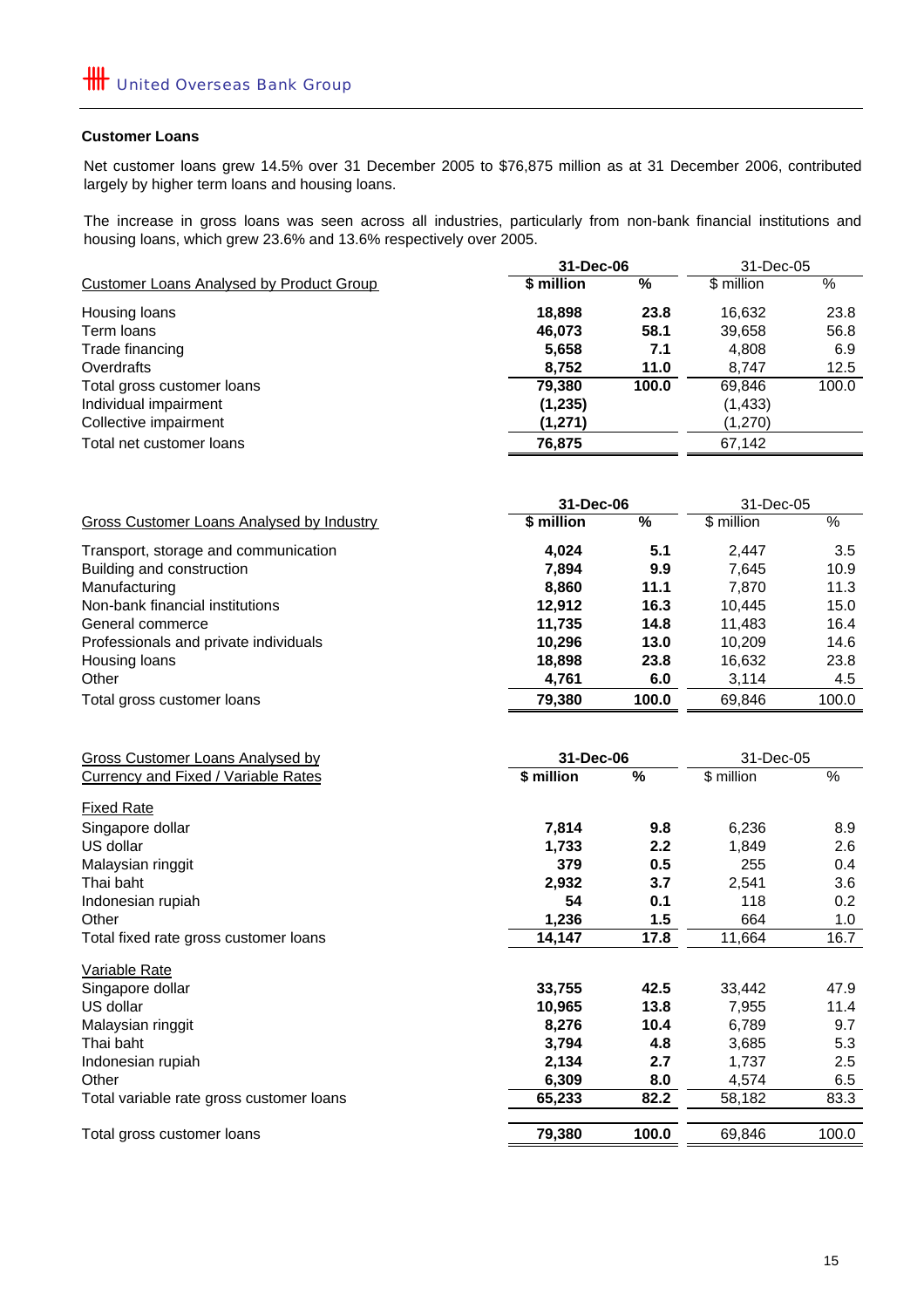### **Customer Loans** *(cont'd)*

|                                                     | 31-Dec-06  |       | 31-Dec-05  |       |
|-----------------------------------------------------|------------|-------|------------|-------|
| Gross Customer Loans Analysed by Remaining Maturity | \$ million | %     | \$ million | $\%$  |
| Within 1 year                                       | 35,096     | 44.2  | 34.235     | 49.0  |
| Over 1 year but within 3 years                      | 10.215     | 12.9  | 8.572      | 12.3  |
| Over 3 years but within 5 years                     | 9.490      | 11.9  | 6.788      | 9.7   |
| Over 5 years                                        | 24.579     | 31.0  | 20.250     | 29.0  |
| Total gross customer loans                          | 79,380     | 100.0 | 69.846     | 100.0 |
|                                                     |            |       |            |       |

## **Deposits**

Total deposits grew 12.2% to \$129,000 million as at 31 December 2006 over the year. The growth was mainly from customer deposits which accounted for 74.1% of total deposits. Loans-to-deposits ratio increased 2.0% points to 80.5% as at 31 December 2006.

|                                     |            | 31-Dec-06<br>31-Dec-05 |            |       |
|-------------------------------------|------------|------------------------|------------|-------|
| Deposits Analysed by Product Group  | \$ million | %                      | \$ million | %     |
| Banker deposits                     | 33,449     | 25.9                   | 29.456     | 25.6  |
| Customer deposits                   |            |                        |            |       |
| Fixed deposits                      | 63,053     | 48.9                   | 54.947     | 47.8  |
| Current, savings and other deposits | 32,499     | 25.2                   | 30,556     | 26.6  |
|                                     | 95,552     | 74.1                   | 85,503     | 74.4  |
| Total deposits                      | 129,000    | 100.0                  | 114.958    | 100.0 |
| Loans / Deposits ratio * (%)        |            | 80.5                   |            | 78.5  |

| \$ million | %     | \$ million | %         |
|------------|-------|------------|-----------|
| 125,030    | 96.9  | 111.985    | 97.4      |
| 1.734      | 1.4   | 1.117      | 1.0       |
| 1.566      | 1.2   | 816        | 0.7       |
| 670        | 0.5   | 1.041      | 0.9       |
| 129,000    | 100.0 | 114.958    | 100.0     |
|            |       | 31-Dec-06  | 31-Dec-05 |

\* "Loans" refers to net customer loans while "Deposits" refers to customer deposits.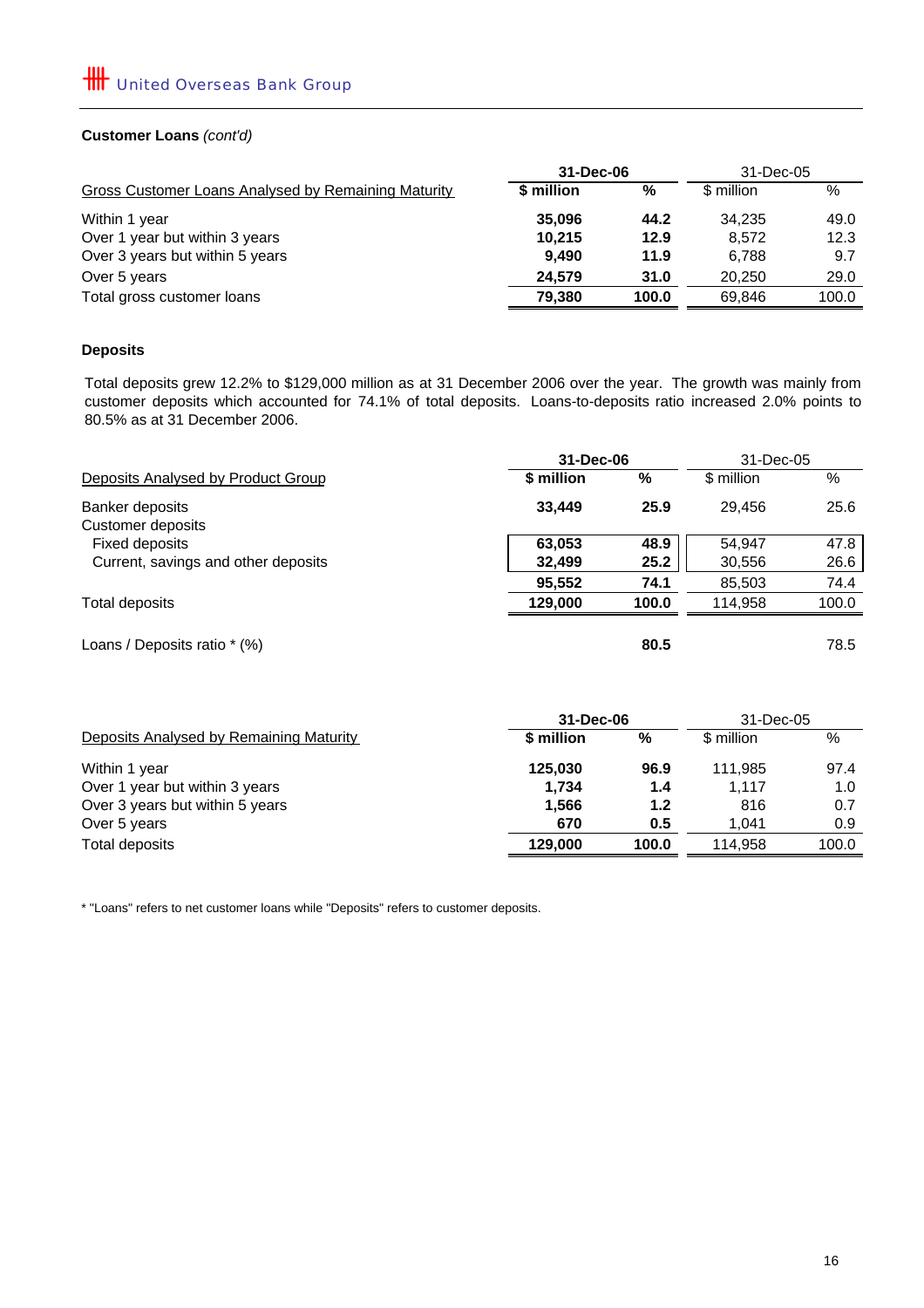## **Debts Issued**

|                                                                                                                            | 31-Dec-06<br>\$ million | 31-Dec-05<br>\$ million |
|----------------------------------------------------------------------------------------------------------------------------|-------------------------|-------------------------|
| <b>Subordinated Notes</b>                                                                                                  |                         |                         |
| S\$1.3 billion 4.95% subordinated notes due 2016<br>callable with step-up in 2011                                          | 1,300                   | 1,300                   |
| S\$1 billion 4.100% subordinated notes due 2019<br>callable with step-up in 2014                                           | 998                     | 998                     |
| US\$1 billion 4.50% subordinated notes due 2013                                                                            | 1,532                   | 1,663                   |
| US\$1 billion 5.375% subordinated notes due 2019<br>callable with step-up in 2014                                          | 1,532                   | 1,662                   |
| THB2 billion subordinated debentures due 2008                                                                              |                         | 81                      |
| IDR300 billion 13.25% subordinated bonds due 2014                                                                          | 51                      | 50                      |
| Unamortised expenses relating to issue of subordinated notes                                                               | (11)                    | (13)                    |
| Total, at amortised cost                                                                                                   | 5,402                   | 5,741                   |
| Fair value hedge adjustments                                                                                               | (141)                   | (124)                   |
|                                                                                                                            | 5,261                   | 5,617                   |
| S\$276,250,000 zero coupon exchangeable notes due 2006                                                                     |                         | 61                      |
| Asset Backed Commercial Paper ("ABCP")                                                                                     |                         |                         |
| S\$ ABCP, at amortised cost<br>US\$ ABCP, at amortised cost                                                                | 508<br>295<br>803       | 554<br>285<br>839       |
| Other                                                                                                                      | 532                     | 592                     |
| Total debts issued                                                                                                         | 6,596                   | 7,108                   |
| Subordinated debts (unsecured)<br>Due after one year                                                                       | 5,261                   | 5,617                   |
| Other debts issued<br>Due within one year (secured) ^<br>Due within one year (unsecured)<br>Due after one year (unsecured) | 803<br>136<br>396       | 839<br>177<br>476       |
|                                                                                                                            | 1,335                   | 1,492                   |
| Total debts issued                                                                                                         | 6,596                   | 7,108                   |

^ The debts were secured by a floating charge on the assets of Archer 1 Limited, a special purpose entity of the Group.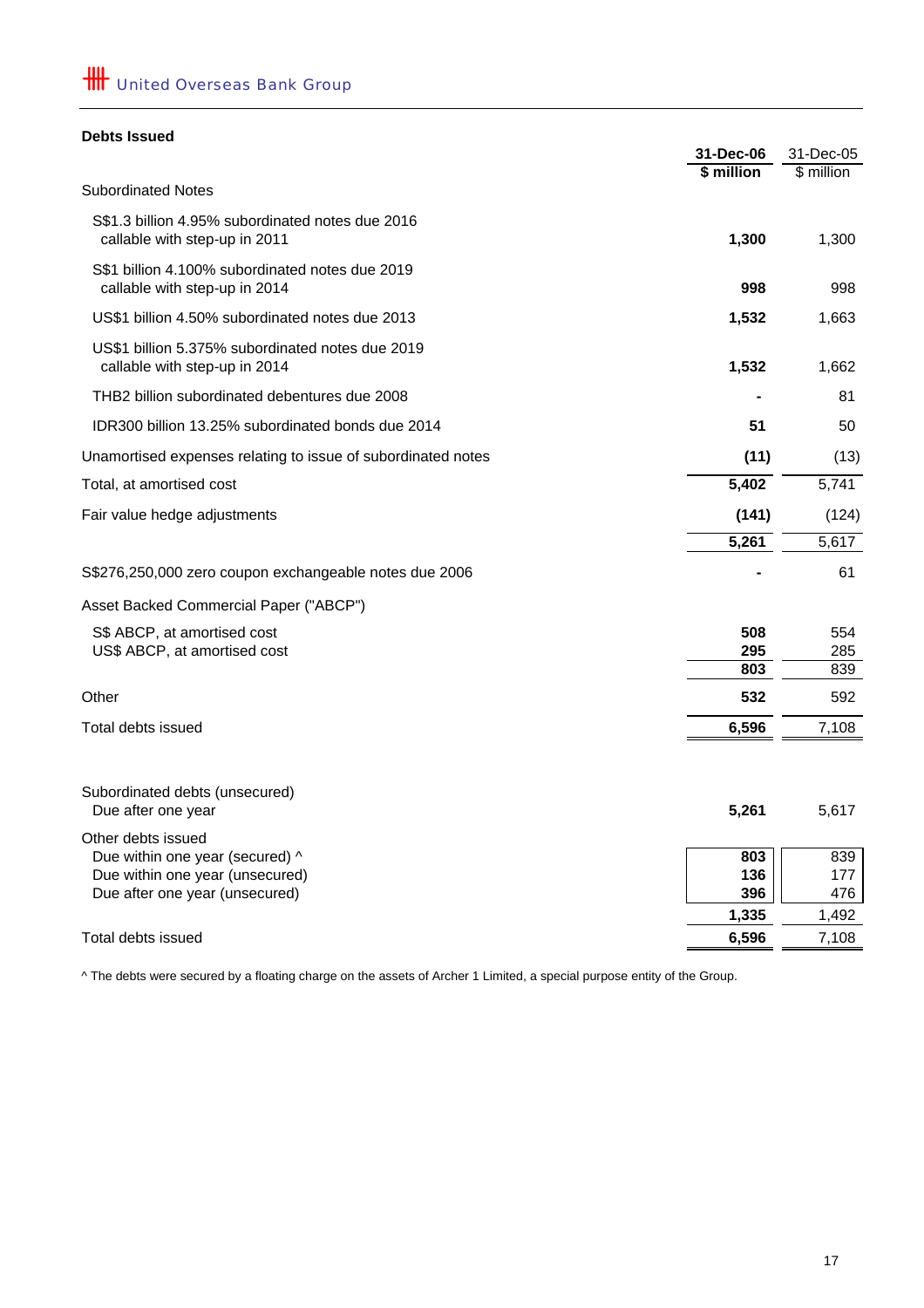#### **Shareholders' Equity**

Shareholders' equity rose 12.5% over the year to \$16,791 million as at 31 December 2006, contributed mainly by profit for the financial year.

As at 31 December 2006, revaluation surplus of \$1,486 million on properties of the Group was not recognised in the financial statements.

|                                                                          | 31-Dec-06  | 31-Dec-05     |
|--------------------------------------------------------------------------|------------|---------------|
|                                                                          | \$ million | \$ million    |
| Shareholders' equity                                                     | 16,791     | 14,929        |
| Add: Revaluation surplus                                                 | 1,486      | 1,564         |
| Shareholders' equity including revaluation surplus                       | 18,277     | 16,493        |
|                                                                          |            |               |
| <b>Changes in Ordinary Shares of the Bank</b>                            |            |               |
|                                                                          |            | No. of Shares |
|                                                                          |            | '000          |
| <b>Ordinary Shares</b>                                                   |            |               |
| Balance at 1 January 2006                                                |            | 1,537,843     |
| Exercise of share options granted under the UOB 1999 Share Option Scheme |            | 1,384         |
| Shares purchased under share buy-back program                            |            | (16,068)      |
| Balance at 30 September 2006                                             |            | 1,523,159     |
| Exercise of share options granted under the UOB 1999 Share Option Scheme |            | 117           |
| Balance at 31 December 2006                                              |            | 1,523,276     |
|                                                                          |            |               |
|                                                                          | 31-Dec-06  | 31-Dec-05     |

Number of new shares that would have been issued upon exercise of all outstanding options **2,470** and 2,470

#### **Contingent Liabilities**

Contingent liabilities of the Group as at 31 December 2006 amounted to \$10,254 million. The bulk of these liabilities were backed by corresponding obligations from the customers.

Decrease in the contingent liabilities by 10.6% over 31 December 2005 was primarily due to lower direct credit substitutes, partially offset by higher trade-related contingencies.

|                                   | 31-Dec-06  | 31-Dec-05  |
|-----------------------------------|------------|------------|
|                                   | \$ million | \$ million |
| Direct credit substitutes         | 4.087      | 6.136      |
| Transaction-related contingencies | 2.584      | 2.506      |
| Trade-related contingencies       | 3.392      | 2.649      |
| Other contingent liabilities      | 191        | 185        |
| Total contingent liabilities      | 10.254     | 11.475     |
|                                   |            |            |

'000

 **952**

**'000**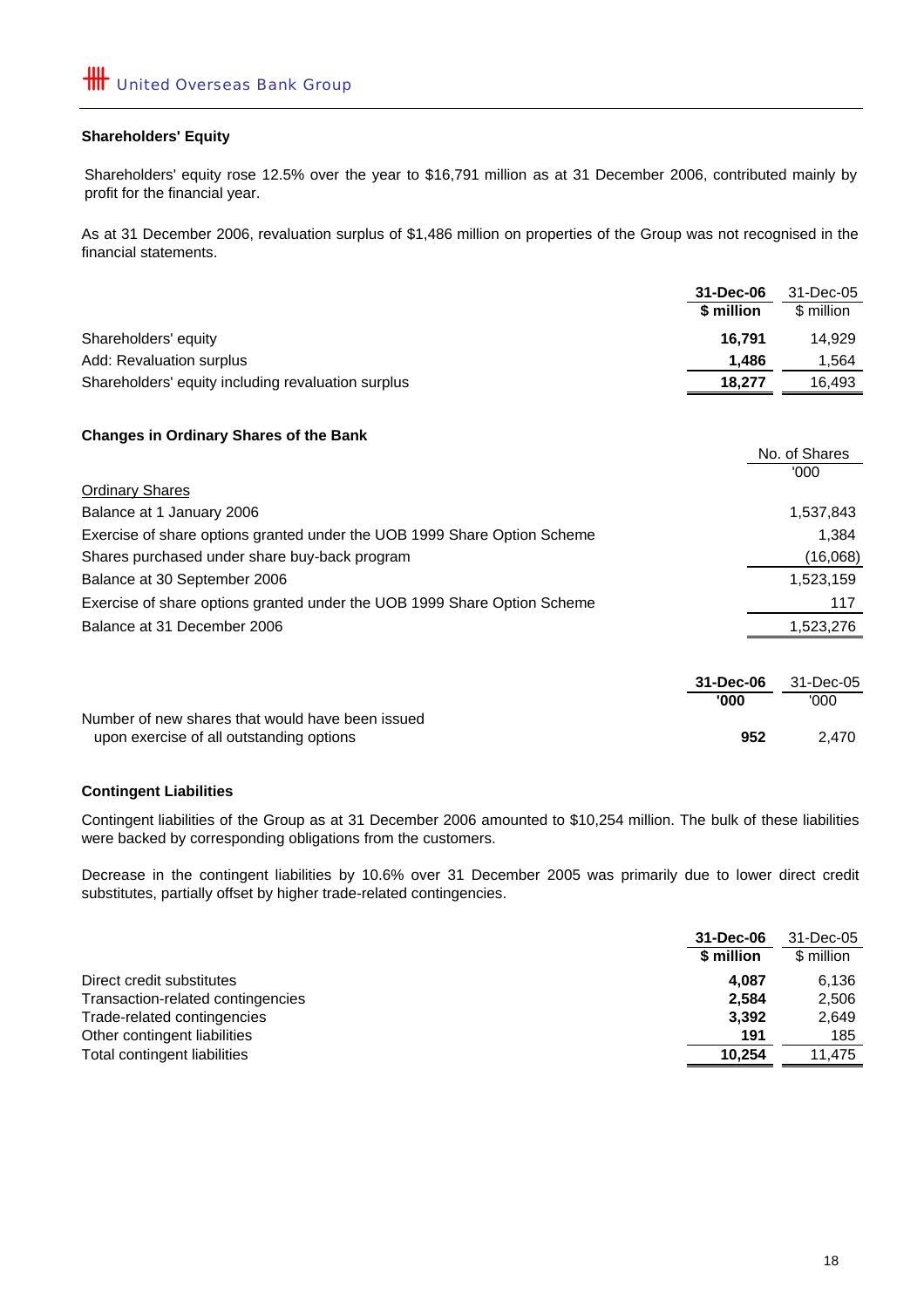#### **Financial Derivatives**

Financial derivatives, such as forwards, swaps, futures and options, are instruments whose values change in response to the change in prices of the underlying instruments.

The table below shows the Group's financial derivatives at the balance sheet date. The contract / notional amount reflects the volume of the outstanding transactions while the positive / negative fair value indicates the fair value of the financial derivatives at the balance sheet date. These amounts do not necessarily represent future cash flows and amounts at risk of the derivatives.

The total contract / notional amount of financial derivatives as at 31 December 2006 was \$489,872 million, representing a decrease of 17.1% over 31 December 2005. The decrease was primarily due to lower interest rate swaps and foreign exchange swaps.

|                                    |                 | 31-Dec-06       |                 |            |            |             |
|------------------------------------|-----------------|-----------------|-----------------|------------|------------|-------------|
|                                    | Contract /      | <b>Positive</b> | <b>Negative</b> | Contract / | Positive   | Negative    |
|                                    | <b>Notional</b> | Fair            | Fair            | Notional   | Fair       | Fair        |
|                                    | <b>Amount</b>   | Value           | Value           | Amount     | Value      | Value       |
|                                    | \$ million      | \$ million      | \$ million      | \$ million | \$ million | \$ million  |
| Foreign exchange contracts         |                 |                 |                 |            |            |             |
| Forwards                           | 8,180           | 246             | 58              | 8,251      | 224        | 51          |
| Swaps                              | 205,649         | 1,178           | 1,115           | 226,503    | 1,605      | 1,587       |
| Options purchased                  | 2,640           | 26              |                 | 3,633      | 31         |             |
| Options written                    | 2,286           |                 | 32              | 2,492      |            | 27          |
| Interest rate contracts            |                 |                 |                 |            |            |             |
| Forwards                           | 14,800          | 4               | 4               | 6,078      | 2          | 4           |
| Swaps                              | 240,198         | 1,298           | 1,502           | 326,345    | 1,620      | 1,933       |
| <b>Futures</b>                     | 7,966           | 15              | 4               | 10,085     | 7          | 7           |
| Options purchased                  | 957             | 4               |                 | 1,287      | 8          |             |
| Options written                    | 1,188           |                 | 5               | 1,082      |            | 8           |
| Equity-related contracts           |                 |                 |                 |            |            |             |
| Swaps                              | 2,285           | 389             | 369             | 1,503      | 65         | 63          |
| <b>Futures</b>                     | 22              | $\bf{0}$        | 0               |            |            |             |
| Options purchased                  | 1,522           | 741             |                 | 932        | 52         |             |
| Options written                    | 1,418           |                 | 758             | 964        |            | 59          |
| Credit-related contracts           |                 |                 |                 |            |            |             |
| Swaps                              | 477             | 1               | $\mathbf{2}$    | 1,361      | 7          | 1           |
| Precious metal contracts           |                 |                 |                 |            |            |             |
| Forwards                           | 173             | 5               | 62              | 216        | 7          | 36          |
| Swaps                              | 111             | 3               |                 | 71         | 12         | $\mathbf 1$ |
| <b>Total financial derivatives</b> | 489,872         | 3,911           | 3,912           | 590,802    | 3,641      | 3,776       |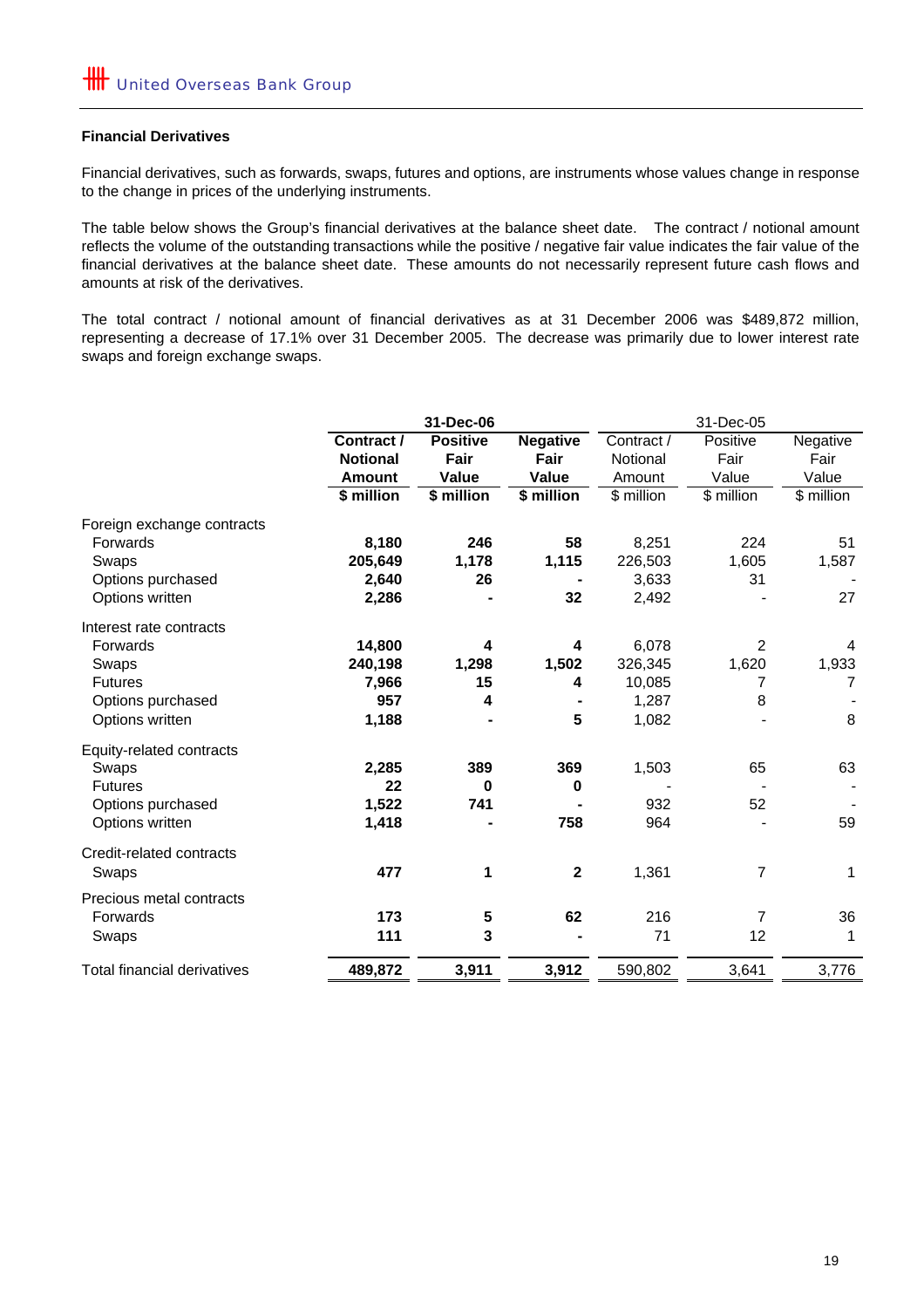## **Commitments**

As at 31 December 2006, the Group's total commitments of \$44,595 million were 4.8% higher than the \$42,545 million as at 31 December 2005. The increase was primarily from undrawn credit facilities.

|                             | 31-Dec-06  | 31-Dec-05  |
|-----------------------------|------------|------------|
|                             | \$ million | \$ million |
| Undrawn credit facilities   | 42.921     | 40.768     |
| Spot / forward contracts    | 1,438      | 1,539      |
| Capital commitments         | 70         | 36         |
| Operating lease commitments | 62         | 59         |
| Other                       | 104        | 142        |
| Total commitments           | 44.595     | 42.545     |
|                             |            |            |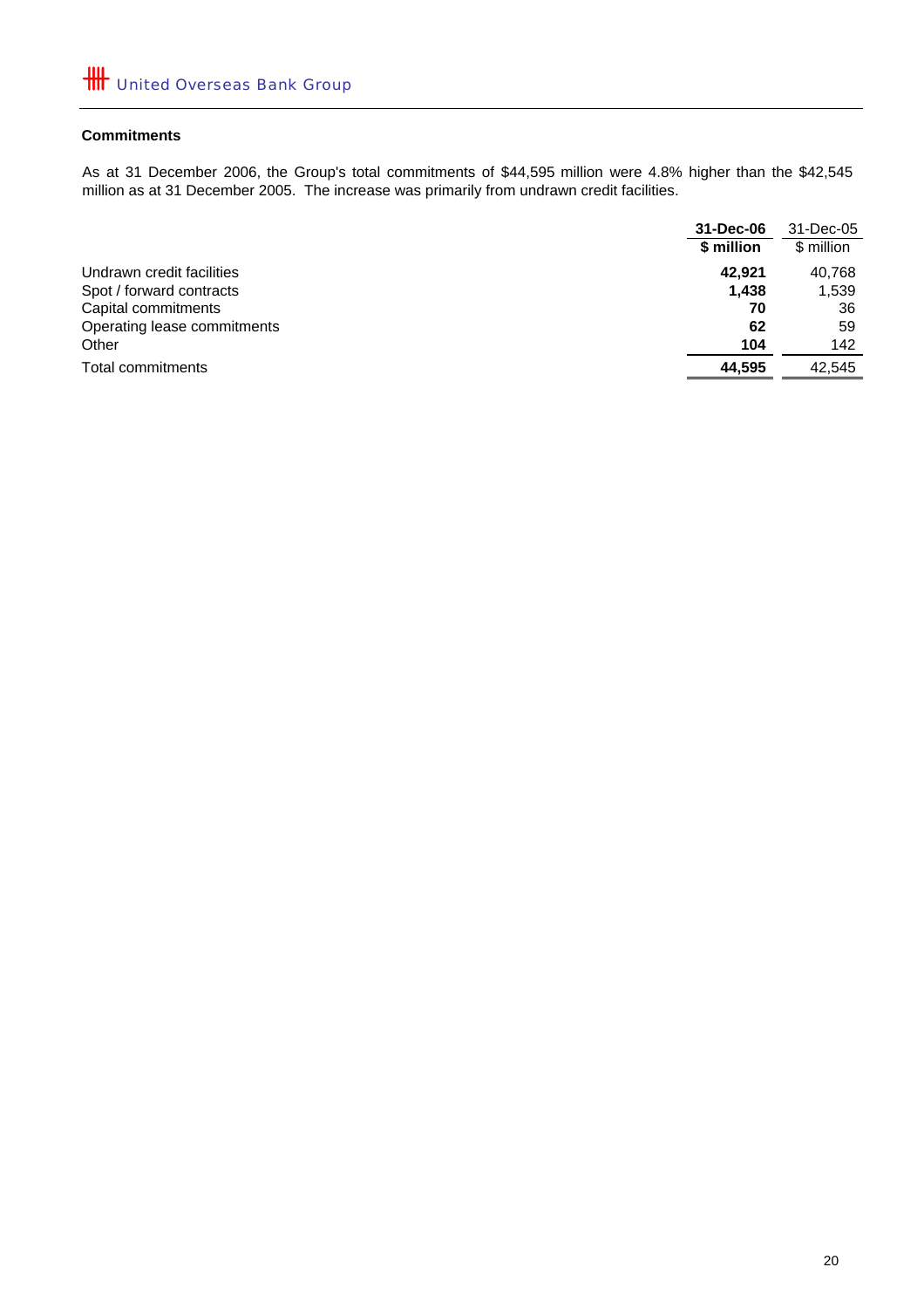#### NPLs and Cumulative Impairment of the Group

The Group's NPLs continued to trend downwards. Against 31 December 2005, Group NPLs decreased 19.5% to \$3,165 million as at 31 December 2006. Correspondingly, NPL ratio improved to 4.0% as at 31 December 2006 from 5.6% as at 31 December 2005. Of the total NPLs as at 31 December 2006, \$2,119 million or 67.0% were in the Substandard category and \$1,712 million or 54.1% were secured by collateral.

In line with the lower NPLs, total cumulative impairment decreased 7.6% over 31 December 2005 to \$2,508 million as at 31 December 2006. As at 31 December 2006, total cumulative impairment provided coverage of 79.2% against total NPLs and 172.6% against unsecured NPLs.



## **31-Dec-06** 31-Dec-05 31-Dec-04 31-Dec-03 31-Dec-02

| <b>NPLs</b>                                          |       |       |       |       | \$ million |
|------------------------------------------------------|-------|-------|-------|-------|------------|
| Substandard                                          | 2,119 | 2,529 | 3,347 | 3,306 | 3,619      |
| Doubtful                                             | 160   | 464   | 350   | 396   | 447        |
| <b>Loss</b>                                          | 886   | 938   | 1,787 | 1,458 | 1,613      |
|                                                      | 3,165 | 3,931 | 5,484 | 5,160 | 5,679      |
|                                                      |       |       |       |       |            |
| Cumulative Impairment                                |       |       |       |       | \$ million |
| Individual impairment                                | 1,237 | 1,444 | 2,354 | 1,910 | 2,079      |
| Collective impairment                                | 1,271 | 1,270 | 1,370 | 1,422 | 1,425      |
|                                                      | 2,508 | 2,714 | 3,724 | 3,332 | 3,504      |
| Ratios                                               |       |       |       |       | %          |
| NPL ratio*                                           | 4.0   | 5.6   | 8.0   | 8.1   | 9.0        |
| NPLs / Total assets                                  | 2.0   | 2.7   | 4.1   | 4.5   | 5.3        |
| Cumulative impairment / NPLs                         | 79.2  | 69.0  | 67.9  | 64.6  | 61.7       |
| Cumulative impairment / Doubtful & Loss NPLs         | 239.8 | 193.6 | 174.3 | 179.7 | 170.1      |
| Cumulative impairment / Unsecured NPLs               | 172.6 | 159.4 | 138.6 | 141.4 | 138.3      |
| Cumulative impairment ^ / Gross customer loans       | 3.2   | 3.9   | 5.4   | 5.2   | 5.5        |
| Collective impairment / Gross customer loans (net of |       |       |       |       |            |
| individual impairment ^)                             | 1.6   | 1.9   | 2.1   | 2.3   | 2.4        |

\* NPL ratio represents NPLs (excluding debt securities) as a percentage of gross customer loans.

^ Excluding debt securities.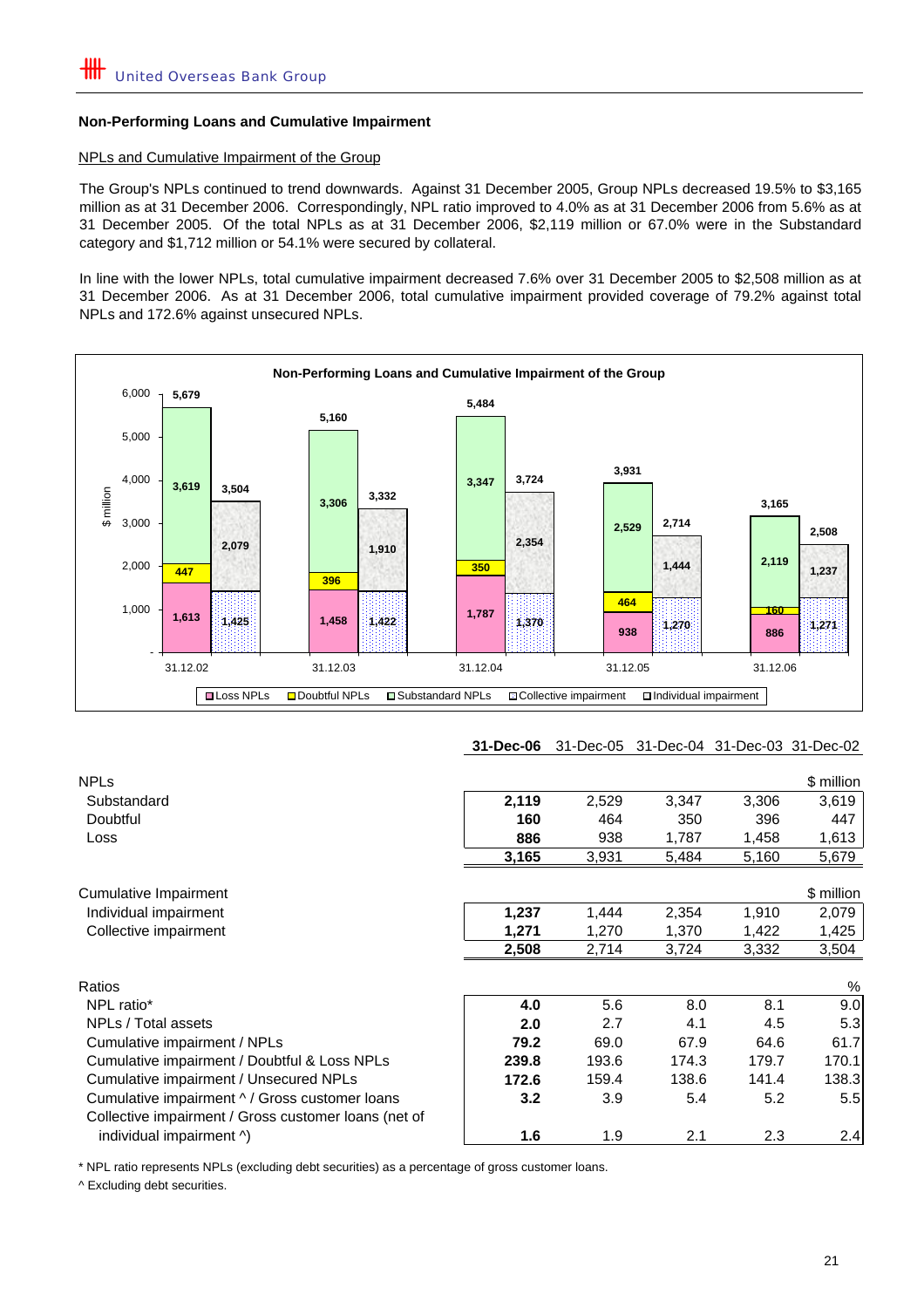#### NPLs and Cumulative Impairment of Regional Countries

NPLs of Regional Countries declined to \$1,714 milion as at 31 December 2006 from \$1,838 million as at 31 December 2005, leading to a lower NPL ratio of 9.0% as at 31 December 2006 from 10.6% as at 31 December 2005.

As at 31 December 2006, total cumulative impairment for Regional Countries was \$1,182 million, providing coverage of 69.0% for the total NPLs and 142.2% for the unsecured NPLs.



## **31-Dec-06** 31-Dec-05 31-Dec-04 31-Dec-03 31-Dec-02

| <b>NPLs</b>                                          |       |       |       |       | \$ million |
|------------------------------------------------------|-------|-------|-------|-------|------------|
| Substandard                                          | 1,078 | 1,127 | 1,363 | 811   | 768        |
| Doubtful                                             | 48    | 170   | 117   | 103   | 132        |
| Loss                                                 | 588   | 541   | 811   | 459   | 551        |
|                                                      | 1,714 | 1,838 | 2,291 | 1,373 | 1,451      |
| Cumulative Impairment                                |       |       |       |       | \$ million |
| Individual impairment                                | 822   | 813   | 1,119 | 606   | 698        |
| Collective impairment                                | 360   | 423   | 503   | 480   | 480        |
|                                                      | 1,182 | 1,236 | 1,622 | 1,086 | 1,178      |
| Ratios                                               |       |       |       |       | %          |
| NPL ratio*                                           | 9.0   | 10.6  | 15.2  | 14.1  | 17.0       |
| Cumulative impairment / NPLs                         | 69.0  | 67.2  | 70.8  | 79.1  | 81.2       |
| Cumulative impairment / Doubtful & Loss NPLs         | 185.8 | 173.8 | 174.8 | 193.2 | 172.5      |
| Cumulative impairment / Unsecured NPLs               | 142.2 | 138.3 | 142.0 | 160.2 | 160.3      |
| Cumulative impairment ^ / Gross customer loans       | 6.2   | 7.1   | 10.7  | 11.1  | 13.8       |
| Collective impairment / Gross customer loans (net of |       |       |       |       |            |
| individual impairment ^)                             | 2.0   | 2.6   | 3.6   | 5.4   | 6.2        |
| NPLs / Exposure to the Regional Countries            | 6.7   | 6.8   | 9.7   | 8.4   | 11.3       |

\* NPL ratio represents NPLs (excluding debt securities) as a percentage of gross customer loans.

^ Excluding debt securities.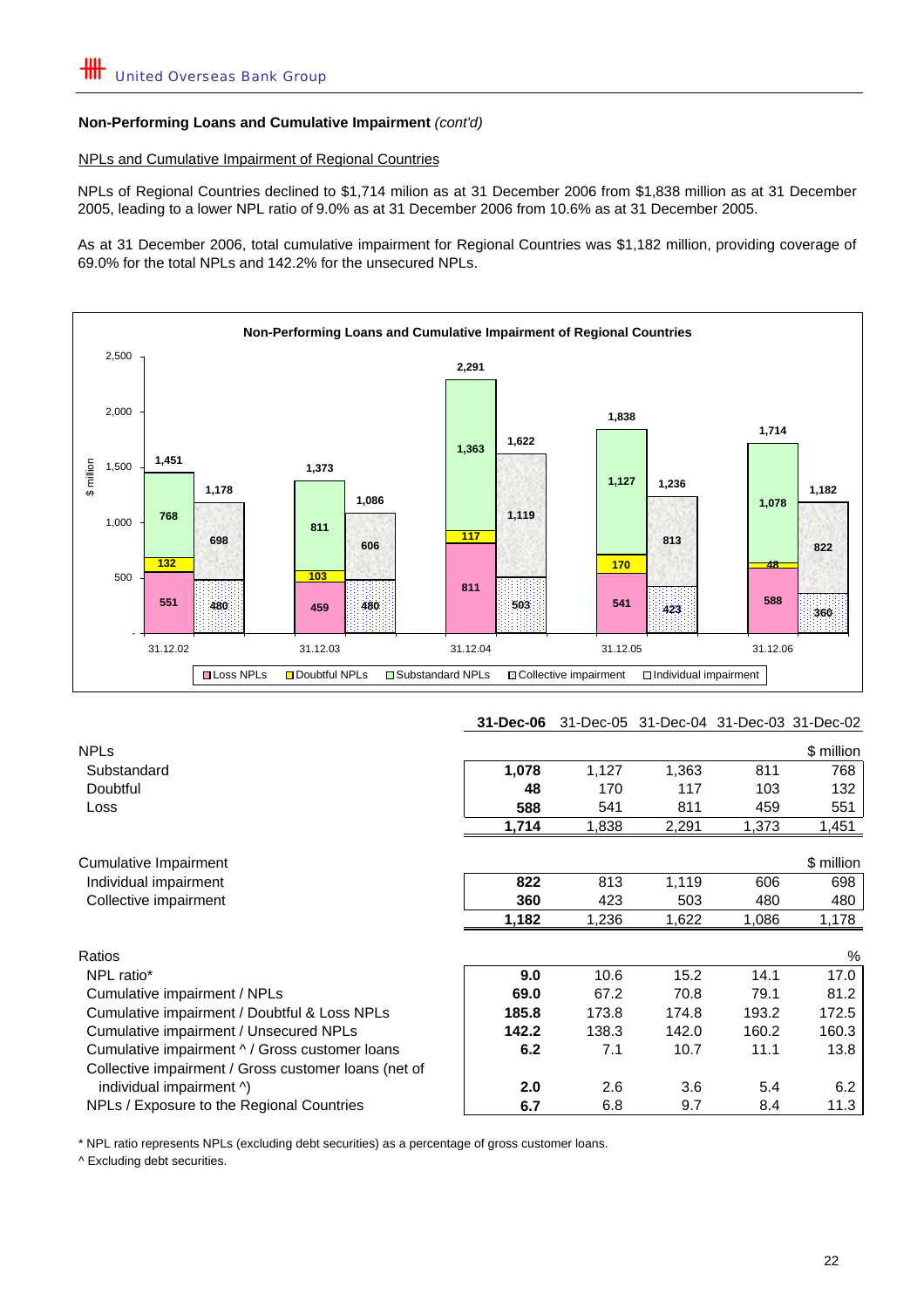#### NPLs by Region

NPLs of Singapore and the Regional Countries accounted for 42.5% and 54.2% of the total NPLs as at 31 December 2006 respectively.

As at 31 December 2006, Singapore NPLs decreased by 31.2% to \$1,346 million and Regional NPLs by 6.7% to \$1,714 million over 31 December 2005.

|                           |            | 31-Dec-06        |            | 31-Dec-05 |            | 31-Dec-04 |  |
|---------------------------|------------|------------------|------------|-----------|------------|-----------|--|
|                           | \$ million | $\frac{9}{6}$    | \$ million | %         | \$ million | $\%$      |  |
| Singapore                 | 1,346      | 42.5             | 1,955      | 49.7      | 2,949      | 53.8      |  |
| <b>Regional Countries</b> |            |                  |            |           |            |           |  |
| Malaysia                  | 594        | 18.8             | 651        | 16.6      | 873        | 15.9      |  |
| Indonesia                 | 115        | 3.6 <sub>1</sub> | 101        | 2.6       | 88         | 1.6       |  |
| Philippines               | 182        | 5.8 <sub>1</sub> | 180        | 4.6       | 160        | 2.9       |  |
| Thailand                  | 823        | 26.0             | 906        | 23.0      | 1,170      | 21.4      |  |
|                           | 1,714      | 54.2             | 1,838      | 46.8      | 2,291      | 41.8      |  |
| Greater China             | 19         | 0.6              | 64         | 1.6       | 161        | 2.9       |  |
| Other                     | 86         | 2.7              | 74         | 1.9       | 83         | 1.5       |  |
| <b>Total NPLs</b>         | 3,165      | 100.0            | 3,931      | 100.0     | 5,484      | 100.0     |  |

#### NPLs by Industry

NPL ratios trended downwards across all industries over the last 2 years.

|                                       | 31-Dec-06  |     | 31-Dec-05  |      | 31-Dec-04  |      |
|---------------------------------------|------------|-----|------------|------|------------|------|
|                                       | \$ million | %   | \$ million | %    | \$ million | %    |
| Transport, storage and communication  | 70         | 1.7 | 79         | 3.2  | 119        | 5.7  |
| Building and construction             | 428        | 5.4 | 566        | 7.4  | 844        | 11.3 |
| Manufacturing                         | 786        | 8.9 | 834        | 10.6 | 1,130      | 14.5 |
| Non-bank financial institutions       | 398        | 3.1 | 528        | 5.1  | 660        | 6.5  |
| General commerce                      | 651        | 5.5 | 769        | 6.7  | 1,006      | 9.2  |
| Professionals and private individuals | 408        | 4.0 | 578        | 5.7  | 897        | 8.8  |
| Housing loans                         | 304        | 1.6 | 390        | 2.3  | 505        | 3.2  |
| Other                                 | 117        | 2.5 | 150        | 4.8  | 244        | 7.1  |
| Sub-total                             | 3,162      | 4.0 | 3,894      | 5.6  | 5,405      | 8.0  |
| Debt securities                       | 3          |     | 37         |      | 79         |      |
| <b>Total NPLs</b>                     | 3,165      |     | 3,931      |      | 5,484      |      |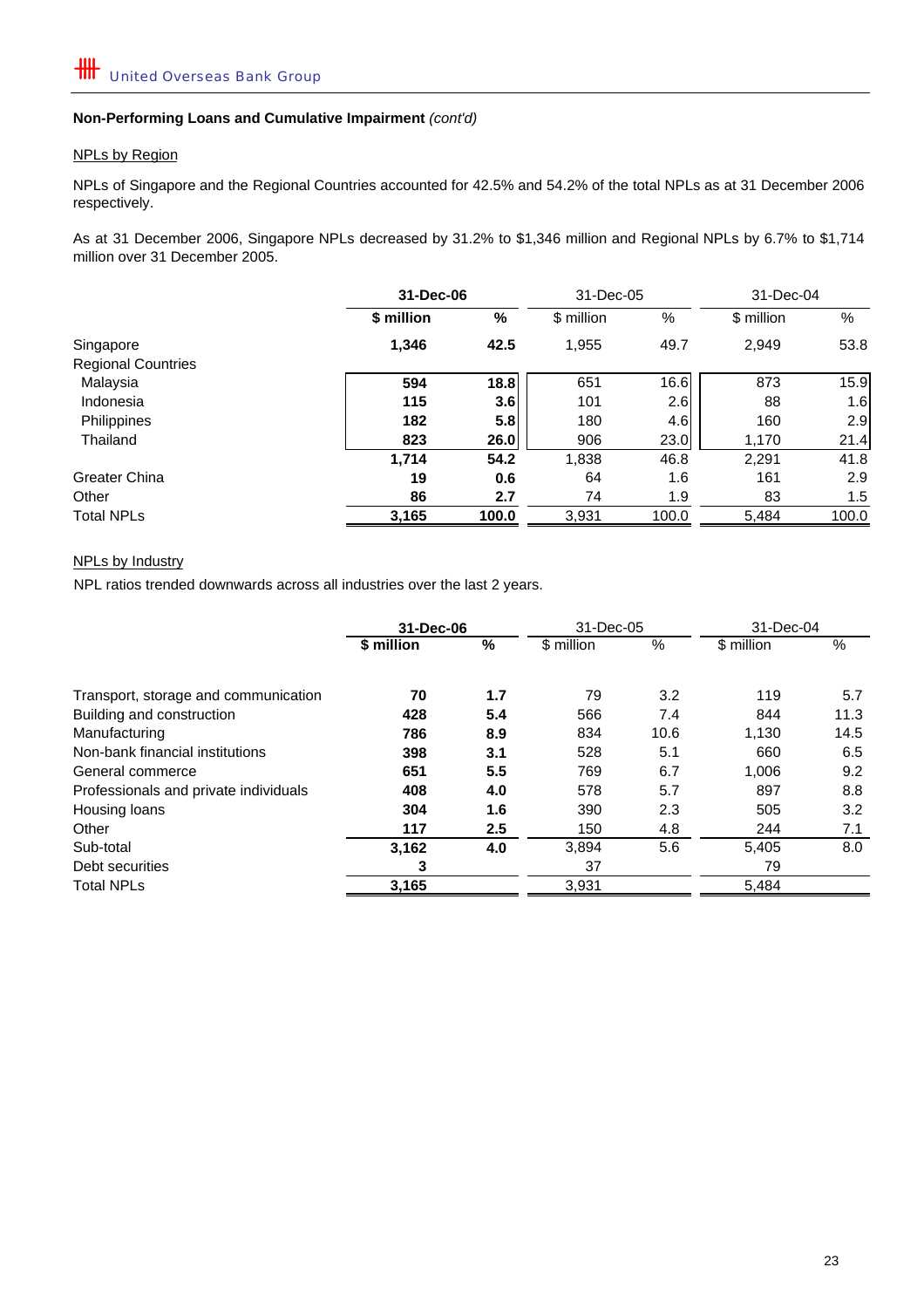#### Individual Impairment by Loan Classification

Total individual impairment as at 31 December 2006 was \$1,237 million, of which 71.6% was for the Loss accounts.

|                             | 31-Dec-06  |       | 31-Dec-05  |       | $31 - Dec-04$ |       |
|-----------------------------|------------|-------|------------|-------|---------------|-------|
|                             | \$ million | %     | \$ million | $\%$  | \$ million    | %     |
| Substandard                 | 235        | 19.0  | 165        | 11.4  | 341           | 14.5  |
| Doubtful                    | 116        | 9.4   | 341        | 23.6  | 226           | 9.6   |
| Loss                        | 886        | 71.6  | 938        | 65.0  | 1.787         | 75.9  |
| Total individual impairment | 237.،      | 100.0 | .444       | 100.0 | 2,354         | 100.0 |

#### Individual Impairment by Region

As at 31 December 2006, individual impairment for Singapore and Regional Countries accounted for 32.6% and 66.5% of the Group's total individual impairment respectively.

|                             | 31-Dec-06  |       | 31-Dec-05  |       | 31-Dec-04  |       |
|-----------------------------|------------|-------|------------|-------|------------|-------|
|                             | \$ million | %     | \$ million | %     | \$ million | %     |
| Singapore                   | 403        | 32.6  | 609        | 42.2  | 1,157      | 49.2  |
| <b>Regional Countries</b>   |            |       |            |       |            |       |
| Malaysia                    | 159        | 12.9  | 207        | 14.3  | 331        | 14.0  |
| Indonesia                   | 46         | 3.7   | 55         | 3.8   | 68         | 2.9   |
| Philippines                 | 97         | 7.91  | 70         | 4.9   | 80         | 3.4   |
| Thailand                    | 520        | 42.0  | 481        | 33.3  | 640        | 27.2  |
|                             | 822        | 66.5  | 813        | 56.3  | 1,119      | 47.5  |
| Greater China               | 3          | 0.2   | 10         | 0.7   | 52         | 2.2   |
| Other                       | 9          | 0.7   | 12         | 0.8   | 26         | 1.1   |
| Total individual impairment | 1,237      | 100.0 | 1,444      | 100.0 | 2,354      | 100.0 |

#### Individual Impairment by Industry

Individual impairment as at 31 December 2006 was mainly for manufacturing and general commerce sectors which accounted for 31.7% and 23.5% of the total individual impairment for loans respectively.

|                                       | 31-Dec-06  |       | 31-Dec-05  |       | 31-Dec-04  |       |
|---------------------------------------|------------|-------|------------|-------|------------|-------|
|                                       | \$ million | %     | \$ million | %     | \$ million | %     |
| Transport, storage and communication  | 41         | 3.3   | 31         | 2.2   | 56         | 2.4   |
| Building and construction             | 141        | 11.4  | 182        | 12.7  | 337        | 14.6  |
| Manufacturing                         | 392        | 31.7  | 410        | 28.6  | 602        | 26.1  |
| Non-bank financial institutions       | 117        | 9.5   | 151        | 10.5  | 190        | 8.3   |
| General commerce                      | 290        | 23.5  | 332        | 23.2  | 503        | 21.8  |
| Professionals and private individuals | 165        | 13.4  | 214        | 14.9  | 386        | 16.8  |
| Housing loans                         | 29         | 2.3   | 49         | 3.4   | 93         | 4.0   |
| Other                                 | 60         | 4.9   | 64         | 4.5   | 139        | 6.0   |
| Sub-total                             | 1,235      | 100.0 | 1,433      | 100.0 | 2,306      | 100.0 |
| Debt securities                       | 2          |       | 11         |       | 48         |       |
| Total individual impairment           | 1.237      |       | 1.444      |       | 2.354      |       |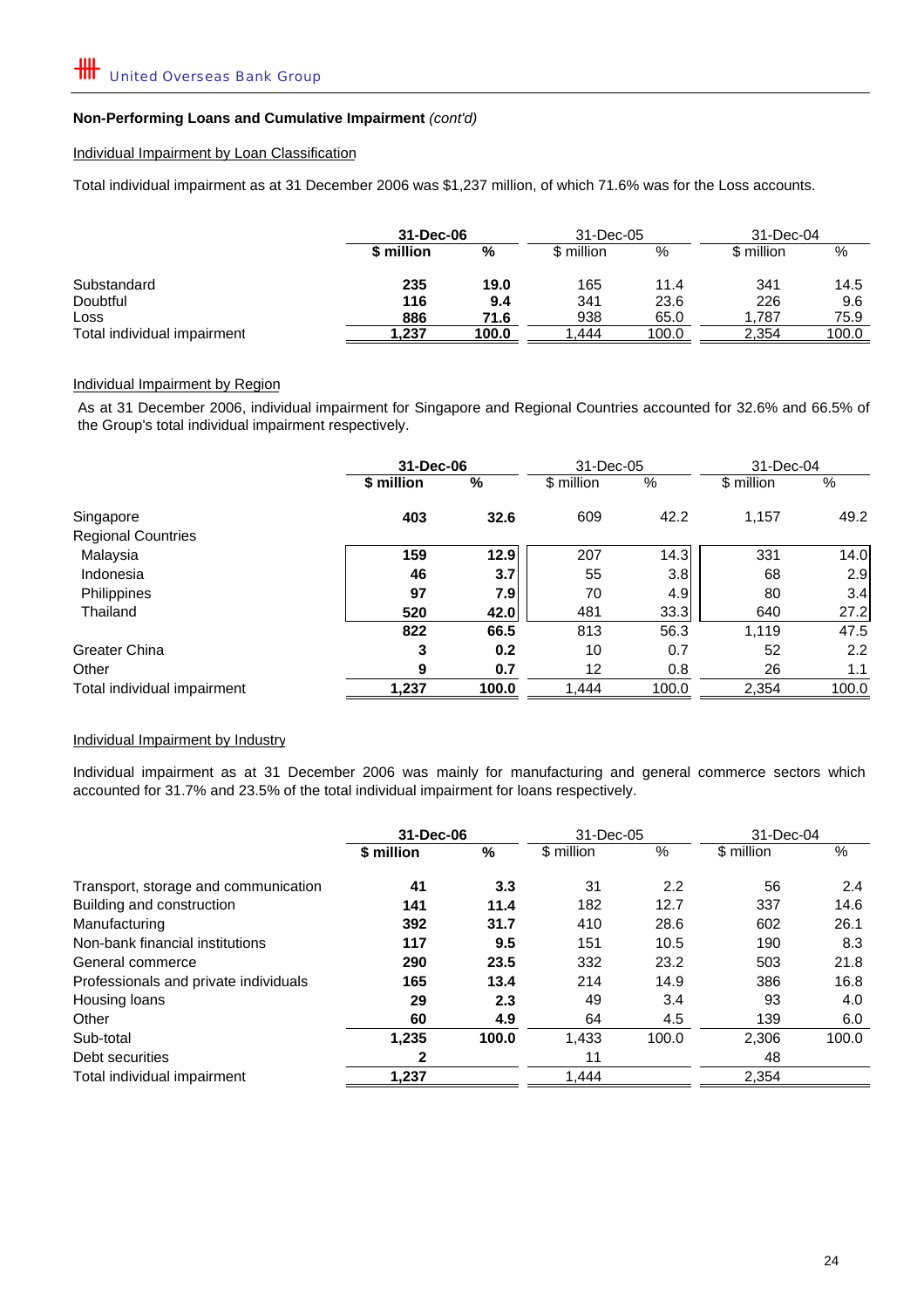#### Restructured Loans

NPLs restructured during the financial year were as follows:

|                          | 2006                      |                                               |                           | 2005                                   | 2004                      |                                        |
|--------------------------|---------------------------|-----------------------------------------------|---------------------------|----------------------------------------|---------------------------|----------------------------------------|
|                          | <b>NPLs</b><br>\$ million | <b>Individual</b><br>Impairment<br>\$ million | <b>NPLs</b><br>\$ million | Individual<br>Impairment<br>\$ million | <b>NPLs</b><br>\$ million | Individual<br>Impairment<br>\$ million |
| Substandard              | 45                        | 6                                             | 141                       | 31                                     | 223                       | 22                                     |
| Doubtful                 |                           |                                               |                           |                                        | 49                        | 37                                     |
| Loss                     | 3                         | 3                                             | 10                        | 10                                     | 30                        | 30                                     |
| Total restructured loans | 49                        | 10                                            | 152                       | 42                                     | 302                       | 89                                     |

#### Ageing of NPLs

The following table analyses NPLs by period in arrears. When payment of interest or principal of an account is overdue, all outstanding balances of that account are deemed non-current and aged accordingly.

|                   |            | 31-Dec-06 |            | 31-Dec-05 |            | 31-Dec-04 |  |
|-------------------|------------|-----------|------------|-----------|------------|-----------|--|
| Ageing (Days)     | \$ million | %         | \$ million | %         | \$ million | %         |  |
| Current           | 270        | 8.5       | 286        | 7.3       | 548        | 10.0      |  |
| $\leq 90$         | 281        | 8.9       | 380        | 9.6       | 357        | 6.5       |  |
| 91 to 180         | 333        | 10.5      | 459        | 11.7      | 596        | 10.9      |  |
| $\geq 181$        | 2.281      | 72.1      | 2,806      | 71.4      | 3,983      | 72.6      |  |
| <b>Total NPLs</b> | 3,165      | 100.0     | 3,931      | 100.0     | 5,484      | 100.0     |  |

### Secured / Unsecured NPLs

As at 31 December 2006, the Group's total NPLs were 54.1% secured by collateral as compared to 56.7% as at 31 December 2005. Of the secured NPLs, 93.0% were secured by properties and the remaining by marketable securities, fixed deposits and other collateral.

|                   |            | 31-Dec-06 |            | 31-Dec-05 |            | 31-Dec-04 |
|-------------------|------------|-----------|------------|-----------|------------|-----------|
|                   | \$ million | %         | \$ million | %         | \$ million | %         |
| Secured           | 1,712      | 54.1      | 2,228      | 56.7      | 2,797      | 51.0      |
| Unsecured         | 1.453      | 45.9      | 1.703      | 43.3      | 2.687      | 49.0      |
| <b>Total NPLs</b> | 3,165      | 100.0     | 3,931      | 100.0     | 5.484      | 100.0     |

### Secured NPLs by Region

As at 31 December 2006, secured NPLs for Singapore and Regional Countries accounted for 57.3% and 51.5% of the corresponding NPLs respectively.

|                           |                               | 31-Dec-06                                           |                        | 31-Dec-05                                    |                        | 31-Dec-04                                    |
|---------------------------|-------------------------------|-----------------------------------------------------|------------------------|----------------------------------------------|------------------------|----------------------------------------------|
|                           | <b>Secured</b><br><b>NPLs</b> | <b>Secured</b><br>NPL <sub>s</sub> /<br><b>NPLs</b> | Secured<br><b>NPLs</b> | Secured<br>NPL <sub>s</sub> /<br><b>NPLS</b> | Secured<br><b>NPLs</b> | Secured<br>NPL <sub>s</sub> /<br><b>NPLS</b> |
|                           | \$ million                    | %                                                   | \$ million             | %                                            | \$ million             | %                                            |
| Singapore                 | 771                           | 57.3                                                | 1,180                  | 60.4                                         | 1,518                  | 51.5                                         |
| <b>Regional Countries</b> | 883                           | 51.5                                                | 944                    | 51.4                                         | 1.149                  | 50.2                                         |
| <b>Greater China</b>      | 14                            | 73.7                                                | 42                     | 65.6                                         | 84                     | 52.2                                         |
| Other                     | 44                            | 51.2                                                | 62                     | 83.8                                         | 46                     | 55.4                                         |
| <b>Total secured NPLs</b> | 1.712                         | 54.1                                                | 2,228                  | 56.7                                         | 2.797                  | 51.0                                         |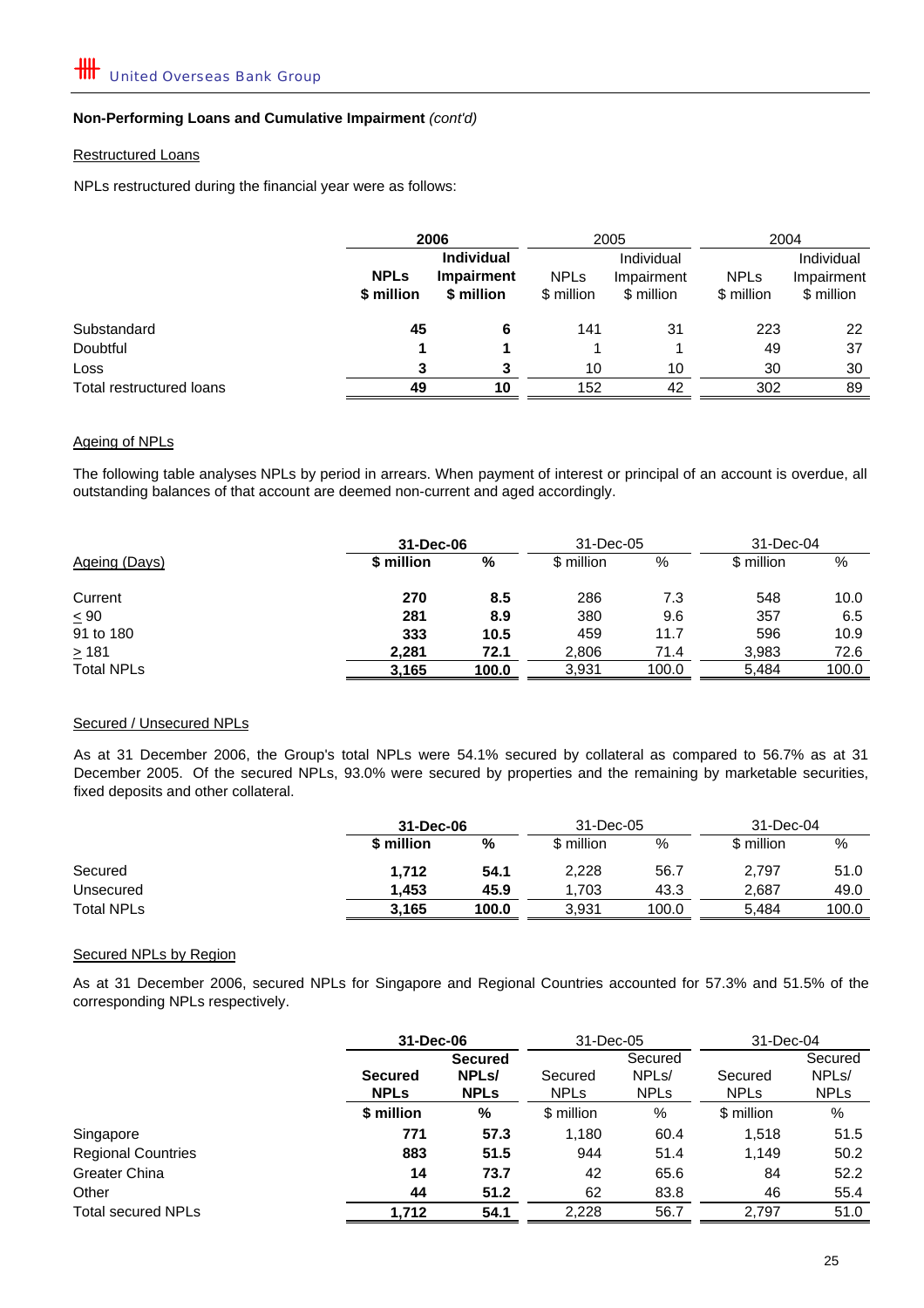#### **Business Segments**

The Group's businesses are organised into five segments based on the types of products and services that it provides. These segments are Personal Financial Services, Institutional Financial Services, Global Treasury, Asset Management and Other.

#### Personal Financial Services

Personal Financial Services segment covers Consumer, Privilege and Private Banking. Consumer Banking serves the mass individual customers with a wide range of products and services including deposits, loans, investments, credit and debit cards and life assurance products. Privilege Banking provides an extended range of financial services, including wealth management and trust services to the wealthy and affluent customers. For the sophisticated investors and high networth individuals, Private Banking provides an elevated level of personal services and consultation.

The increase in segment profit of 15.0% to \$630 million was mainly due to higher fees from credit cards and unit trusts, apart from stronger net interest income.

#### Institutional Financial Services

Institutional Financial Services segment encompasses Commercial Credit, Corporate Banking, Corporate Finance and Capital Markets. Commercial Credit serves the small and medium-sized enterprises. Corporate Banking serves the middle market and large local corporate groups, including non-bank financial institutions. Both Commercial Credit and Corporate Banking provide customers with a broad range of products and services that include current accounts, deposits, lending, asset finance, trade finance, structured finance, cash management and cross-border payments. Corporate Finance serves corporations with services that include initial public offerings, rights issues, and corporate advisory services. Capital Markets specialises in providing solution-based structures to meet clients' financing requirements, as well as in the issue of debt and quasi-debt securities and loan syndications.

Segment profit showed a growth of 7.4% to \$1,110 million in 2006. The increase was largely due to higher income registered for the Singapore and Indonesia operations, partly offset by an one-off capital market income recorded in 2005; and lower loan impairment charges.

#### Global Treasury

Global Treasury segment provides a comprehensive range of treasury products and services, including foreign exchange, money market, fixed income, derivatives, margin trading, futures broking, a full range of gold products, as well as an array of structured products. It is a dominant player in Singapore dollar treasury instruments as well as a provider of banknote services in the region.

Global Treasury's profit grew 5.8% to \$326 million in 2006. The better performance was attributed to gains from interest rate and foreign exchange management, corporate treasury advisory and overseas treasuries.

#### Asset Management

Asset Management segment comprises asset management, venture capital management and proprietary investment activities. Segment profit of \$151 million in 2006 was 20.8% higher than that in 2005 due largely to higher fee income resulting from an increase in assets under management, higher performance fees and investment income, partly offset by higher impairment charges.

#### **Other**

Other segment includes property-related activities, insurance businesses and the management of capital funds. The segment profit of \$768 million in 2006 was 291.8% higher than that for 2005, primarily due to the one-time income, partly negated by 2005's writeback of collective impairment charges.

Note: "Profit" in the above analysis refers to "Segment profit before amortisation / impairment of intangible assets".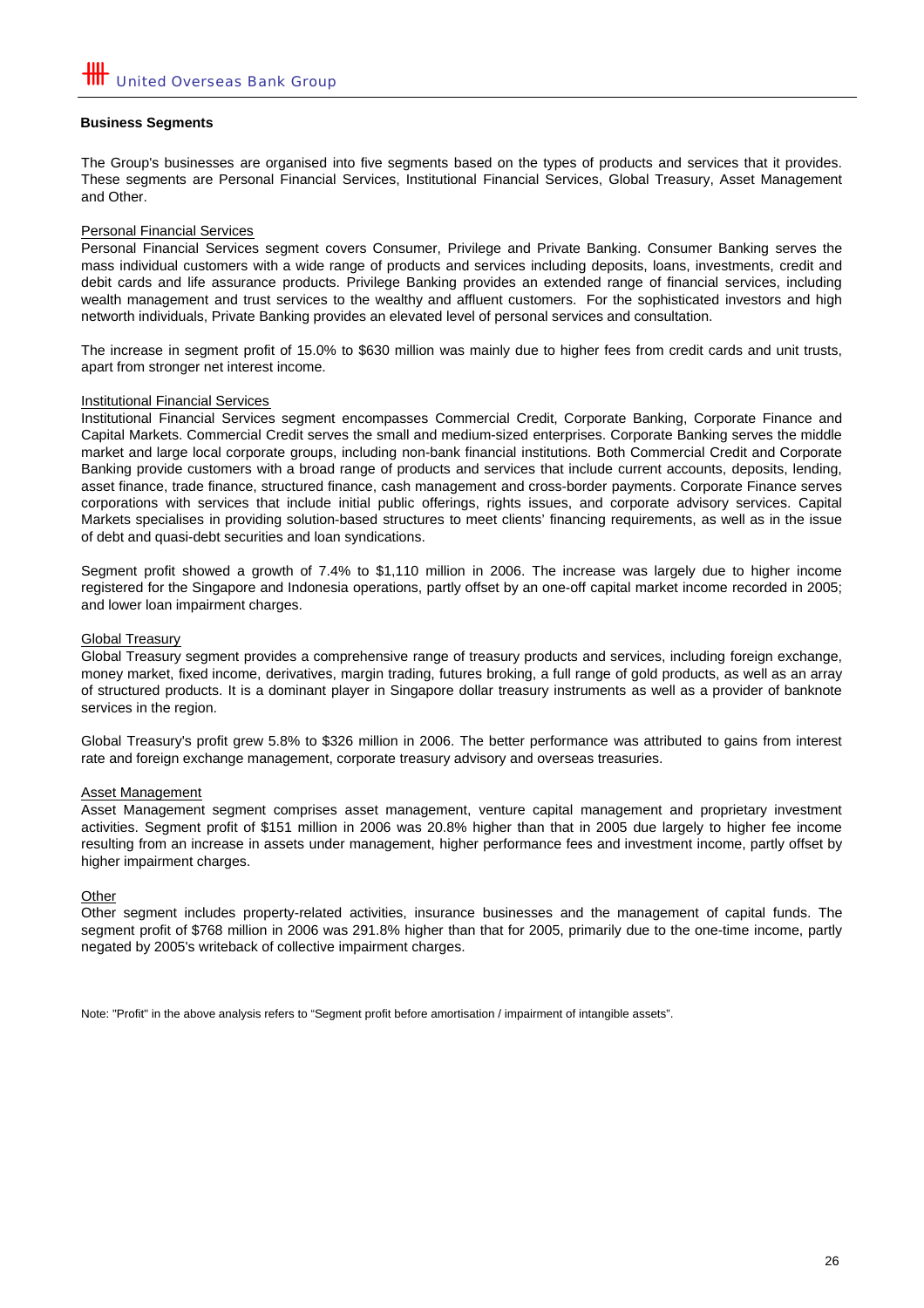## **Business Segments** *(cont'd)*

|                                                                                              |                  |                      |                 |                   |          | \$ million   |
|----------------------------------------------------------------------------------------------|------------------|----------------------|-----------------|-------------------|----------|--------------|
|                                                                                              | <b>Personal</b>  | <b>Institutional</b> |                 |                   |          |              |
|                                                                                              | <b>Financial</b> | <b>Financial</b>     | <b>Global</b>   | Asset             |          |              |
| 31-Dec-06                                                                                    | <b>Services</b>  | <b>Services</b>      | <b>Treasury</b> | <b>Management</b> | Other    | <b>Total</b> |
|                                                                                              |                  |                      |                 |                   |          |              |
| Total operating income                                                                       | 1,390<br>686     | 1,699                | 543<br>217      | 306               | 899      | 4,837        |
| Less: Segment operating expenses                                                             | 74               | 523                  |                 | 118               | 127      | 1,671        |
| Less: Other impairment charges<br>Segment profit before amortisation<br>of intangible assets | 630              | 66<br>1,110          | 326             | 37<br>151         | 4<br>768 | 181<br>2,985 |
| Less: Amortisation of other intangible<br>assets                                             | 4                | 9                    |                 |                   |          | 13           |
| Segment profit before tax                                                                    | 626              | 1,101                | 326             | 151               | 768      | 2,972        |
| Unallocated corporate expenses<br>Operating profit after amortisation                        |                  |                      |                 |                   |          | (64)         |
| and impairment charges                                                                       |                  |                      |                 |                   |          | 2,908        |
| Share of profit of associates                                                                |                  |                      |                 |                   |          | 271          |
| Profit before tax                                                                            |                  |                      |                 |                   |          | 3,179        |
| Tax and minority interests                                                                   |                  |                      |                 |                   |          | (609)        |
| Profit attributable to Bank's                                                                |                  |                      |                 |                   |          |              |
| equity holders                                                                               |                  |                      |                 |                   |          | 2,570        |
| Segment assets                                                                               | 29,487           | 50,877               | 63,362          | 1,962             | 9,997    | 155,685      |
| Intangible assets                                                                            |                  |                      |                 |                   |          |              |
| Goodwill                                                                                     | 1,174            | 2,296                | 403             | 268               | 80       | 4,221        |
| Other                                                                                        | 23               | 50                   |                 |                   |          | 73           |
| Investment in associates                                                                     |                  |                      |                 |                   |          | 1,184        |
| Unallocated assets                                                                           |                  |                      |                 |                   |          | 149          |
| <b>Total assets</b>                                                                          |                  |                      |                 |                   |          | 161,312      |
| Segment liabilities                                                                          | 53,578           | 43,761               | 39,576          | 56                | 6,277    | 143,248      |
| Unallocated liabilities                                                                      |                  |                      |                 |                   |          | 888          |
| <b>Total liabilities</b>                                                                     |                  |                      |                 |                   |          | 144,136      |
| Other information:                                                                           |                  |                      |                 |                   |          |              |
|                                                                                              | 29,194           | 50,186               |                 |                   |          | 79,380       |
| Gross customer loans<br>NPLs <sup>@</sup>                                                    |                  |                      |                 |                   |          |              |
|                                                                                              | 712              | 2,450                |                 |                   |          | 3,162        |
| Individual impairment <sup>@</sup>                                                           | 194              | 1,041                |                 |                   |          | 1,235        |
| Non-trading securities (gross)                                                               |                  |                      |                 |                   |          |              |
| Government and debt securities                                                               |                  | 1,111                | 17,381          | 169               | 6,021    | 24,682       |
| <b>Equity securities</b>                                                                     |                  | 88                   | 59              | 1,518             | 501      | 2,166        |
| Intangible assets acquired                                                                   | 4                | 12                   | 3               |                   |          | 19           |
| Capital expenditure                                                                          | 59               | 71                   | 7               | 1                 | 10       | 148          |
| Depreciation of fixed assets                                                                 | 49               | 55                   | 9               | 1                 | 28       | 142          |

@ Excluding debt securities.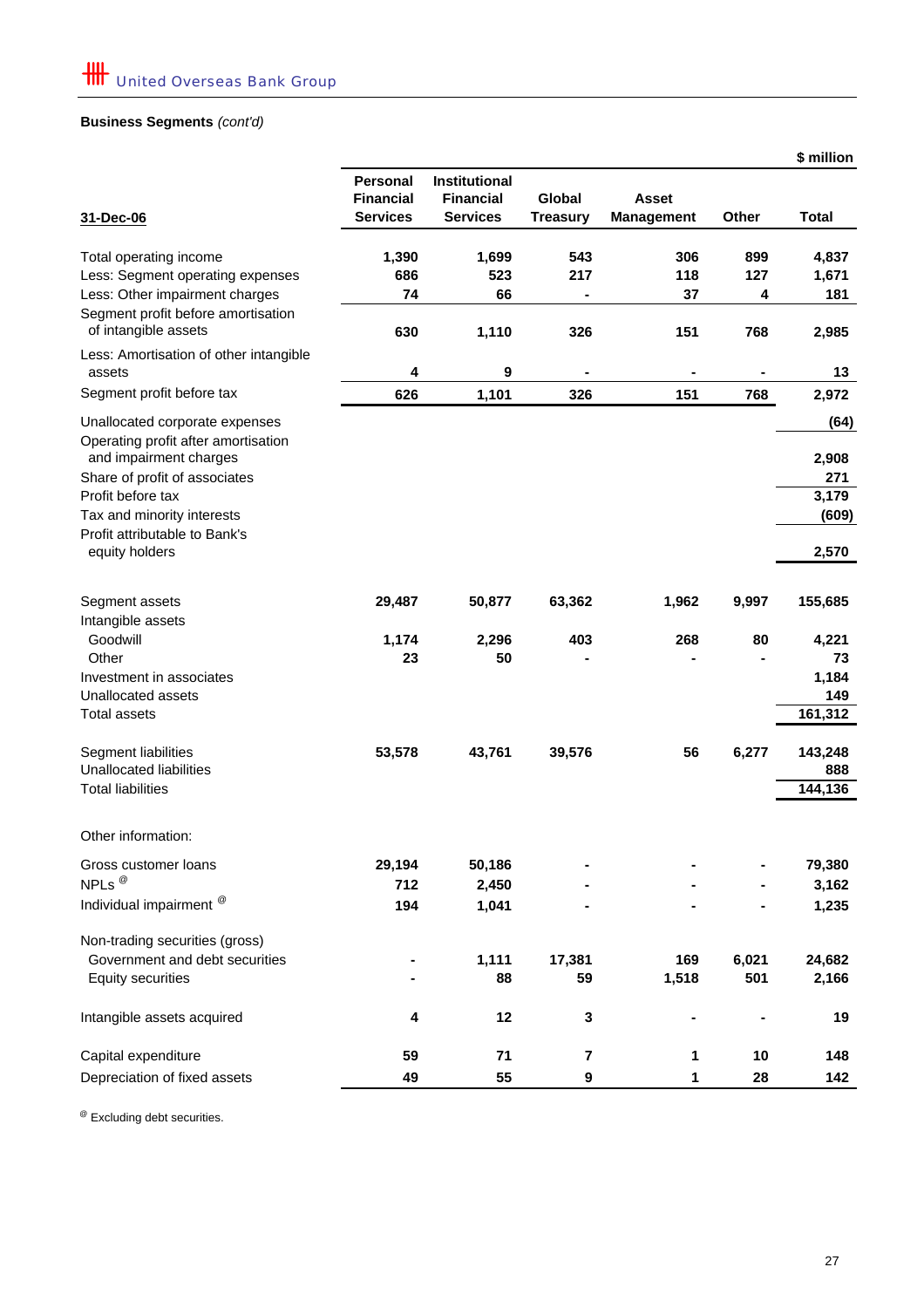## **Business Segments** *(cont'd)*

|                                                                                                                                                       |                                   |                                               |                      |                     |                   | \$ million                            |
|-------------------------------------------------------------------------------------------------------------------------------------------------------|-----------------------------------|-----------------------------------------------|----------------------|---------------------|-------------------|---------------------------------------|
| 31-Dec-05                                                                                                                                             | Personal<br>Financial<br>Services | Institutional<br>Financial<br><b>Services</b> | Global<br>Treasury   | Asset<br>Management | Other             | Total                                 |
| Total operating income<br>Less: Segment operating expenses                                                                                            | 1,202<br>557                      | 1,589<br>421                                  | 480<br>171           | 222<br>88           | 268<br>139        | 3,761<br>1,376                        |
| Less: Other impairment charges<br>Segment profit before amortisation /<br>impairment of intangible assets<br>Less: Impairment of goodwill             | 97<br>548                         | 134<br>1,034                                  | 1<br>308             | 9<br>125            | (67)<br>196<br>58 | 174<br>2,211<br>58                    |
| Less: Amortisation of other intangible<br>assets                                                                                                      | 1                                 | 1                                             |                      |                     | -                 | $\overline{c}$                        |
| Segment profit before tax                                                                                                                             | 547                               | 1,033                                         | 308                  | 125                 | 138               | 2,151                                 |
| Unallocated corporate expenses<br>Operating profit after amortisation<br>and impairment charges<br>Share of profit of associates<br>Profit before tax |                                   |                                               |                      |                     |                   | (47)<br>2,104<br>100<br>2,204         |
| Tax and minority interests<br>Profit attributable to Bank's<br>equity holders                                                                         |                                   |                                               |                      |                     |                   | (495)<br>1,709                        |
| Segment assets<br>Assets held for sale<br>Intangible assets                                                                                           | 26,926                            | 43,263                                        | 61,053               | 1,072               | 6,802<br>606      | 139,116<br>606                        |
| Goodwill<br>Other<br>Investment in associates<br>Unallocated assets<br><b>Total assets</b>                                                            | 1,168<br>27                       | 2,272<br>58                                   | 398                  | 267                 | 80                | 4,185<br>85<br>1,000<br>81<br>145,073 |
| Segment liabilities<br>Unallocated liabilities<br><b>Total liabilities</b>                                                                            | 49,625                            | 37,452                                        | 35,431               | 80                  | 6,599             | 129,187<br>666<br>129,853             |
| Other information:                                                                                                                                    |                                   |                                               |                      |                     |                   |                                       |
| Gross customer loans<br>NPLs <sup>@</sup>                                                                                                             | 26,841<br>968                     | 43,005<br>2,926                               |                      |                     |                   | 69,846<br>3,894                       |
| Individual impairment <sup>®</sup>                                                                                                                    | 263                               | 1,170                                         |                      |                     |                   | 1,433                                 |
| Non-trading securities (gross)<br>Government and debt securities<br><b>Equity securities</b>                                                          |                                   | 760<br>14                                     | 12,750<br>90         | 124<br>663          | 4,180<br>375      | 17,814<br>1,142                       |
| Intangible assets acquired                                                                                                                            | 66                                | 347                                           | 55                   | $\overline{c}$      | 1                 | 471                                   |
| Capital expenditure<br>Depreciation of fixed assets                                                                                                   | 47<br>46                          | 50<br>53                                      | $\overline{7}$<br>10 | 1<br>$\mathbf{1}$   | 4<br>30           | 109<br>140                            |

@ Excluding debt securities.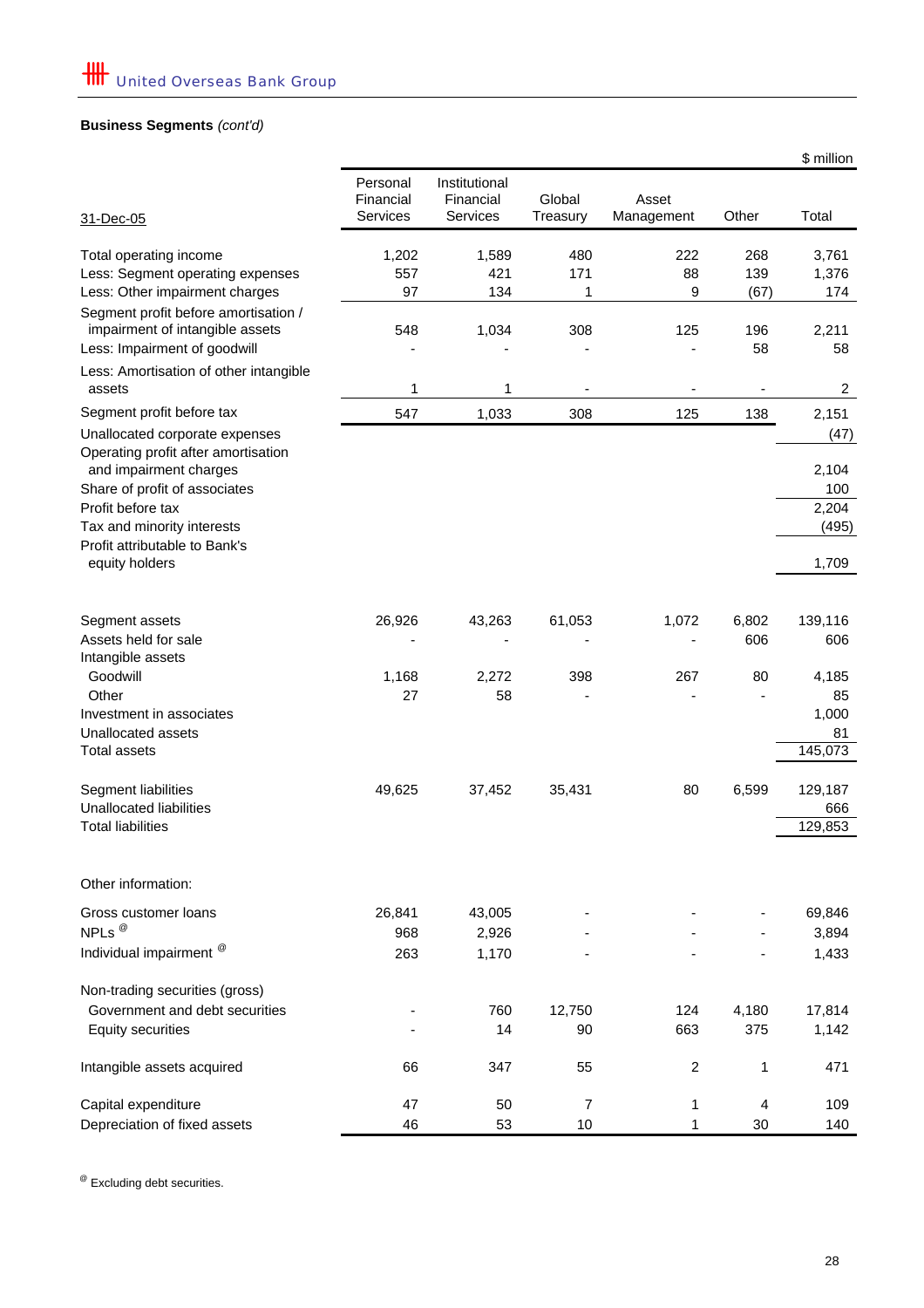## **Geographical Segments**

The following geographical segment information is based on the location where the transactions and assets are booked which approximates that based on the location of the customers and assets. The information is stated after elimination of inter-segment transactions.

Total Operating Income

|                                           |            |            | <b>4th Quarter</b> | 3rd Quarter | 4th Quarter |
|-------------------------------------------|------------|------------|--------------------|-------------|-------------|
|                                           | 2006       | 2005       | 2006               | 2006        | 2005        |
|                                           | \$ million | \$ million | \$ million         | \$ million  | \$ million  |
| Singapore (including Asian Currency Unit) | 3.198      | 2.540      | 745                | 604         | 712         |
| Other ASEAN countries                     | 1.184      | 872        | 327                | 306         | 229         |
| Other Asia-Pacific countries              | 187        | 166        | 51                 | 54          | 44          |
| Rest of the world                         | 268        | 183        | 96                 | 57          | 43          |
| Total                                     | 4,837      | 3.761      | 1.219              | 1.021       | 1.028       |

Profit before Tax

| <b>FIUIIL DEIUIE TAA</b>                  |            |            |             |             |             |
|-------------------------------------------|------------|------------|-------------|-------------|-------------|
|                                           |            |            | 4th Quarter | 3rd Quarter | 4th Quarter |
|                                           | 2006       | 2005       | 2006        | 2006        | 2005        |
|                                           | \$ million | \$ million | \$ million  | \$ million  | \$ million  |
| Singapore (including Asian Currency Unit) | 2,392      | 1,756      | 460         | 385         | 461         |
| Other ASEAN countries                     | 496        | 266        | 126         | 139         | 65          |
| Other Asia-Pacific countries              | 115        | 108        | 50          | 38          | 21          |
| Rest of the world                         | 189        | 134        | 71          | 39          | 26          |
|                                           | 3,192      | 2.264      | 707         | 601         | 573         |
| Intangible assets amortised / impaired    | (13)       | (60)       | (3)         | (3)         | (2)         |
| Total                                     | 3.179      | 2.204      | 704         | 598         | 571         |

## Total Assets

| 31-Dec-06  |               |            |           |
|------------|---------------|------------|-----------|
| \$ million | $\frac{0}{0}$ | \$ million | %         |
| 105,397    | 67.1          | 90.710     | 64.4      |
| 25,670     | 16.4          | 25,869     | 18.4      |
| 15,236     | 9.7           | 16.255     | 11.5      |
| 10,716     | 6.8           | 7,969      | 5.7       |
| 157.019    | 100.0         | 140,803    | 100.0     |
| 4,293      |               | 4,270      |           |
| 161.312    |               | 145.073    |           |
|            |               |            | 31-Dec-05 |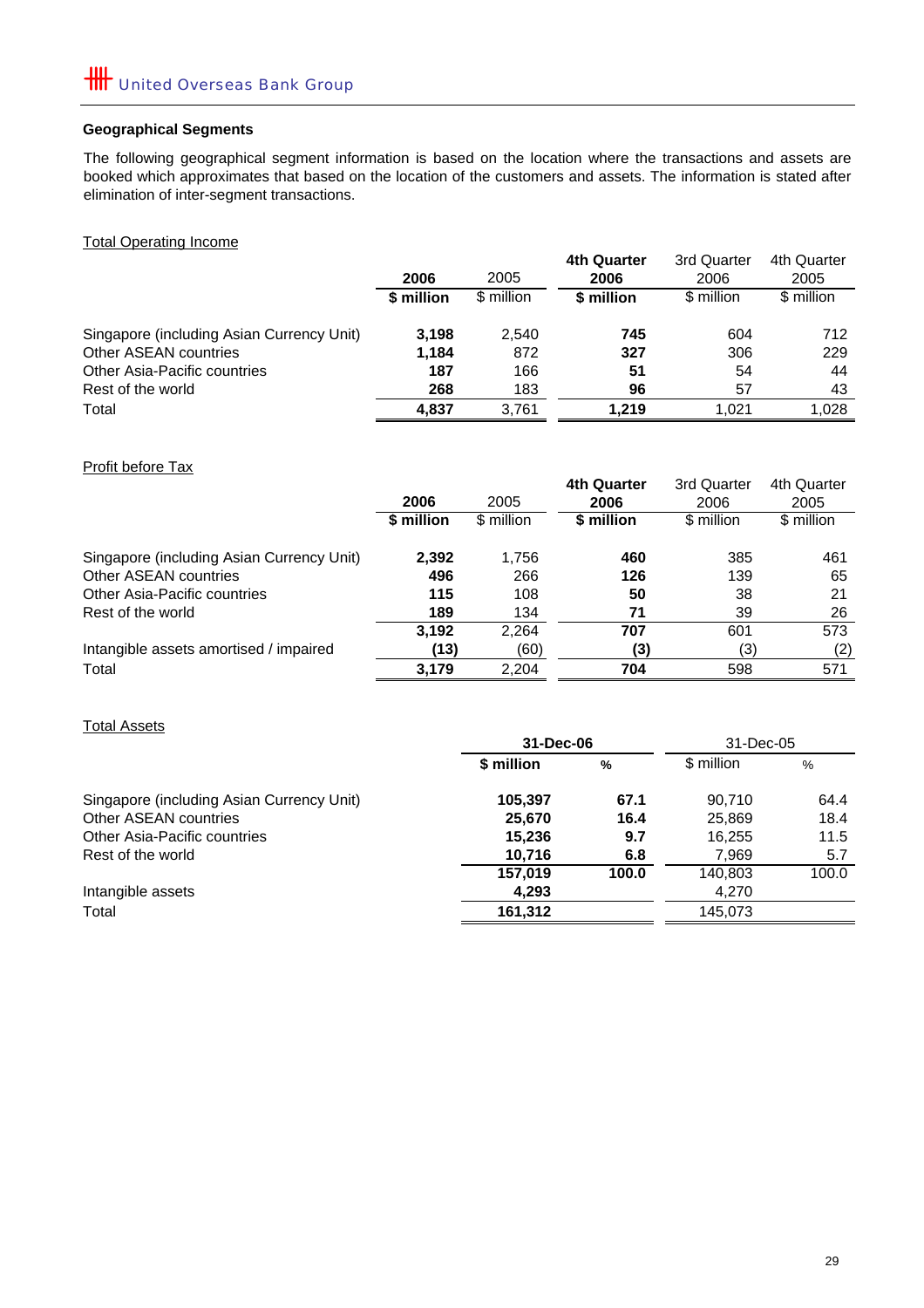## **Capital Adequacy Ratios**

As at 31 December 2006, the Group's tier 1 CAR of 11.0% and total CAR of 16.3% were 4.0% points and 6.3% points above the minimum 7% \* and 10% set by MAS respectively.

Tier 1 CAR remained unchanged while total CAR increased 0.2% point over 31 December 2005. The increase in total CAR was mainly contributed by higher retained profits and divestment of non-core assets. These were largely offset by higher risk-weighted assets from the enlarged loan and investment portfolios, dividend payment and share buy-back.

|                                                 | 31-Dec-06  | 31-Dec-05  |  |
|-------------------------------------------------|------------|------------|--|
|                                                 | \$ million | \$ million |  |
| <b>Tier 1 Capital</b>                           |            |            |  |
| Share capital                                   | 2,247      | 1,538      |  |
| Subsidiary preference shares                    | 832        | 832        |  |
| Disclosed reserves / other                      | 13,116     | 12,393     |  |
| Deduction of intangible assets                  | (4, 307)   | (4, 284)   |  |
|                                                 | 11,888     | 10,479     |  |
| <b>Upper Tier 2 Capital</b>                     |            |            |  |
| Cumulative collective impairment / other        | 1,457      | 1,171      |  |
| Subordinated notes                              | 5,211      | 5,486      |  |
|                                                 | 6,668      | 6,657      |  |
| Deductions from Tier 1 and Upper Tier 2 Capital | (911)      | (1, 816)   |  |
| <b>Total capital</b>                            | 17,645     | 15,320     |  |
| Risk-weighted assets (including market risk)    | 108,405    | 95,285     |  |
| <b>Capital adequacy ratios</b>                  |            |            |  |
| Tier 1 capital                                  | 11.0%      | 11.0%      |  |
| Total capital                                   | 16.3%      | 16.1%      |  |

\* This will be revised to 6% with effect from 1 March 2007.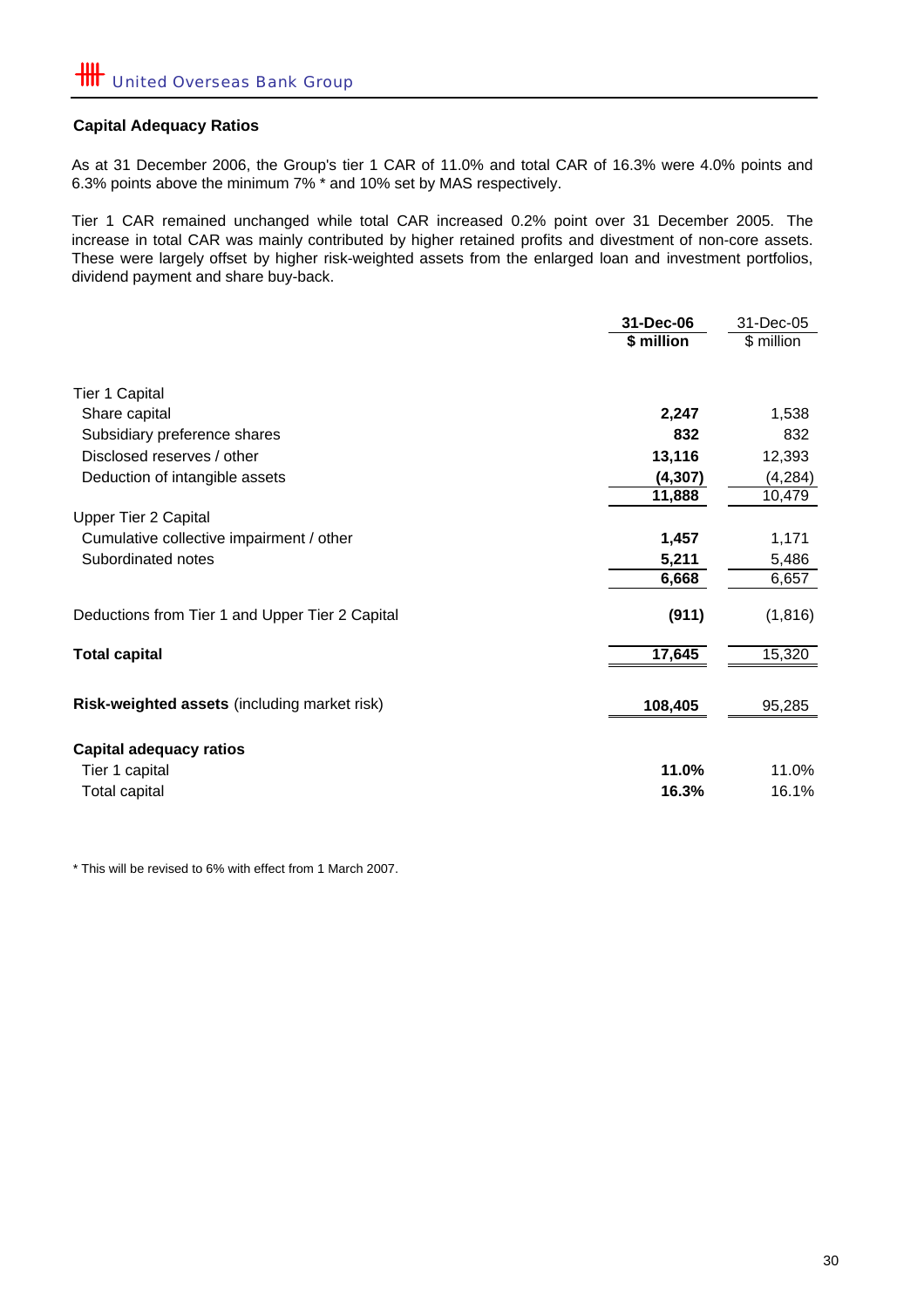## **CONSOLIDATED PROFIT AND LOSS ACCOUNT (AUDITED)**

|                                                                | 4th<br>Quarter<br>2006 ^<br>\$ million | 3rd<br>Quarter<br>2006 ^<br>\$ million | 2nd<br>Quarter<br>2006 ^<br>\$ million | 1st<br>Quarter<br>2006 ^<br>\$ million | Full<br>Year<br>2006<br>\$ million | Full<br>Year<br>2005<br>\$ million |
|----------------------------------------------------------------|----------------------------------------|----------------------------------------|----------------------------------------|----------------------------------------|------------------------------------|------------------------------------|
| Interest income<br>Less: Interest expense                      | 1,852<br>1,150                         | 1,830<br>1,146                         | 1,718<br>1,047                         | 1,563<br>910                           | 6,962<br>4,252                     | 4,882<br>2,534                     |
| Net interest income                                            | 702                                    | 684                                    | 671                                    | 653                                    | 2,710                              | 2,348                              |
| Dividend income                                                | 10                                     | $\overline{7}$                         | 309                                    | $\sqrt{3}$                             | 328                                | 60                                 |
| Fee and commission income                                      | 332                                    | 221                                    | 228                                    | 222                                    | 1,003                              | 900                                |
| Rental income                                                  | 16<br>160                              | 17<br>93                               | 16                                     | 16                                     | 64                                 | 64                                 |
| Other operating income<br>Total non-interest income            | 517                                    | 337                                    | 371<br>923                             | 109<br>350                             | 732<br>2,127                       | 391<br>1,414                       |
|                                                                |                                        |                                        |                                        |                                        |                                    |                                    |
| Total operating income                                         | 1,219                                  | 1,021                                  | 1,594                                  | 1,003                                  | 4,837                              | 3,761                              |
| Less:                                                          |                                        |                                        |                                        |                                        |                                    |                                    |
| Staff costs                                                    | 245                                    | 213                                    | 211                                    | 198                                    | 867                                | 684                                |
| Other operating expenses                                       | 251                                    | 212                                    | 207                                    | 199                                    | 869                                | 740                                |
| Total operating expenses                                       | 497                                    | 424                                    | 419                                    | 396                                    | 1,736                              | 1,424                              |
| Operating profit before amortisation and<br>impairment charges | 722                                    | 597                                    | 1,175                                  | 607                                    | 3,101                              | 2,337                              |
| Less: Intangible assets amortised / impaired                   | 3                                      | 3                                      | 3                                      | 3                                      | 13                                 | 60                                 |
| Less: Other impairment charges                                 | 64                                     | 26                                     | 35                                     | 55                                     | 181                                | 174                                |
| Operating profit after amortisation and<br>impairment charges  | 654                                    | 568                                    | 1,137                                  | 549                                    | 2,908                              | 2,104                              |
| Share of profit of associates                                  | 50                                     | 31                                     | 160                                    | 30                                     | 271                                | 100                                |
| Profit before tax                                              | 704                                    | 598                                    | 1,297                                  | 579                                    | 3,179                              | 2,204                              |
| Less: Tax                                                      | 150                                    | 123                                    | 156                                    | 125                                    | 553                                | 472                                |
| Profit for the financial period                                | 554                                    | 475                                    | 1,141                                  | 454                                    | 2,625                              | 1,731                              |
| Attributable to:                                               |                                        |                                        |                                        |                                        |                                    |                                    |
| Equity holders of the Bank                                     | 537                                    | 463                                    | 1,132                                  | 439                                    | 2,570                              | 1,709                              |
| Minority interests                                             | 18                                     | 13                                     | 10                                     | 15                                     | 55                                 | 22                                 |
|                                                                | 554                                    | 475                                    | 1,141                                  | 454                                    | 2,625                              | 1,731                              |

^ Unaudited.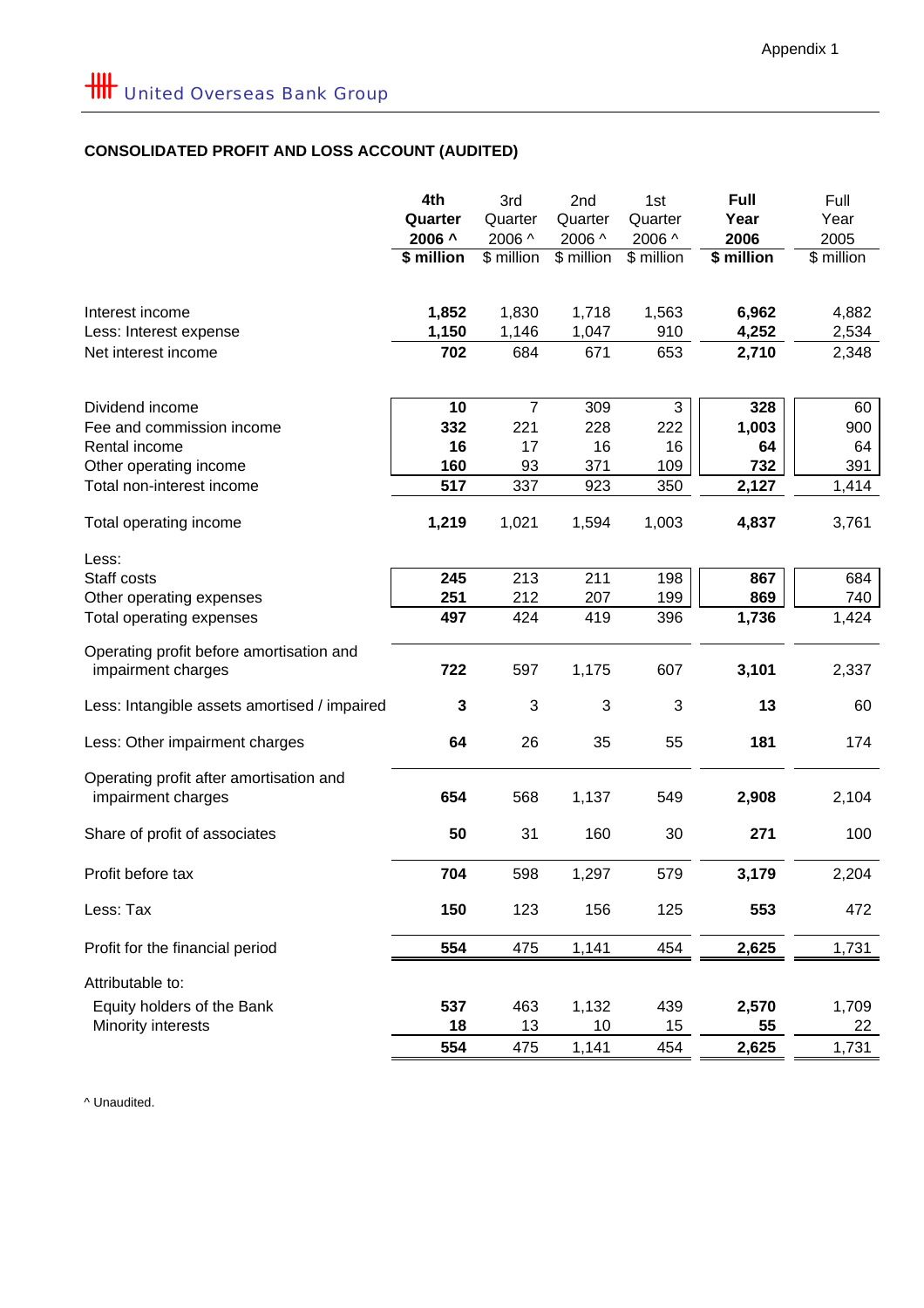## **CONSOLIDATED BALANCE SHEET (AUDITED)**

|                                                                               | 31-Dec-06    | 30-Sep-06    | 30-Jun-06    | 31-Mar-06    | 31-Dec-05    |
|-------------------------------------------------------------------------------|--------------|--------------|--------------|--------------|--------------|
|                                                                               | \$ million   | \$ million   | \$ million   | \$ million   | \$ million   |
| <b>Equity</b>                                                                 |              |              |              |              |              |
| Share capital                                                                 |              |              |              |              |              |
| Subsidiary preference shares                                                  | 2,247<br>832 | 2,246<br>832 | 2,254<br>832 | 2,400<br>832 | 1,538<br>832 |
| Capital reserves                                                              | 3,969        | 3,553        | 3,630        | 3,577        | 4,360        |
| Statutory reserve                                                             | 3,130        | 3,020        | 3,020        | 3,020        | 3,020        |
| Revenue reserves                                                              | 6,356        | 6,023        | 5,771        | 5,320        | 4,963        |
| Share of reserves of associates                                               | 257          | 217          | 201          | 304          | 217          |
| Equity attributable to equity holders of the Bank                             | 16,791       | 15,890       | 15,707       | 15,453       | 14,929       |
| Minority interests                                                            | 385          | 370          | 356          | 315          | 291          |
| <b>Total equity</b>                                                           | 17,176       | 16,260       | 16,063       | 15,768       | 15,220       |
| <b>Liabilities</b>                                                            |              |              |              |              |              |
| Deposits and balances of banks and agents                                     | 33,449       | 37,010       | 34,891       | 35,524       | 29,456       |
| Deposits and balances of non-bank customers                                   | 95,552       | 88,960       | 89,753       | 88,138       | 85,503       |
| Total deposits and balances                                                   | 129,000      | 125,969      | 124,644      | 123,662      | 114,958      |
| Bills and drafts payable                                                      | 388          | 385          | 401          | 330          | 303          |
| Other liabilities                                                             | 8,151        | 7,650        | 8,310        | 8,063        | 7,483        |
| Debts issued                                                                  | 6,596        | 6,640        | 6,515        | 6,788        | 7,108        |
| <b>Total liabilities</b>                                                      | 144,136      | 140,645      | 139,870      | 138,844      | 129,853      |
| <b>Total equity and liabilities</b>                                           | 161,312      | 156,904      | 155,933      | 154,612      | 145,073      |
|                                                                               |              |              |              |              |              |
|                                                                               |              |              |              |              |              |
| <b>Assets</b>                                                                 |              |              |              |              |              |
| Cash, balances and placements with central banks                              | 16,301       | 14,712       | 14,642       | 13,548       | 11,925       |
| Singapore Government treasury bills and securities *                          | 7,437        | 6,919        | 6,751        | 6,161        | 7,456        |
| Other government treasury bills and securities *<br><b>Trading securities</b> | 2,553<br>484 | 2,532<br>422 | 2,244<br>440 | 2,033<br>580 | 2,129<br>625 |
| Placements and balances with banks and agents *                               | 24,531       | 27,317       | 31,922       | 36,513       | 31,346       |
| Loans to non-bank customers *                                                 | 76,875       | 73,673       | 70,177       | 67,445       | 67,142       |
| Other assets                                                                  | 8,189        | 7,560        | 7,999        | 7,475        | 6,579        |
| Assets held for sale                                                          |              |              | 11           | 550          | 606          |
| Investment securities                                                         | 17,607       | 16,528       | 14,491       | 13,011       | 10,122       |
| Investment in associates                                                      | 1,184        | 1,099        | 1,119        | 1,112        | 1,000        |
| <b>Fixed assets</b>                                                           | 1,857        | 1,845        | 1,853        | 1,887        | 1,872        |
| Intangible assets                                                             | 4,293        | 4,297        | 4,283        | 4,296        | 4,270        |
| <b>Total assets</b>                                                           | 161,312      | 156,904      | 155,933      | 154,612      | 145,073      |
|                                                                               |              |              |              |              |              |
| <b>Off-Balance Sheet Items</b>                                                |              |              |              |              |              |
| Contingent liabilities                                                        | 10,254       | 9,802        | 10,078       | 9,336        | 11,475       |
| <b>Financial derivatives</b>                                                  | 489,872      | 661,485      | 683,761      | 678,632      | 590,802      |
| Commitments                                                                   | 44,595       | 43,892       | 44,213       | 44,389       | 42,545       |

^ Unaudited.

\* Including amount pledged under repurchase agreements.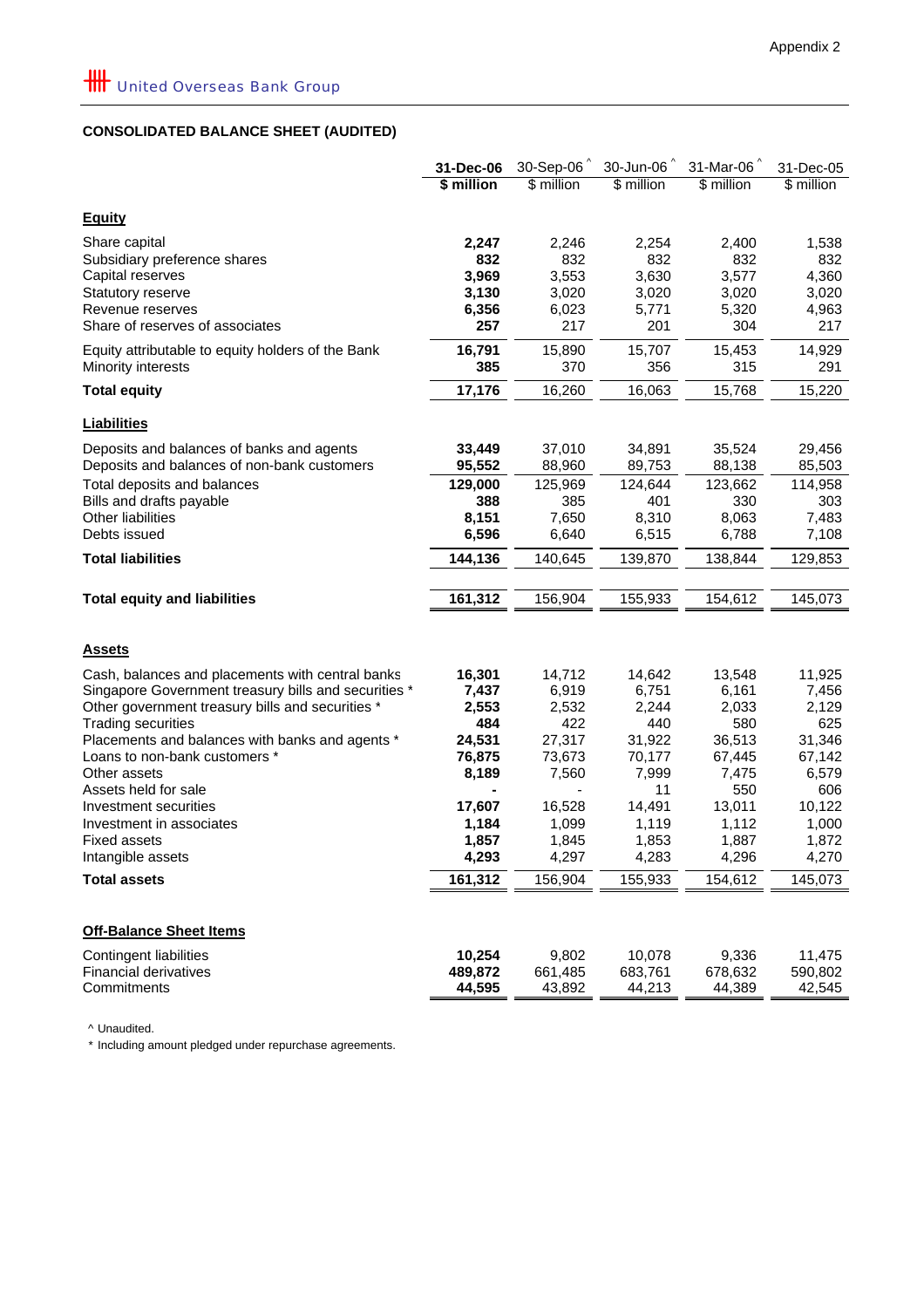#### **CONSOLIDATED STATEMENT OF CHANGES IN EQUITY (AUDITED)**

|                                                             | <b>Equity Attributable to Equity Holders of the Bank</b> |                             |                     |                             |                            |                                  |                |                                     |                        |
|-------------------------------------------------------------|----------------------------------------------------------|-----------------------------|---------------------|-----------------------------|----------------------------|----------------------------------|----------------|-------------------------------------|------------------------|
|                                                             |                                                          | <b>Subsidiary</b>           |                     |                             |                            | Share of                         |                |                                     |                        |
|                                                             | <b>Share</b><br>Capital                                  | Preference<br><b>Shares</b> | Capital<br>Reserves | <b>Statutory</b><br>Reserve | Revenue<br><b>Reserves</b> | <b>Reserves of</b><br>Associates | Total          | <b>Minority</b><br><b>Interests</b> | Total<br><b>Equity</b> |
|                                                             | \$ million                                               | \$ million                  | \$ million          | \$ million                  | \$ million                 | \$ million                       | \$ million     | \$ million                          | $$$ million            |
| Balance at 1 January 2006                                   | 1,538                                                    | 832                         | 4,360               | 3,020                       | 4,963                      | 217                              | 14,929         | 291                                 | 15,220                 |
| <b>Currency translation adjustments</b>                     |                                                          | ٠                           | (11)                |                             |                            | ä,                               | (11)           | $\mathbf{2}$                        | (9)                    |
| Change in available-for-sale reserve                        |                                                          |                             | 507                 |                             |                            |                                  | 507            | 3                                   | 510                    |
| Change in share of associates'<br>reserves                  |                                                          |                             |                     |                             |                            | 40                               | 40             |                                     | 40                     |
| Other adjustments                                           |                                                          |                             |                     |                             |                            |                                  | Ĭ.             | 6                                   | 6                      |
| <b>Total gains recognised</b><br>directly in equity         |                                                          | ٠                           | 496                 |                             |                            | 40                               | 536            | 12                                  | 548                    |
| Profit for the financial year                               |                                                          |                             |                     |                             | 2,570                      |                                  | 2,570          | 55                                  | 2,625                  |
| <b>Total gains recognised</b><br>for the financial year     |                                                          |                             | 496                 |                             | 2,570                      | 40                               | 3,107          | 67                                  | 3,174                  |
| <b>Effect of Companies (Amendment)</b><br>Act 2005          | 864                                                      | ٠                           | (864)               |                             |                            |                                  |                |                                     |                        |
| Transfer from / (to) revenue<br>reserves                    |                                                          | ۰                           | (30)                | 110                         | (80)                       |                                  |                | ٠                                   |                        |
| Change in minority interests                                |                                                          |                             |                     |                             |                            |                                  |                | 47                                  | 47                     |
| <b>Dividends</b>                                            |                                                          |                             |                     | ۰                           | (1,025)                    |                                  | (1,025)        | (19)                                | (1,044)                |
| Share buy-back                                              | (173)                                                    |                             | 5                   | ۰                           | (72)                       | $\blacksquare$                   | (240)          | $\blacksquare$                      | (240)                  |
| Issue of shares under share<br>option scheme                | 18                                                       |                             | 1                   |                             |                            |                                  | 20             |                                     | 20                     |
| Balance at 31 December 2006                                 | 2,247                                                    | 832                         | 3,969               | 3,130                       | 6,356                      | 257                              | 16,791         | 385                                 | 17,176                 |
|                                                             |                                                          |                             |                     |                             |                            |                                  |                |                                     |                        |
| Balance at 1 January 2005<br>As restated                    | 1,536                                                    | ٠                           | 4,419               | 2,922                       | 4,401                      | 123                              | 13,402         | 156                                 | 13,558                 |
| Currency translation adjustments                            |                                                          |                             | (16)                |                             |                            |                                  | (16)           | (3)                                 | (19)                   |
| Change in available-for-sale reserve                        |                                                          |                             | (75)                |                             |                            |                                  | (75)           | (0)                                 | (75)                   |
| Change in share of associates'<br>reserves                  |                                                          |                             | 18                  |                             |                            | 135                              | 152            |                                     | 152                    |
| Transfer to revenue reserves<br>upon disposal / liquidation |                                                          |                             |                     |                             |                            |                                  |                |                                     |                        |
| of associates                                               |                                                          |                             |                     |                             | 42                         | (42)                             |                |                                     |                        |
| Other adjustments<br>Total gains / (losses) recognised      |                                                          | ٠                           | (3)                 |                             | (5)                        | $\overline{\phantom{a}}$         | (8)            | (0)                                 | (8)                    |
| directly in equity                                          |                                                          |                             | (76)                |                             | 36                         | 93                               | 53             | (3)                                 | 50                     |
| Profit for the financial year                               |                                                          |                             |                     |                             | 1,709                      | $\overline{\phantom{a}}$         | 1,709          | 22                                  | 1,731                  |
| Total gains / (losses) recognised<br>for the financial year |                                                          |                             | (76)                |                             | 1,745                      | 93                               | 1,762          | 19                                  | 1,782                  |
| Transfer from / (to) revenue<br>reserves                    |                                                          |                             | (3)                 | 98                          | (95)                       |                                  |                |                                     |                        |
| Change in minority interests                                |                                                          |                             |                     |                             |                            |                                  | ÷,             | 119                                 | 119                    |
| <b>Dividends</b>                                            |                                                          |                             |                     |                             | (1,089)                    |                                  | (1,089)        | (4)                                 | (1,093)                |
| Grant of share options under<br>share option scheme         |                                                          | ÷,                          | 2                   |                             |                            |                                  | $\overline{2}$ | ٠                                   | 2                      |
| Issue of shares under share<br>option scheme                | $\overline{2}$                                           | ÷,                          | 18                  |                             |                            |                                  | 20             |                                     | 20                     |
| Issue of subsidiary preference<br>shares                    |                                                          | 832                         |                     |                             |                            |                                  | 832            |                                     | 832                    |
| Balance at 31 December 2005                                 | 1,538                                                    | 832                         | 4,360               | 3,020                       | 4,963                      | 217                              | 14,929         | 291                                 | 15,220                 |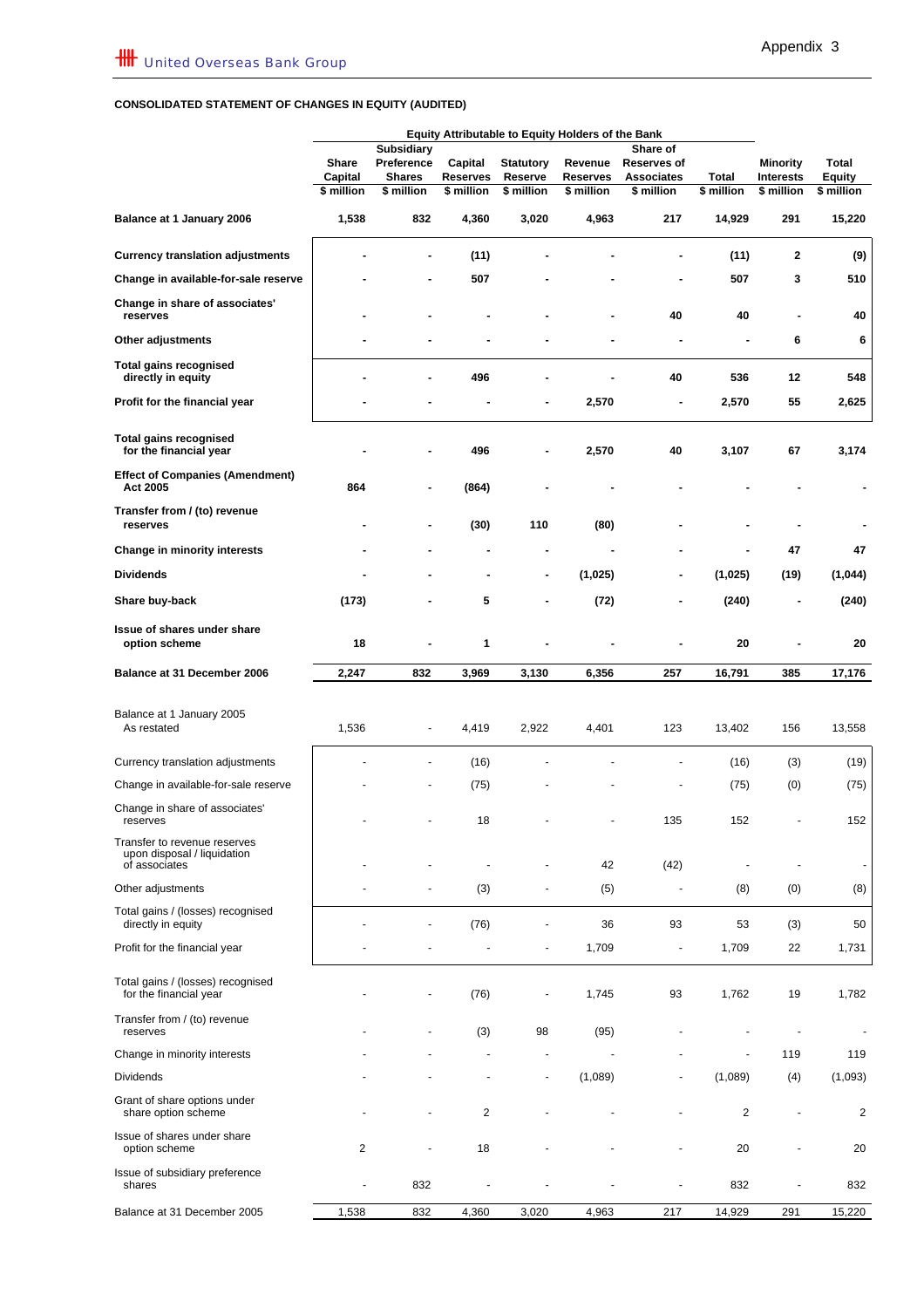## **CONSOLIDATED CASH FLOW STATEMENT (AUDITED)**

|                                                                  | 2006       | 2005       |
|------------------------------------------------------------------|------------|------------|
|                                                                  | \$ million | \$ million |
| Cash flows from operating activities                             |            |            |
| Operating profit before amortisation and impairment charges      | 3,101      | 2,337      |
|                                                                  |            |            |
| Adjustments for                                                  |            |            |
| Depreciation of fixed assets                                     | 142        | 140        |
| Net gain on disposal of assets                                   | (439)      | (140)      |
| Operating profit before working capital changes                  | 2,804      | 2,336      |
|                                                                  |            |            |
| Changes in working capital                                       |            |            |
| Increase in deposits                                             | 14,042     | 5,538      |
| Increase in bills and drafts payable                             | 85         | 41         |
| Increase in other liabilities                                    | 481        | 692        |
| Decrease / (increase) in trading securities                      | 141        | (143)      |
| Decrease / (increase) in placements and balances with banks      |            |            |
| and agents                                                       | 6,814      | (4, 377)   |
| Increase in loans to non-bank customers                          | (9, 875)   | (1, 397)   |
| Decrease in government treasury bills and securities not         |            |            |
| qualifying as cash and cash equivalents                          | 51         | 759        |
| Increase in other assets                                         | (1,626)    | (877)      |
| Cash generated from operations                                   | 12,917     | 2,573      |
| Income tax paid                                                  | (350)      | (415)      |
| Net cash provided by operating activities                        | 12,567     | 2,157      |
|                                                                  |            |            |
| Cash flows from investing activities                             |            |            |
| Net cash flow on disposal / (acquisition) of                     |            |            |
| Assets held for sale                                             | 864        |            |
| Investment securities and associates                             | (6, 914)   | (1,310)    |
| <b>Fixed assets</b>                                              | (97)       | (66)       |
| Net cash inflow on acquisition of subsidiaries                   |            | 42         |
| Change in minority interests                                     | 59         | (49)       |
| Dividends received from associates                               | 72         | 52         |
| Net cash used in investing activities                            | (6, 017)   | (1, 330)   |
|                                                                  |            |            |
| Cash flows from financing activities                             |            |            |
| Proceeds from issue of shares                                    | 20         | 851        |
| Net decrease in debts issued                                     | (454)      | (81)       |
| Share buy-back                                                   | (240)      |            |
| Dividends paid on ordinary shares                                | (978)      | (738)      |
| Dividends paid on subsidiary preference shares                   | (35)       |            |
| Dividends paid to minority interests                             | (19)       | (4)        |
| Net cash (used in) / provided by financing activities            | (1,706)    | 28         |
|                                                                  |            |            |
| Currency translation adjustments                                 | (11)       | (16)       |
| Net increase in cash and cash equivalents for the financial year | 4,833      | 839        |
| Cash and cash equivalents at beginning of the financial year     | 20,897     | 20,058     |
| Cash and cash equivalents at end of the financial year           | 25,730     | 20,897     |
|                                                                  |            |            |
| Represented by:                                                  |            |            |
| Cash, balances and placements with central banks                 | 16,301     | 11,925     |
| Singapore Government treasury bills and securities               | 7,072      | 6,884      |
| Other government treasury bills and securities $\hat{ }$         | 2,357      | 2,089      |
| Cash and cash equivalents at end of the financial year           | 25,730     | 20,897     |
|                                                                  |            |            |

^ Excluding assets pledged under repurchase agreements.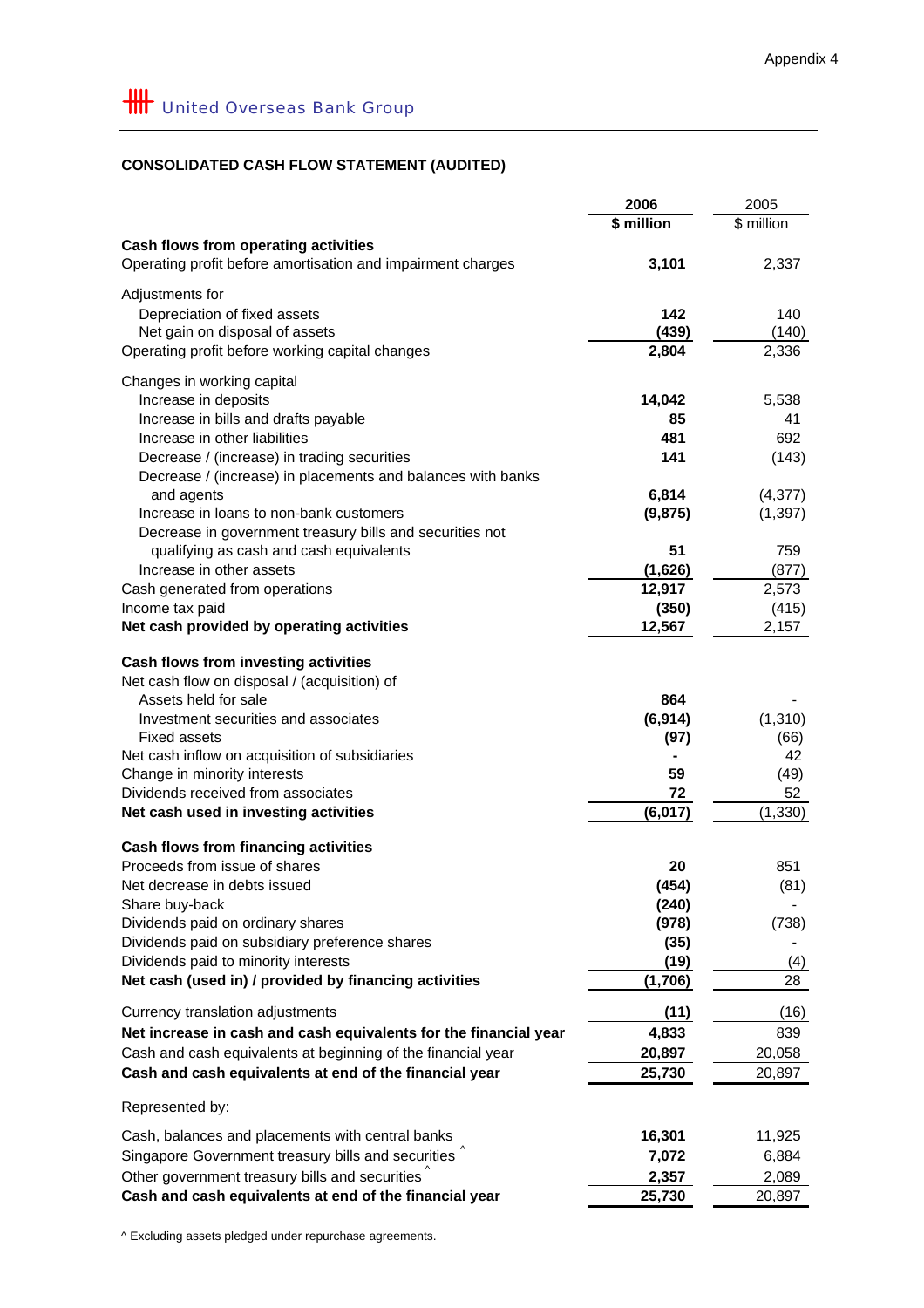## **BALANCE SHEET OF THE BANK (AUDITED)**

|                                                      | 31-Dec-06        | 30-Sep-06 ^              | 30-Jun-06 ^    | 31-Mar-06 ^      | 31-Dec-05        |
|------------------------------------------------------|------------------|--------------------------|----------------|------------------|------------------|
|                                                      | \$ million       | \$ million               | \$ million     | \$ million       | \$ million       |
| <b>Equity</b>                                        |                  |                          |                |                  |                  |
| Share capital                                        | 2,247            | 2,246                    | 2,254          | 2,400            | 1,538            |
| Capital reserves                                     | 3,818            | 3,552                    | 3,503          | 3,561            | 4,391            |
| <b>Statutory reserve</b>                             | 2,753            | 2,646                    | 2,646          | 2,646            | 2,646            |
| Revenue reserves                                     | 4,989            | 4,788                    | 4,607          | 4,164            | 3,907            |
| <b>Total equity</b>                                  | 13,807           | 13,231                   | 13,009         | 12,771           | 12,482           |
|                                                      |                  |                          |                |                  |                  |
| Liabilities                                          |                  |                          |                |                  |                  |
| Deposits and balances of banks and agents            | 30,975           | 34,207                   | 32,027         | 33,687           | 27,960           |
| Deposits and balances of non-bank customers          | 75,304           | 69,731                   | 70,855         | 68,564           | 66,481           |
| Deposits and balances of subsidiaries                | 3,931            | 3,240                    | 2,984          | 2,444            | 2,448            |
| Total deposits and balances                          | 110,211          | 107,178                  | 105,865        | 104,695          | 96,890           |
| Bills and drafts payable                             | 150              | 145                      | 156            | 111              | 93               |
| Other liabilities                                    | 5,525            | 5,211                    | 5,952          | 5,646            | 5,149            |
| Debts issued                                         | 6,399            | 6,514                    | 6,344          | 6,512            | 6,834            |
| <b>Total liabilities</b>                             | 122,285          | 119,048                  | 118,318        | 116,964          | 108,966          |
| <b>Total equity and liabilities</b>                  | 136,092          | 132,279                  | 131,327        | 129,735          | 121,448          |
|                                                      |                  |                          |                |                  |                  |
| <b>Assets</b>                                        |                  |                          |                |                  |                  |
| Cash, balances and placements with central banks     | 13,324           | 11,167                   | 10,855         | 10,070           | 8,641            |
| Singapore Government treasury bills and securities * | 7,348            | 6,813                    | 6,639          | 6,075            | 7,372            |
| Other government treasury bills and securities *     | 1,878            | 1,908                    | 1,807          | 1,461            | 1,473            |
| <b>Trading securities</b>                            | 106              | 114                      | 130            | 259              | 228              |
| Placements and balances with banks and agents *      | 22,979           | 24,876                   | 28,994         | 32,969           | 28,054           |
| Loans to non-bank customers                          | 59,086           | 56,663                   | 53,636         | 51,230           | 51,275           |
| Placements with and advances to subsidiaries         | 660              | 1,400                    | 1,617          | 1,531            | 2,056            |
| Other assets                                         | 6,272            | 5,786                    | 6,178          | 5,825            | 4,967            |
| Assets held for sale                                 |                  | $\overline{\phantom{0}}$ | 8              | 381              | 424              |
| Investment securities                                | 15,881           | 15,138                   | 13,154         | 11,651           | 8,665            |
| Investment in associates                             | 372              | 357                      | 346            | 346              | 346              |
| Investment in subsidiaries                           | 3,852            | 3,734                    | 3,716          | 3,667            | 3,665            |
| <b>Fixed assets</b>                                  | 1,153            | 1,140                    | 1,066<br>3,182 | 1,087            | 1,100            |
| Intangible assets<br><b>Total assets</b>             | 3,182<br>136,092 | 3,182<br>132,279         | 131,327        | 3,182<br>129,735 | 3,182<br>121,448 |
|                                                      |                  |                          |                |                  |                  |
| <b>Off-Balance Sheet Items</b>                       |                  |                          |                |                  |                  |
| Contingent liabilities                               | 8,211            | 7,753                    | 8,135          | 7,254            | 9,537            |
| <b>Financial derivatives</b>                         | 485,649          | 653,434                  | 674,480        | 672,585          | 590,824          |
| Commitments                                          | 36,064           | 36,277                   | 34,071         | 34,237           | 33,049           |
|                                                      |                  |                          |                |                  |                  |
| Net asset value per ordinary share (\$)              | 9.06             | 8.69                     | 8.54           | 8.33             | 8.12             |

^ Unaudited.

\* Including amount pledged under repurchase agreements.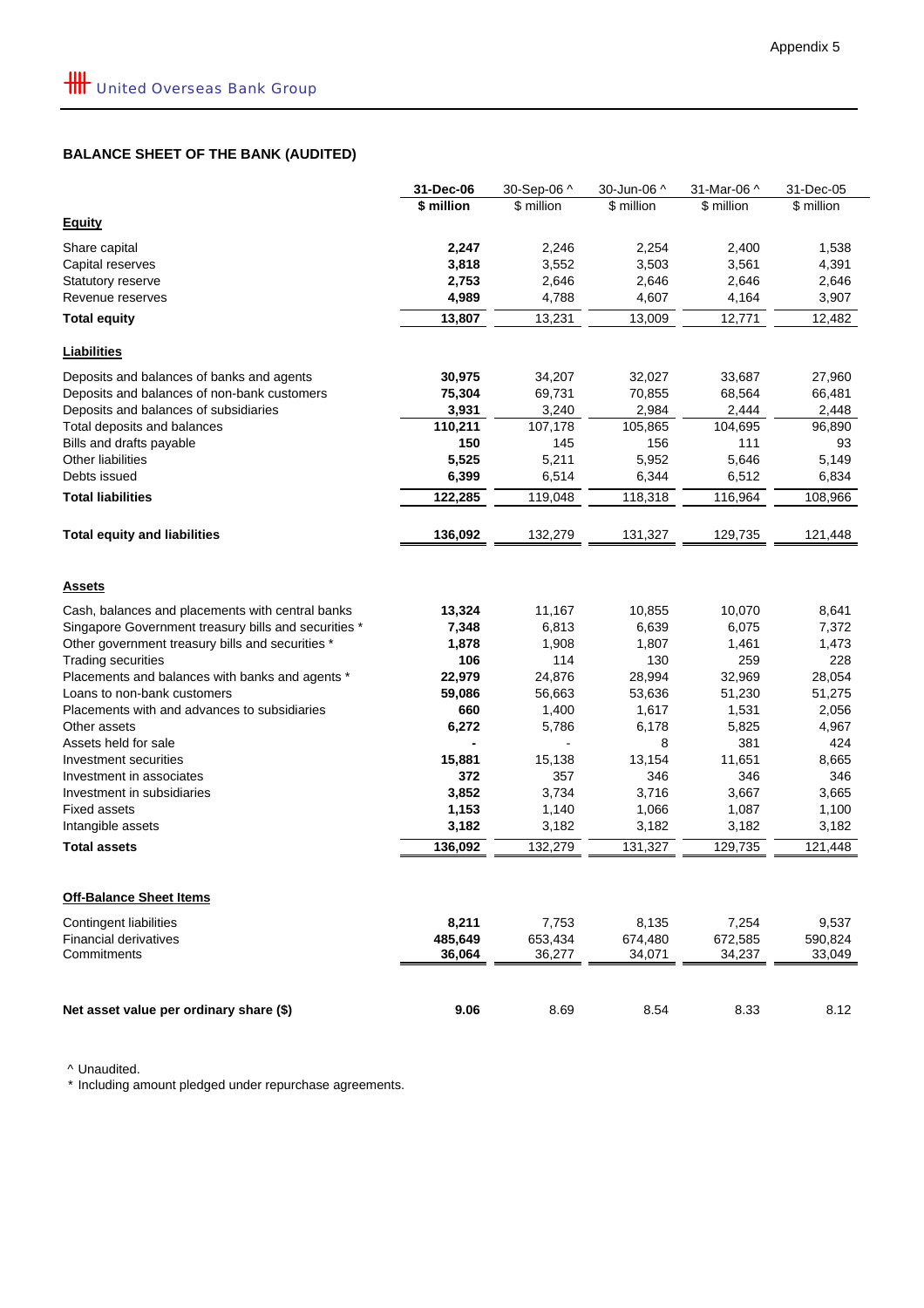## **STATEMENT OF CHANGES IN EQUITY OF THE BANK (AUDITED)**

|                                                     | <b>Share Capital</b><br>\$ million | <b>Capital</b><br><b>Reserves</b><br>\$ million | <b>Statutory</b><br>Reserve<br>\$ million | Revenue<br><b>Reserves</b><br>\$ million | <b>Total Equity</b><br>\$ million |
|-----------------------------------------------------|------------------------------------|-------------------------------------------------|-------------------------------------------|------------------------------------------|-----------------------------------|
| <b>Balance at 1 January 2006</b>                    | 1,538                              | 4,391                                           | 2,646                                     | 3,907                                    | 12,482                            |
| <b>Currency translation adjustments</b>             |                                    | (5)                                             |                                           |                                          | (5)                               |
| Change in available-for-sale reserve                |                                    | 387                                             |                                           |                                          | 387                               |
| <b>Total gains recognised directly</b><br>in equity |                                    | 382                                             |                                           |                                          | 382                               |
| Profit for the financial year                       |                                    |                                                 |                                           | 2,142                                    | 2,142                             |
| Total gains recognised for the<br>financial year    |                                    | 382                                             |                                           | 2,142                                    | 2,524                             |
| <b>Effect of Companies (Amendment) Act 2005</b>     | 864                                | (864)                                           |                                           |                                          |                                   |
| Transfer from / (to) revenue reserves               |                                    | (98)                                            | 107                                       | (10)                                     |                                   |
| <b>Dividends</b>                                    |                                    |                                                 |                                           | (978)                                    | (978)                             |
| Share buy-back                                      | (173)                              | 5                                               |                                           | (72)                                     | (240)                             |
| Issue of shares under share<br>option scheme        | 18                                 | 1                                               |                                           |                                          | 20                                |
| Balance at 31 December 2006                         | 2,247                              | 3,818                                           | 2,753                                     | 4,989                                    | 13,807                            |
| Balance at 1 January 2005<br>As restated            | 1,536                              | 4,350                                           | 2,553                                     | 3,238                                    | 11,677                            |
| Currency translation adjustments                    |                                    | $\mathbf{1}$                                    |                                           |                                          | $\mathbf{1}$                      |
| Change in available-for-sale reserve                |                                    | 19                                              |                                           |                                          | 19                                |
| Total gains recognised directly<br>in equity        |                                    | 21                                              |                                           |                                          | 21                                |
| Profit for the financial year                       |                                    |                                                 |                                           | 1,851                                    | 1,851                             |
| Total gains recognised for the<br>financial year    |                                    | 21                                              |                                           | 1,851                                    | 1,871                             |
| Transfer from revenue reserves                      |                                    |                                                 | 93                                        | (93)                                     |                                   |
| Dividends                                           |                                    |                                                 |                                           | (1,089)                                  | (1,089)                           |
| Grant of share options under share<br>option scheme |                                    | $\overline{c}$                                  |                                           |                                          | $\overline{c}$                    |
| Issue of shares under share<br>option scheme        | $\boldsymbol{2}$                   | 18                                              |                                           |                                          | 20                                |
| Balance at 31 December 2005                         | 1,538                              | 4,391                                           | 2,646                                     | 3,907                                    | 12,482                            |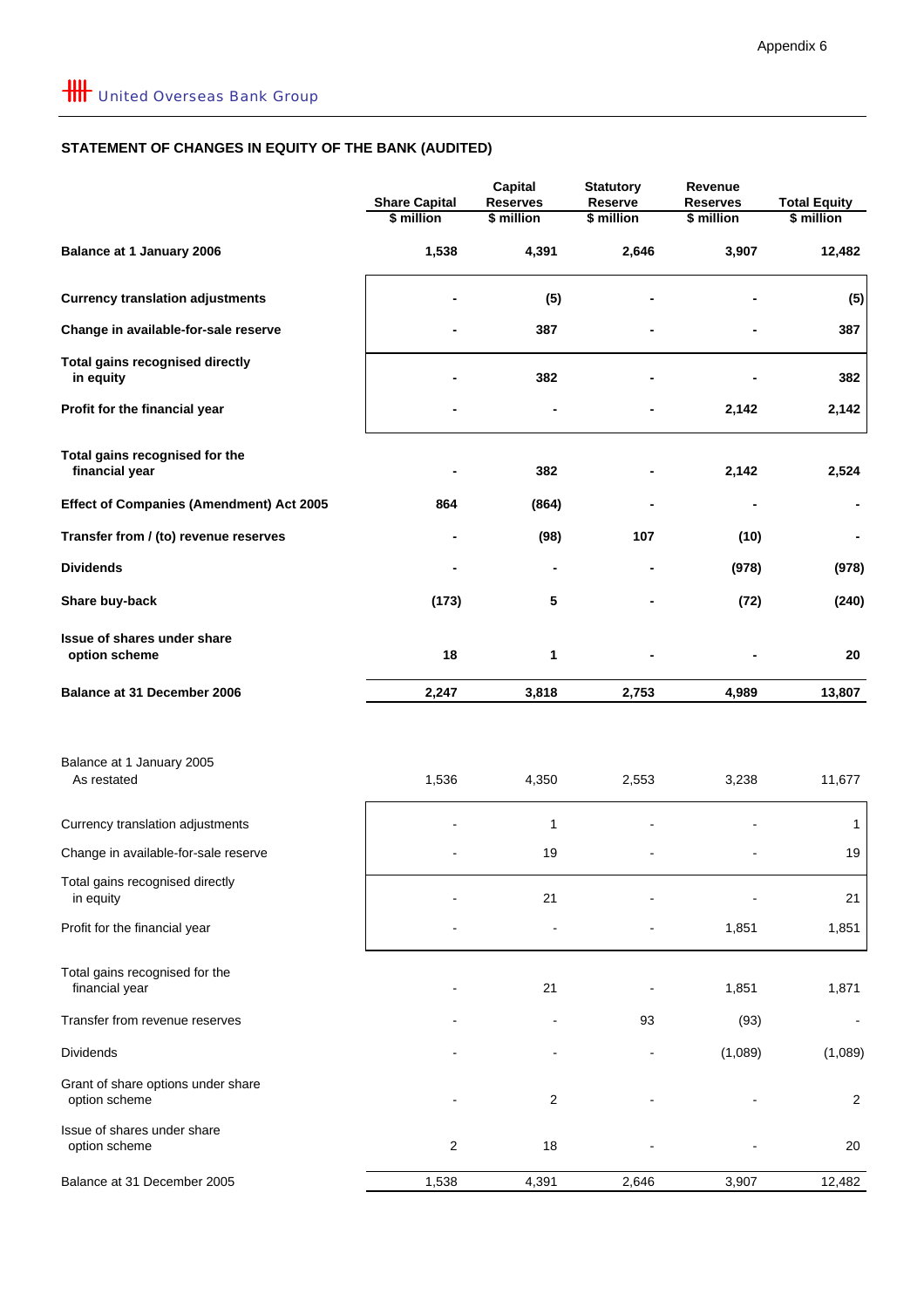#### **Financial Risk Management**

The Group's business activities involve the use of financial instruments, including derivatives. These activities expose the Group to a variety of financial risks, mainly credit risk, foreign exchange risk, interest rate risk and liquidity risk.

Managing financial risks is an integral part of the Group's business. It is carried out centrally by the various specialist committees of the Group under delegated authority from the Board of Directors. These various specialist committees formulate, review and approve policies and limits on monitoring and managing risk exposures under their respective supervision. The major policy decisions and proposals approved by these committees are subject to review by the Executive Committee.

The Risk Management sector assumes the independent oversight of risk undertaken by the Group, and takes the lead in the formulation and approval of risk policy, controls and processes. The Middle Office enforces Global Treasury's compliance with trading policies and limits. This is further enhanced by the periodic risk assessment audit carried out by the Group Audit.

### Credit Risk

Credit risk is defined as the potential loss arising from any failure by a borrower or a counterparty to fulfil its financial obligations as and when they fall due. Credit risk is inherent in lending, trade finance, investments, treasury activities and other credit-related activities undertaken by the Group.

The Credit Committee, under delegated authority from the Board of Directors, deals with all credit as well as country / transfer risk matters, including approval of credit applications, and the periodic review of existing credit facilities.

Exposure to credit risk is managed through a robust credit structuring, underwriting, and monitoring process to ensure credit quality, timely recognition of asset impairment and recovery action, as well as the avoidance of undue concentration. Group-wide credit risk policies and guidelines are in place to ensure a consistent credit risk management framework is applied throughout the organisation.

To address the risks arising from credit concentration, the Group has in place various policies and procedures to identify, measure, monitor and control these exposures. A rigorous process is established to regularly review and report asset concentrations and portfolio quality so that risks are adequately assessed, properly approved and monitored.

Country risk is defined as exposures to a loss in cross-border lending, caused by events in a particular country. Cross border limits are in place for the avoidance of undue concentration to any single country. Such limits are established based on a country's rating, the bank's historical presence and major focus of business activities in those countries and each country's economic potential as measured by its GDP.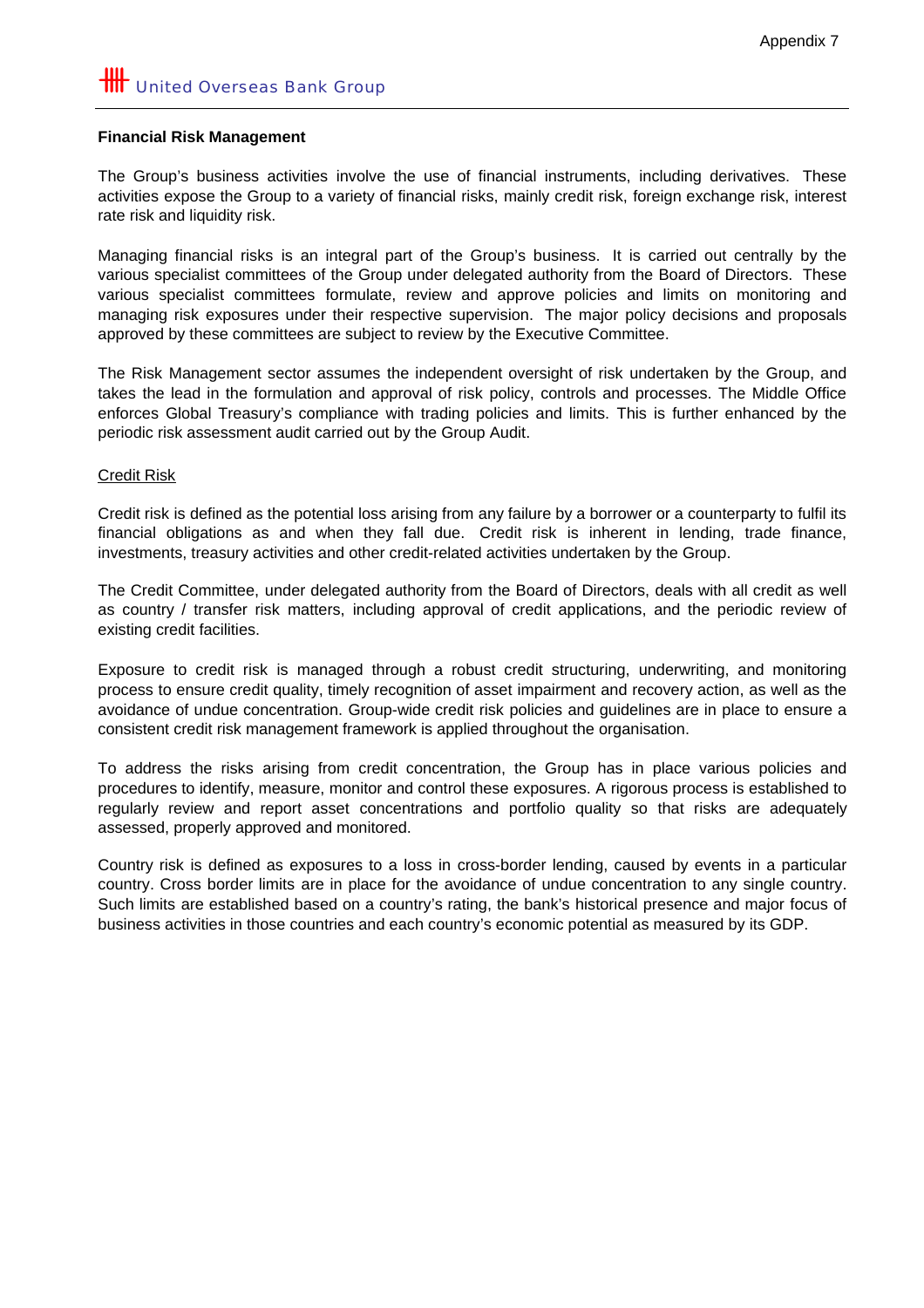#### **Financial Risk Management** *(cont'd)*

#### Foreign Exchange Risk

Foreign exchange risk is the risk to earnings and value of foreign currency assets, liabilities and financial derivatives caused by fluctuations in foreign exchange rates.

The Group's foreign exchange exposures comprise trading, non-trading and structural foreign exchange exposures. Foreign exchange non-trading exposures are principally derived from customer businesses. Structural foreign currency exposures are represented by the net asset values of its overseas branches, share of the net asset values of its overseas subsidiaries and associates, and long-term investment in overseas properties. The Group utilises mainly foreign currency forwards and swaps to hedge its foreign exchange exposures. Where possible, foreign investments are funded in the functional currencies of the respective locations to mitigate structural foreign currency exposures.

Foreign exchange risk is managed through risk limits and policies approved by the Asset Liability Committee. These limits and policies, such as exposure by currency and total overnight and intra-day positions, are independently monitored by Middle Office.

#### Interest Rate Risk

Interest rate risk is the risk to earnings and economic value of the Group caused by fluctuations in interest rates.

Interest rate exposure arises from differences in the maturity and repricing dates of assets, liabilities and off-balance sheet items. These mismatches are actively monitored and managed as part of the overall interest rate risk management process which is conducted in accordance with the Group's policies as approved by the Asset Liability Committee.

#### Liquidity Risk

Liquidity risk is the risk that the Group is unable to meet its financial obligations as and when they fall due, such as upon maturity of deposits and draw-down of loans.

The Group manages liquidity risk in accordance with the liquidity framework, comprising liquidity policies, controls and limits approved by the Asset Liability Committee. The main objectives are honouring all cash outflow commitments on an on-going basis, satisfying statutory liquidity and reserve requirements, and avoiding raising funds at market premiums or through forced sale of assets. These controls and policies include setting of cash flow mismatch limits, monitoring of liquidity early warning indicators, stress test analysis of cash flows in liquidity crisis scenarios and establishment of a comprehensive contingency funding plan. The Group is also required by the respective local regulators to maintain a certain percentage of its liability base in the form of cash and other liquid assets as a buffer against unforeseen liquidity requirements.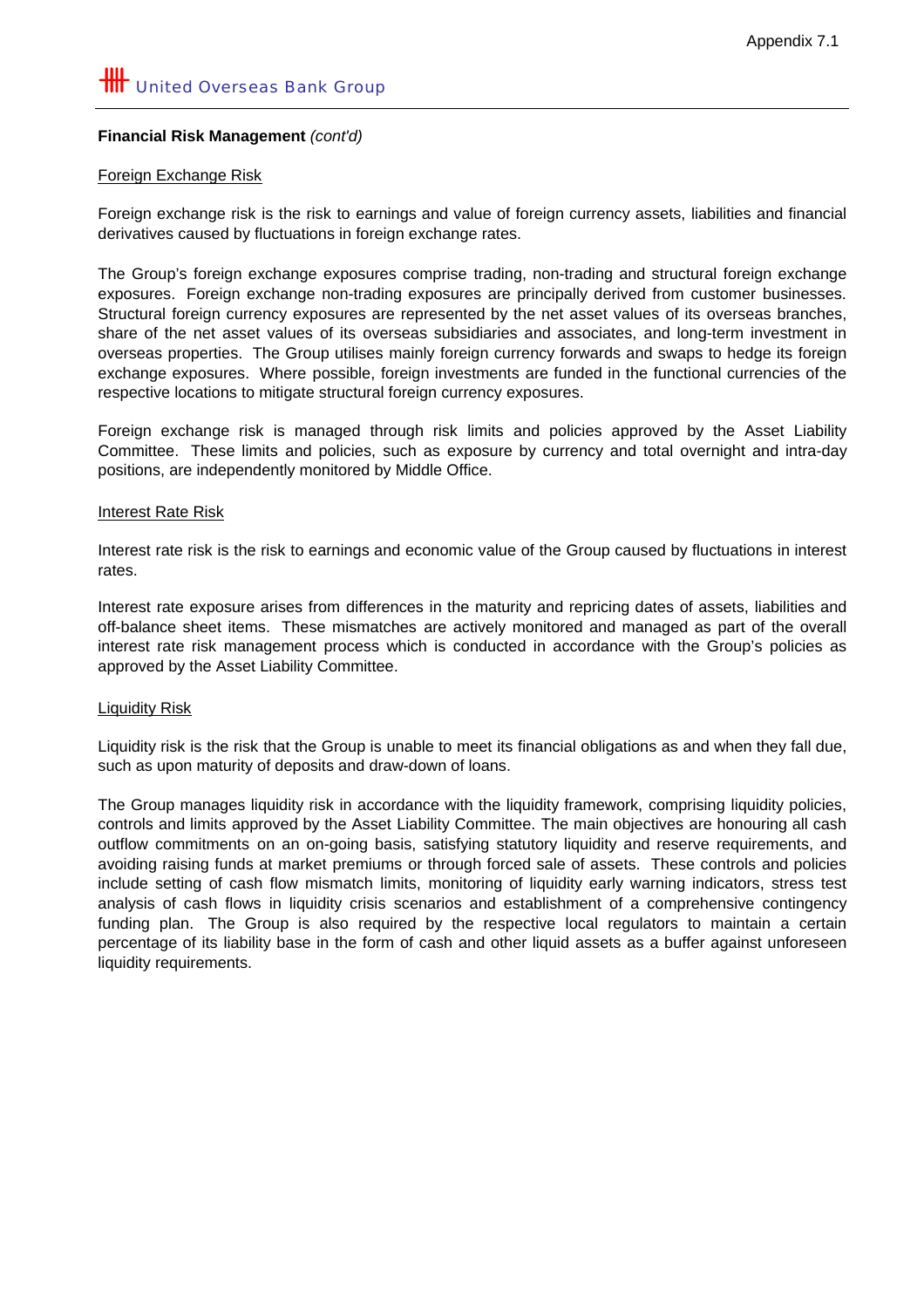# **HILL** United Overseas Bank Group

### **Value-at-Risk (VaR)**

The Group's Daily Diversified VaR as at 31 December 2006 was \$2.10 million, comprising 29% interest rate risk (including credit spread risk), 43% foreign exchange risk and 28% equity and volatility risk.





The Group's Daily Diversified VaR for 2006, averaging \$2.97 million, ranged between a low of \$1.60 million and a high of \$5.20 million:

| Group Daily Diversified VaR (\$ million) | 31-Dec-06 | High      | Low       | Average |
|------------------------------------------|-----------|-----------|-----------|---------|
| Interest rate                            | 1.15      | 4.43      | 0.02      | 2.50    |
| Foreign exchange                         | 1.70      | 2.37      | 0.25      | 0.99    |
| <b>Equity and volatility</b>             | 1.12      | 3.78      | 0.02      | 1.63    |
| <b>Diversification effect</b>            | (1.87)    | <b>NM</b> | <b>NM</b> | (2.15)  |
| <b>Total VaR</b>                         | 2.10      | 5.20      | 1.60      | 2.97    |
|                                          |           |           |           |         |
| Group Daily Diversified VaR (\$ million) | 31-Dec-05 | High      | Low       | Average |
| Interest rate                            | 3.30      | 9.79      | 2.42      | 4.97    |
| Foreign exchange                         | 2.61      | 4.62      | 0.74      | 2.04    |
| Equity and volatility                    | 1.30      | 3.44      | 0.98      | 1.87    |
| Diversification effect                   | (2.77)    | <b>NM</b> | NM.       | (3.21)  |
| <b>Total VaR</b>                         | 4.44      | 9.93      | 3.30      | 5.67    |

NM denotes not meaningful to compute diversification effect because the high and low may occur on different days for different risk types.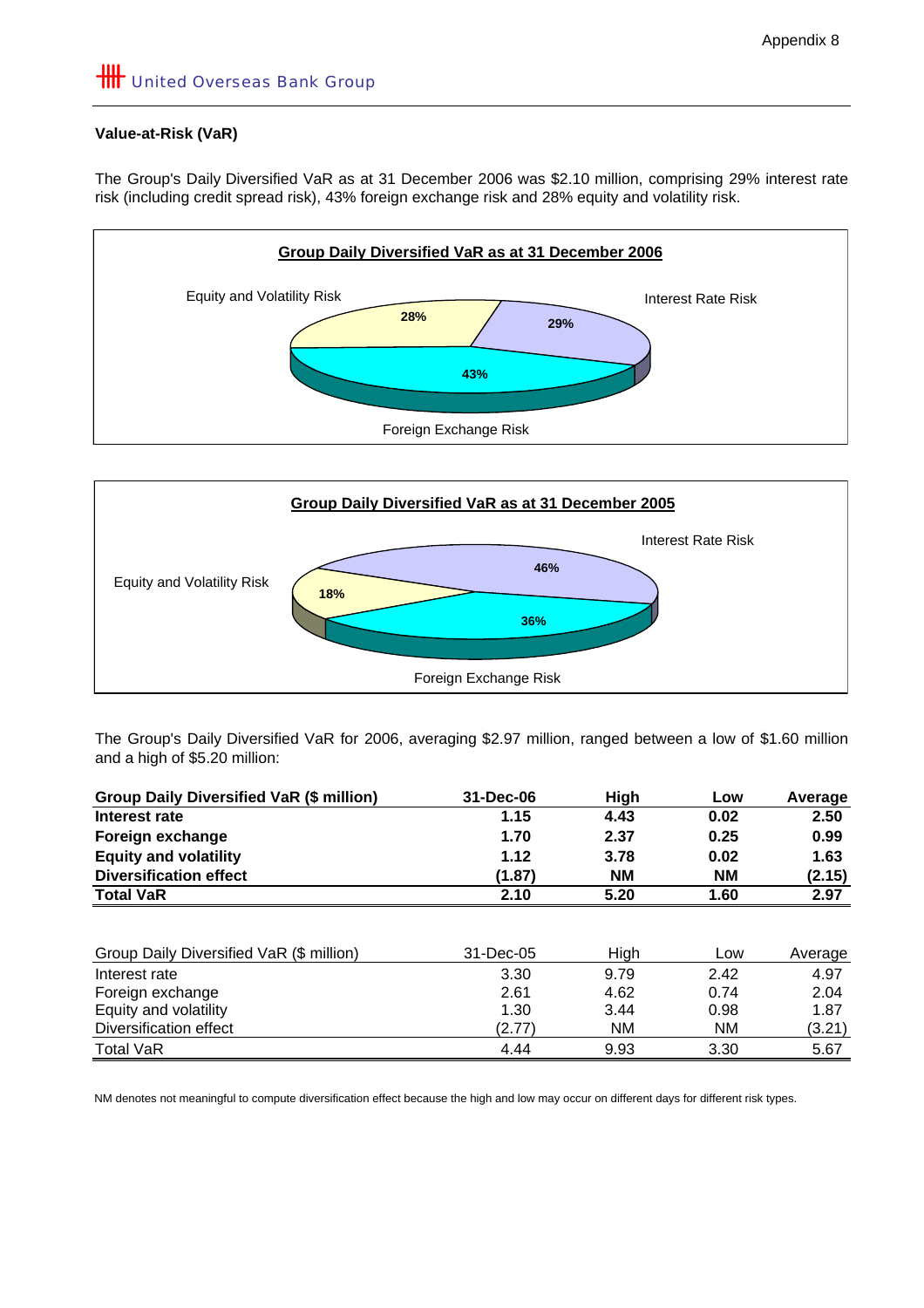## **Value-at-Risk (VaR)** *(cont'd)*



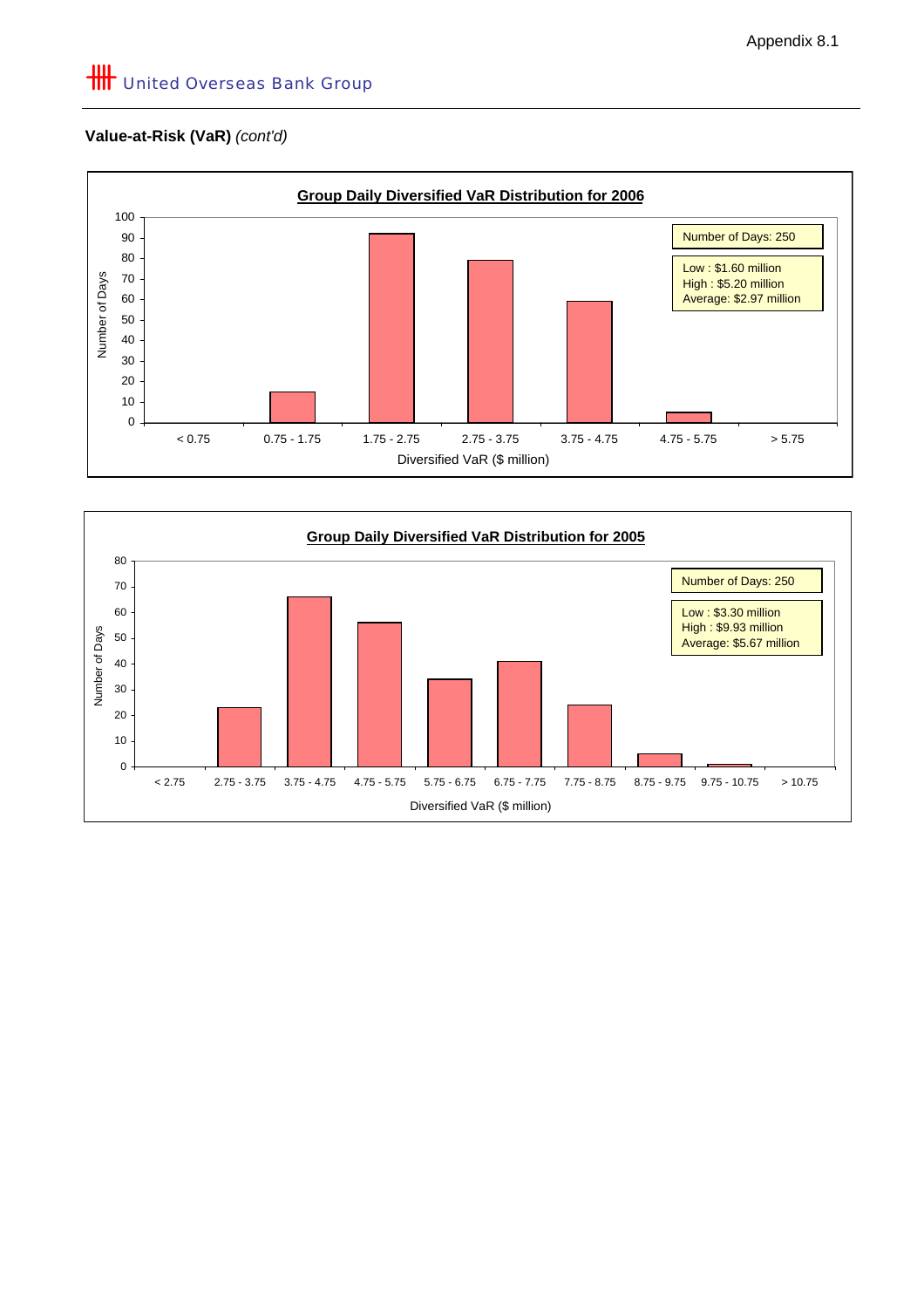### **Value-at-Risk (VaR)** *(cont'd)*

The Group's daily trading income for 2006, averaging \$0.66 million, ranged between a low of \$(8.67) million and a high of \$6.49 million :